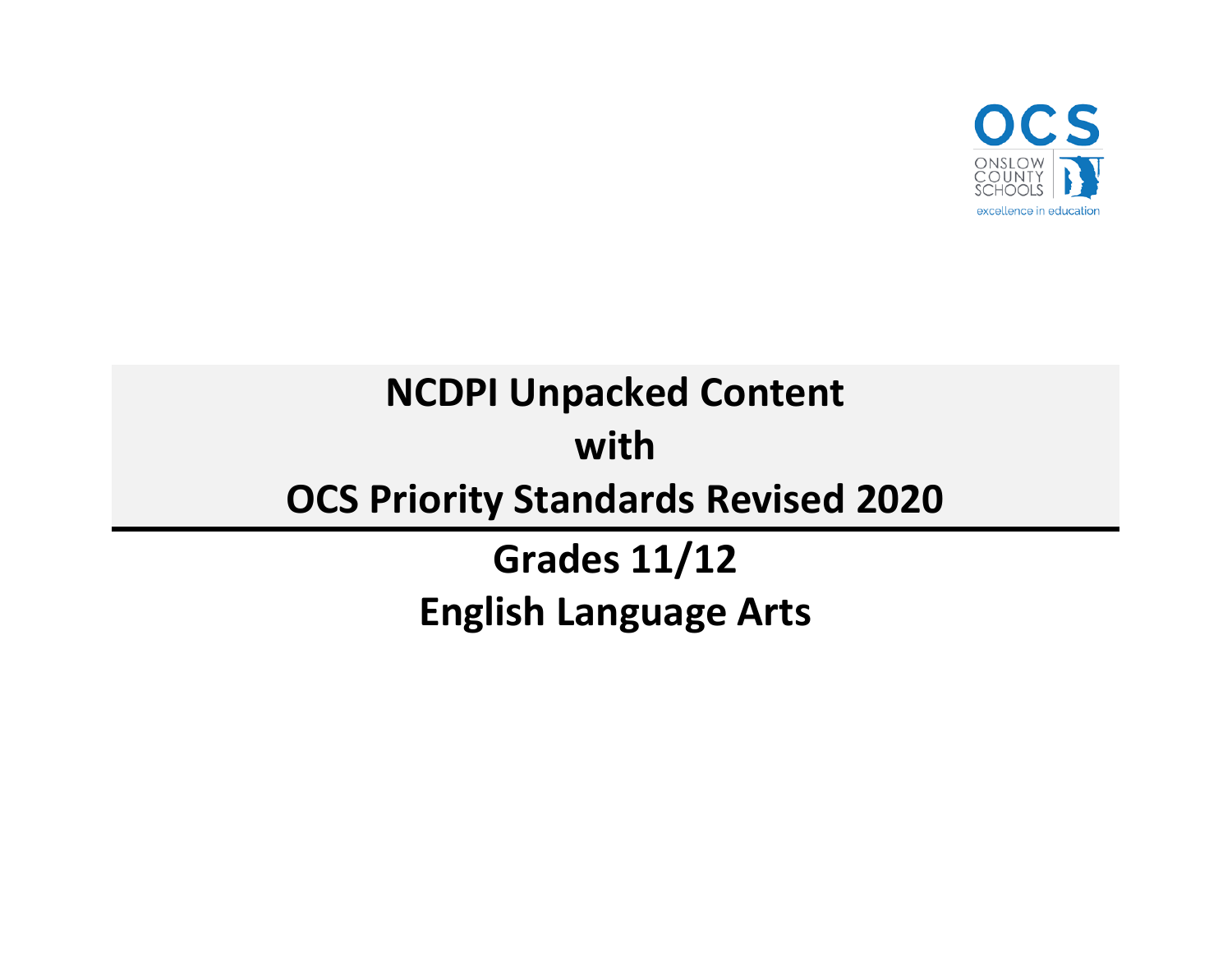

#### **English/Language Arts Standards with Priority Standards and Clarification**

*For the new NC ELA Standard Course of Study that will be effective in all North Carolina schools in the 2018-2019 school year.* 

This document is designed to help North Carolina educators teach the ELA Standard Course of Study. NCDPI staff is continually updating and improving these tools to better serve teachers.

#### **What is the purpose of this document?**

This document provides the Grades 11-12 NC Standard Course of Study for English Language Arts (2017) in a format that includes a clarification of each standard and glossary. The standards define what students should know and be able to do. The clarifications include an explanation of the standards, ideas for instruction, and examples. The standards appear in the left column with glossary terms bolded. The middle column contains the clarification of the standard with ideas for "In the Classroom." The right column is the glossary.

#### **Where can I find the ELA Standard Course of Study K-12, additional resources, examples, and tools?**

NCSCS ELA Crosswalks - <https://drive.google.com/file/d/1SFh9pX7-t4Y4UyLzIVzywXPagwGYUks5/view> Writing Guide - <https://drive.google.com/file/d/1p8IcEuGpmeEDGmo06onk0lPegmAFSuGv/view> Language Continuum Guide 9 – 12 - <https://drive.google.com/file/d/1Pd7DwtczG7hjse41ANtkO-8fkgI3bkiY/view> ELA Instructional Practices WIKI - <http://www.livebinders.com/play/play?id=2212650#anchor> Guide for Standards-Focused Text-Centered Lessons - [https://drive.google.com/file/d/1Vj-f1ifr4NJ5-PCTlD](https://drive.google.com/file/d/1Vj-f1ifr4NJ5-PCTlDx9DzIYkh45l9zR/view) ELA Standards and Clarifications with Glossary - [https://drive.google.com/file/d/14O\\_SV0vnlLD0dKsKiYAtPigrk4q2lTEA/view](https://drive.google.com/file/d/14O_SV0vnlLD0dKsKiYAtPigrk4q2lTEA/view)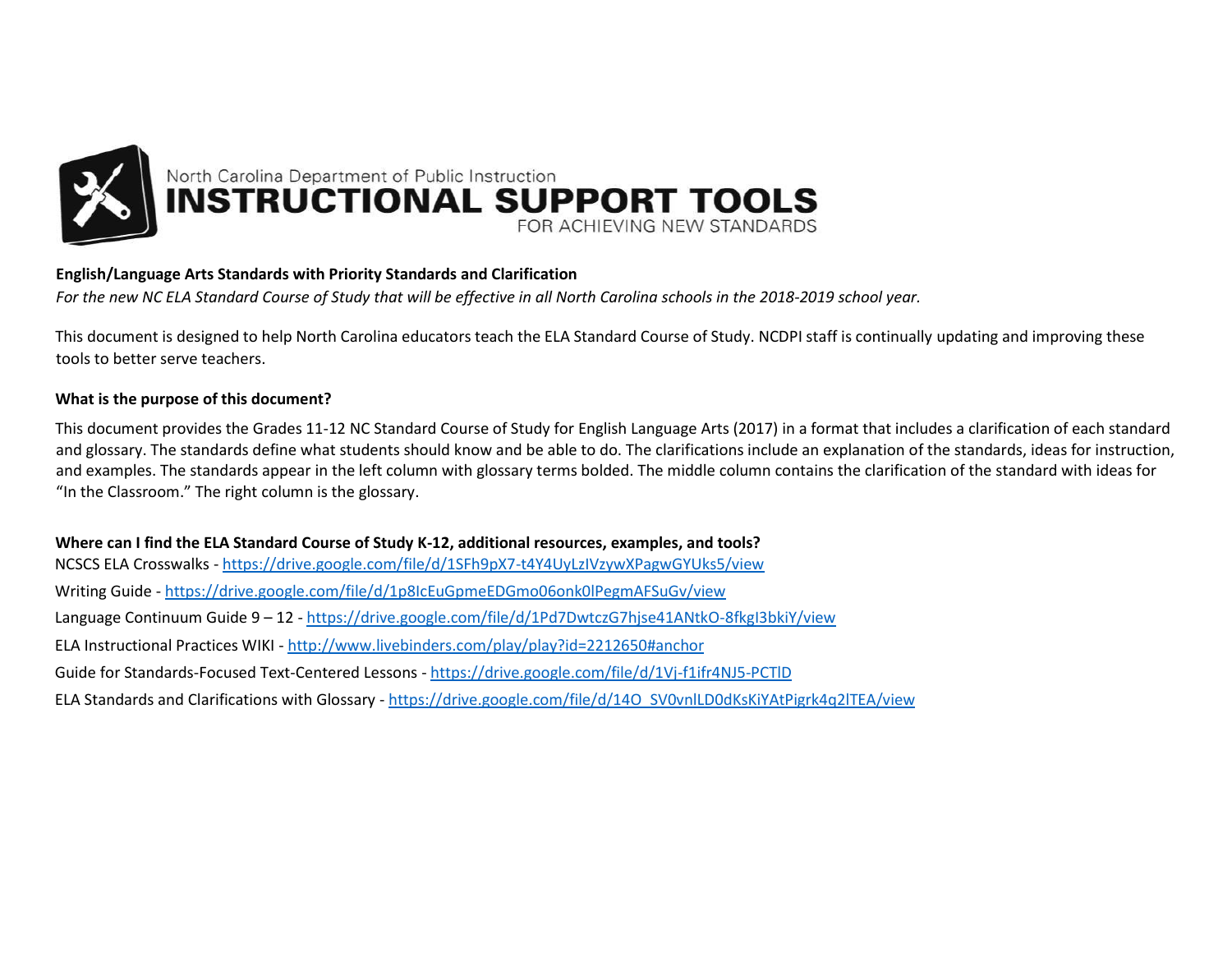#### **Defining Priority Standards**

Priority standards are a "carefully selected subset of the total list of grade-specific and course-specific standards within each content area that students must know and be able to do by the end of the school year in order to be prepared for the standards at the next grade level or course. Priority standards represent the assured student competencies that each teacher needs to help every student learn, and demonstrate proficiency in, by the end of the current grade or course" (Ainsworth, 2013, p. xv).

#### **Defining the Process to Select Priority Standards**

**Endurance**- Lasting beyond one grade level or course. Does the standard taught provide knowledge and skills that will be of value beyond a single test? Is the learning applicable for a variety of purposes?

**Leverage**- Crossover application within a content area and to other content areas. Does applying the standard/learning provide an avenue for proficiency in other content areas?

**Readiness**- Prerequisite concepts and skills needed to enter a new grade level or course of study. Does the standard/learning provide readiness for the next level?

**Tested**- Concepts and skills most likely to encounter on standardized tests, entrance exams, or competency exams. Is the standard most likely to be encountered on EOGs/EOCs? Do we have "predictable problems" within the Onslow County School System?

While focused instruction of the English Language Arts standards is paced below, each standard should be explicitly taught throughout the year.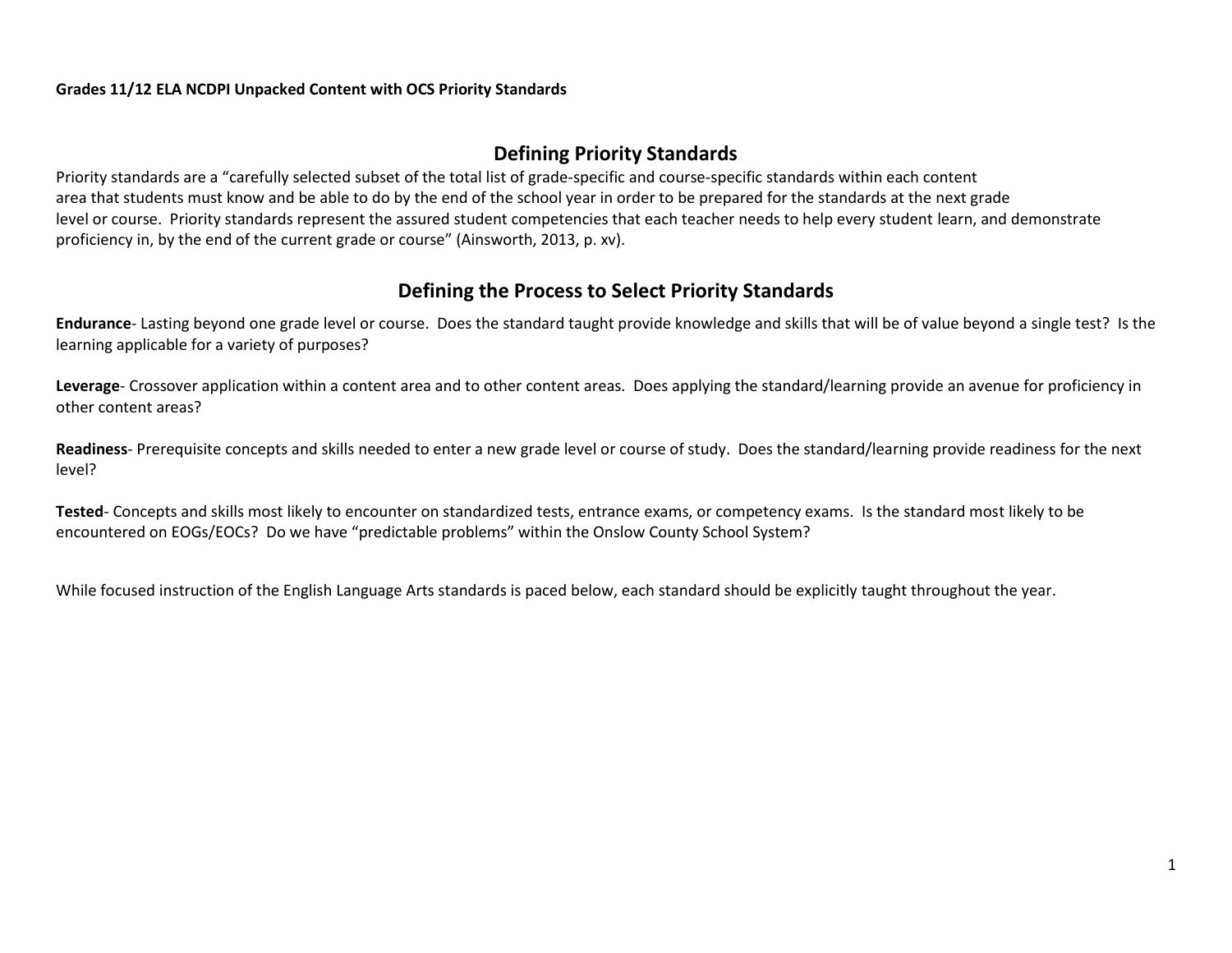| <b>Grade 11 ELA Instructional Blueprint</b>                                                 |                                                                                               |                                            |                                             |
|---------------------------------------------------------------------------------------------|-----------------------------------------------------------------------------------------------|--------------------------------------------|---------------------------------------------|
| Grading<br><b>Period</b>                                                                    | <b>OCS Priority Standards</b>                                                                 | <b>Supporting Standards</b>                | <b>Document Pages</b>                       |
|                                                                                             | Reading Literature: 1, 2, 4                                                                   | 3, 5, 10                                   | p. 6-14                                     |
|                                                                                             | Reading Informational: 1, 2                                                                   | 4, 5, 8, 9, 10                             | p. 15-23                                    |
| $\mathbf{1}$                                                                                | Language: $2, 3, 6$                                                                           | 1, 4, 5                                    | p. 24-30                                    |
|                                                                                             | Writing: 1                                                                                    | 2, 3                                       | p. 31-40                                    |
|                                                                                             | Speaking and Listening: 1                                                                     | 4, 5                                       | p. 44-50                                    |
| $\overline{2}$                                                                              | Reading Literature: 1, 2, 4<br>Reading Informational: 1, 6<br>Language: 2, 3, 6<br>Writing: 1 | 6, 7, 9, 10<br>4, 8, 9, 10<br>1, 4<br>2, 3 | p. 6-14<br>p. 15-23<br>p. 24-30<br>p. 31-40 |
| Speaking and Listening: 1, 3<br>2, 4, 5<br>p. 44-50                                         |                                                                                               |                                            |                                             |
|                                                                                             | Reading Literature: 1, 4                                                                      | 5, 6, 10                                   | p. 6-14                                     |
| 3                                                                                           | Reading Informational: 1, 2                                                                   | 4, 6, 7, 10                                | p. 15-23                                    |
|                                                                                             | Language: 2, 3, 6                                                                             | 1, 4                                       | p. 24-30                                    |
|                                                                                             | Writing: 1,6                                                                                  | 4, 5                                       | p. 31-43                                    |
|                                                                                             | Speaking and Listening: 1                                                                     | 3, 4, 5                                    | p. 44-50                                    |
| *Priority standards and applicable grade level denoted in bold within the unpacked content* |                                                                                               |                                            |                                             |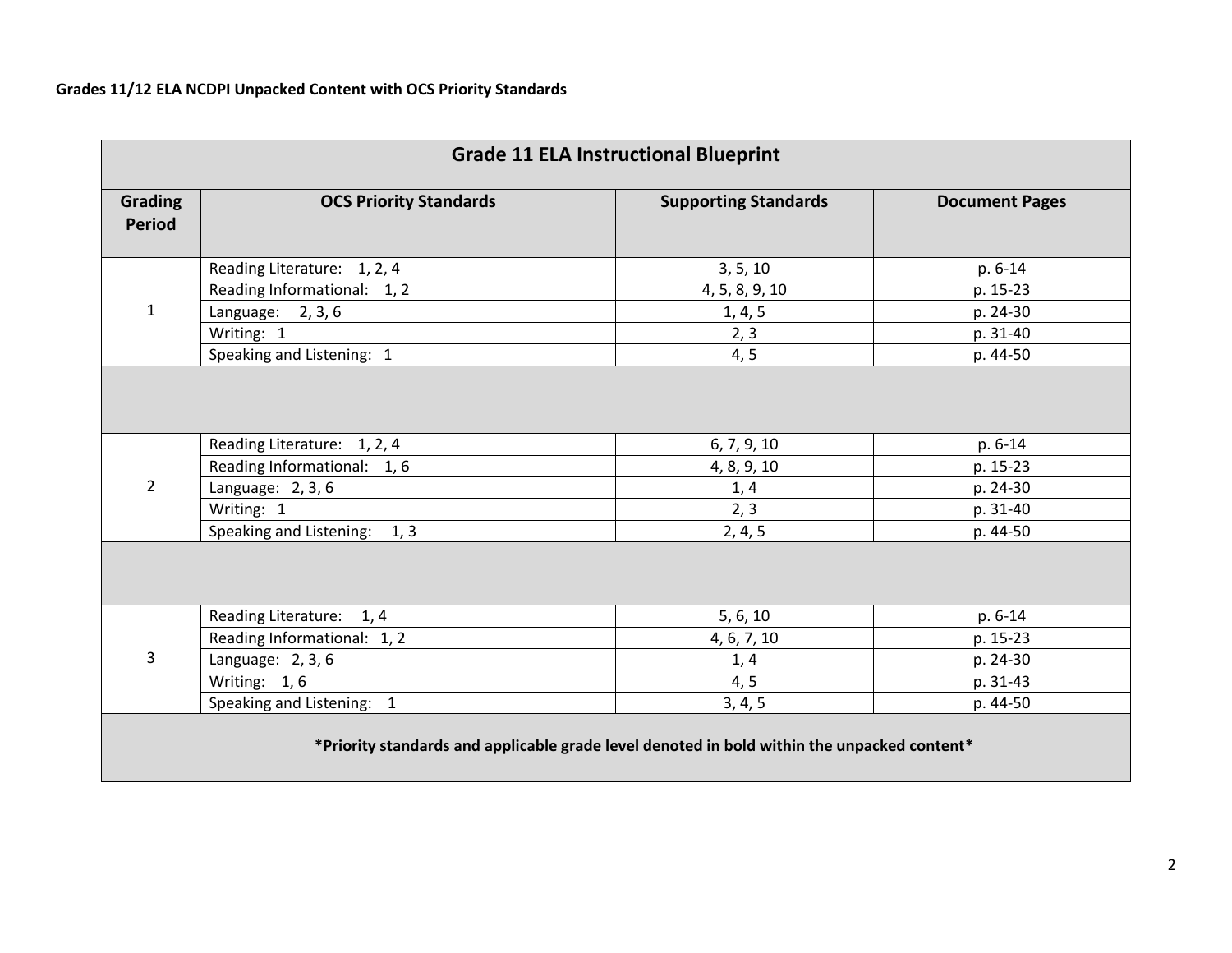| <b>Grade 12 ELA Instructional Blueprint</b>                                                               |                                                                                                       |                                                  |                                             |
|-----------------------------------------------------------------------------------------------------------|-------------------------------------------------------------------------------------------------------|--------------------------------------------------|---------------------------------------------|
| Grading<br><b>Period</b>                                                                                  | <b>OCS Priority Standards</b>                                                                         | <b>Supporting Standards</b>                      | <b>Document Pages</b>                       |
|                                                                                                           | Reading Literature: 1, 2, 4                                                                           | 3, 9, 10                                         | p. 6-14                                     |
|                                                                                                           | Reading Informational: 1, 2, 4, 6                                                                     | 3, 7, 8, 10                                      | p. 15-23                                    |
| $\mathbf{1}$                                                                                              | Language: $2, 3, 6$                                                                                   | 4, 5                                             | p. 25-30                                    |
|                                                                                                           | Writing: 1                                                                                            | 2, 3, 4                                          | p. 31-41                                    |
|                                                                                                           | Speaking and Listening: 1, 5                                                                          | 4                                                | p. 44-50                                    |
| $\overline{2}$                                                                                            | Reading Literature: 1, 2, 4<br>Reading Informational: 1, 2, 4, 6<br>Language: 2, 3, 6<br>Writing: 1,6 | 5, 9, 10<br>3, 5, 7, 9, 10<br>4, 5<br>2, 3, 4, 5 | p. 6-14<br>p. 15-23<br>p. 25-30<br>p. 31-43 |
| Speaking and Listening: 1, 3<br>2, 4<br>p. 44-49<br>Reading Literature: 1, 2, 4<br>p. 6-14<br>6, 7, 9, 10 |                                                                                                       |                                                  |                                             |
|                                                                                                           | Reading Informational: 1, 2, 4, 6                                                                     | 3, 5, 7, 9, 10                                   | p. 15-23                                    |
| 3                                                                                                         | Language: 2, 3, 6                                                                                     | 1, 4, 5                                          | p. 24-30                                    |
|                                                                                                           | Writing: 1                                                                                            | 2, 3, 4, 5                                       | p. 31-42                                    |
|                                                                                                           | Speaking and Listening: 1, 3, 5                                                                       | 4                                                | p. 44-50                                    |
| *Priority standards and applicable grade level denoted in bold within the unpacked content*               |                                                                                                       |                                                  |                                             |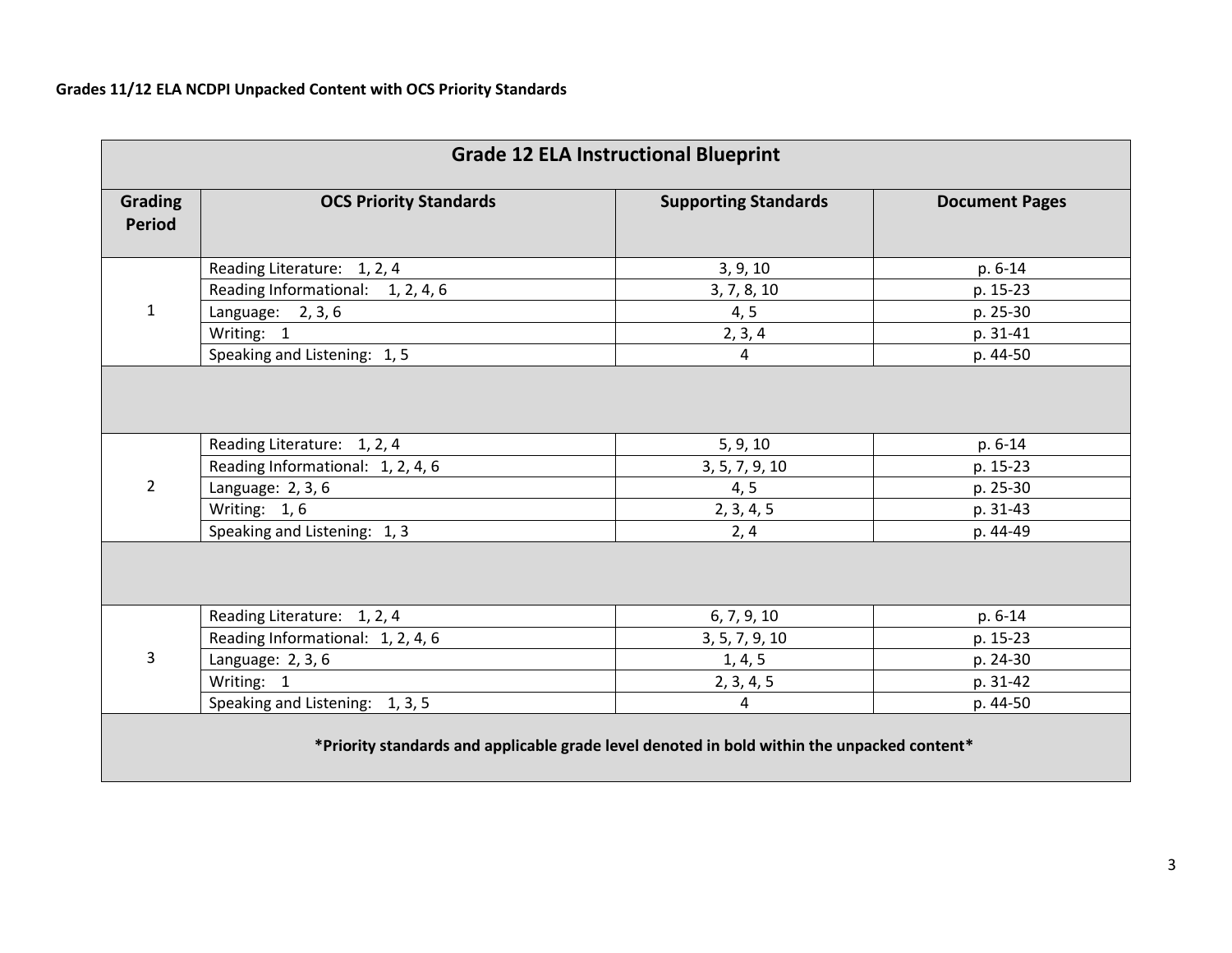## **CCR Anchor Standards**

## **Reading**

#### *Key Ideas and Evidence*

1. Read closely to determine what the text says explicitly and to make logical inferences from it; cite specific textual evidence when writing or speaking to support conclusions drawn from the text.

2. Determine central ideas (RI) or themes (RL) of a text and analyze their development; summarize the key supporting details and ideas.

3. Analyze how and why individuals, events, and ideas develop and interact over the course of a text.

#### *Craft and Structure*

4. Interpret words and phrases as they are used in a text and analyze how specific word choices shape meaning or tone.

5. Analyze the structure of texts, including how specific sentences, paragraphs, and larger portions of the text (e.g., a section, chapter, scene, or stanza) relate to each other and the whole.

6. Assess how point of view, perspective, or purpose shapes the content and style of a text.

#### *Integration of Ideas and Analysis*

7. Integrate and evaluate content presented in diverse media and formats, including visually and quantitatively, as well as in words.

8. Delineate and evaluate the argument and specific claims in a text, including the validity of the reasoning as well as the relevance and sufficiency of the evidence.

9. Analyze how two or more texts address similar themes or topics in order to build knowledge or to compare the approaches the authors take.

#### *Range of Reading and Level of Complexity*

10. Read and understand complex literary and informational texts independently and proficiently, connecting prior knowledge and experiences to text.

## **Language**

#### *Conventions of Standard English*

1. Demonstrate command of the conventions of standard English grammar and usage when writing or speaking; demonstrate proficiency within the appropriate grade band grammar continuum.

2. Demonstrate command of the conventions of standard English capitalization, punctuation, and spelling when writing; demonstrate proficiency within the appropriate grade band conventions continuum.

#### *Knowledge of Language*

3. Apply knowledge of language to understand how language functions in different contexts, to make effective choices for meaning or style, and to comprehend more fully when reading or listening.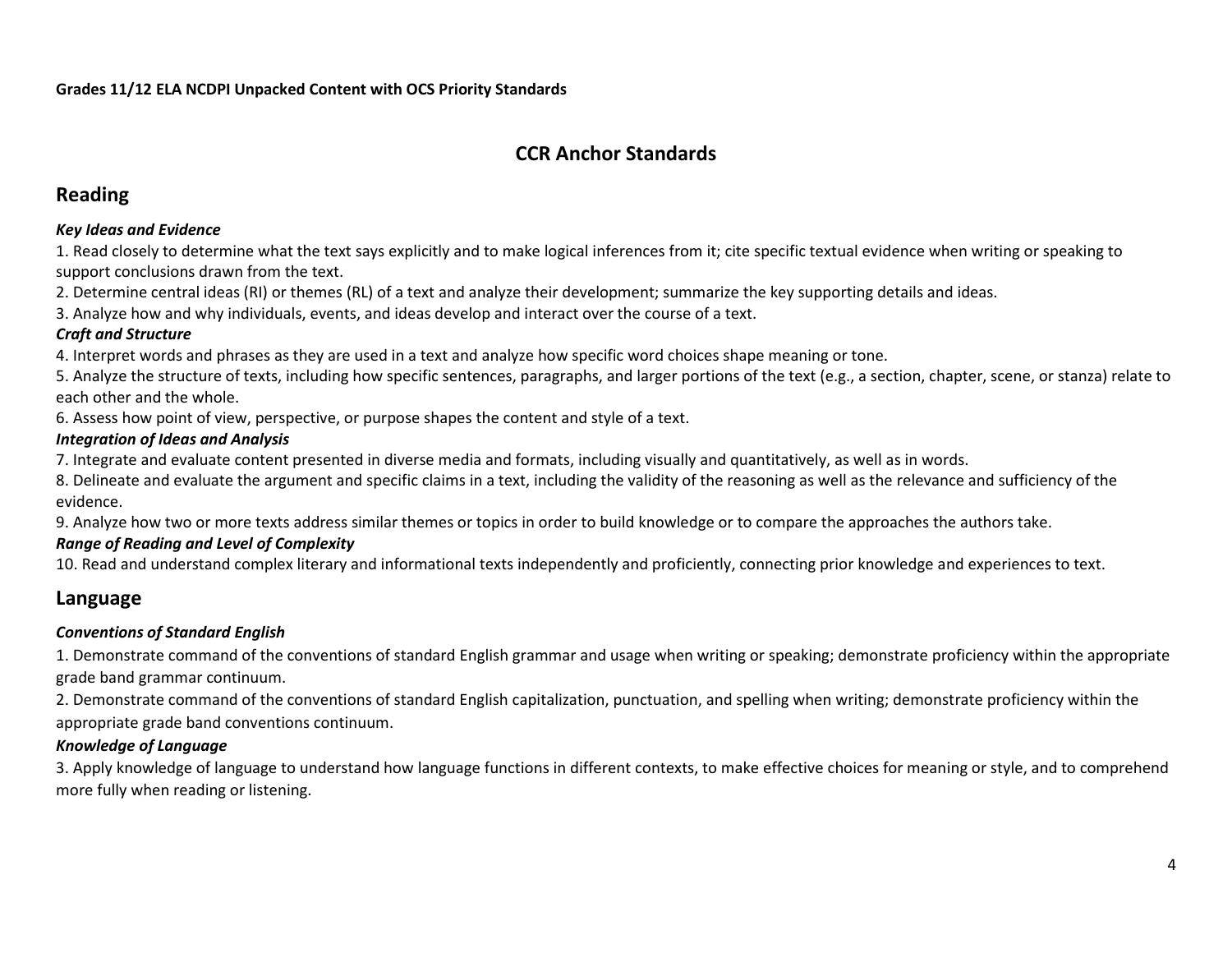#### *Vocabulary Acquisition and Use*

4. Determine and/or clarify the meaning of unknown and multiple-meaning words and phrases by using context clues, analyzing meaningful word parts, word relationships, and consulting general and specialized reference materials, as appropriate.

5. Demonstrate understanding of figurative language and nuances in word meanings.

6. Acquire and use accurately a range of general academic and domain-specific words and phrases sufficient for reading, writing, speaking, and listening at the college and career readiness level; demonstrate independence in developing vocabulary knowledge when encountering an unknown term important to comprehension or expression.

#### **Writing**

#### *Text Types, Purposes, and Publishing*

1. Write arguments to support claims in an analysis of substantive topics or texts, using valid reasoning and relevant and sufficient evidence.

2. Write informative/explanatory texts to examine and convey complex ideas and information clearly and accurately through the effective selection, organization, and analysis of content.

3. Write narratives to develop real or imagined experiences or events using effective technique, well-chosen details, and well-structured event sequences.

4. Use digital tools and resources to produce and publish writing and to interact and collaborate with others.

#### *Research*

5. Conduct short as well as more sustained research projects based on focused questions, demonstrating understanding of the subject under investigation. 6. Gather relevant information from multiple print and digital sources, assess the credibility and accuracy of each source, and integrate the information while avoiding plagiarism.

## **Speaking and Listening**

#### *Collaboration and Communication*

1. Prepare for and participate effectively in a range of conversations and collaborations with diverse partners, building on others' ideas and expressing their own clearly and persuasively.

2. Integrate and evaluate information presented in diverse media and formats, including visually, quantitatively, and orally.

3. Evaluate a speaker's point of view, reasoning, and use of evidence and rhetoric.

#### *Presentation of Knowledge and Ideas*

4. Present information, findings, and supporting evidence such that listeners can follow the line of reasoning and the organization, development, and style are appropriate to task, purpose, and audience.

5. Make strategic use of digital media and visual displays of data to express information and enhance understanding of presentations.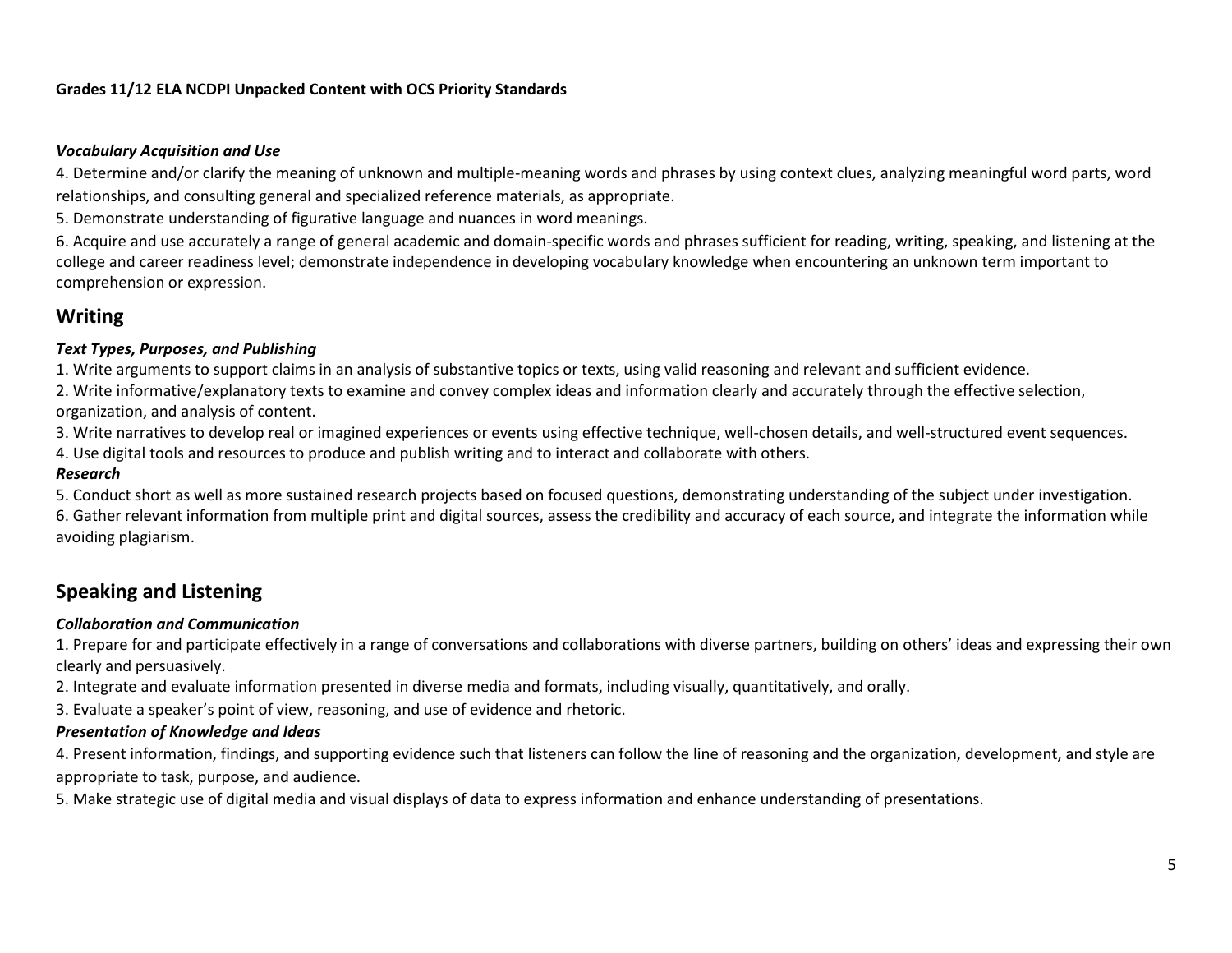# **Reading Standards for Literature**

| <b>Standard</b>                                                                                                                                                                                                                                                     | <b>Clarification</b>                                                                                                                                                                                                                                                                                                                                                                                                                                                                                                                                                                                                                                                                                                                                                                                                                                   | Glossary                                                                                                                                                                                                                                                                                                                                                                                                                                                                                                                                                                                                                                                                                                                                                                                   |
|---------------------------------------------------------------------------------------------------------------------------------------------------------------------------------------------------------------------------------------------------------------------|--------------------------------------------------------------------------------------------------------------------------------------------------------------------------------------------------------------------------------------------------------------------------------------------------------------------------------------------------------------------------------------------------------------------------------------------------------------------------------------------------------------------------------------------------------------------------------------------------------------------------------------------------------------------------------------------------------------------------------------------------------------------------------------------------------------------------------------------------------|--------------------------------------------------------------------------------------------------------------------------------------------------------------------------------------------------------------------------------------------------------------------------------------------------------------------------------------------------------------------------------------------------------------------------------------------------------------------------------------------------------------------------------------------------------------------------------------------------------------------------------------------------------------------------------------------------------------------------------------------------------------------------------------------|
|                                                                                                                                                                                                                                                                     | <b>Cluster: Key Ideas and Evidence</b>                                                                                                                                                                                                                                                                                                                                                                                                                                                                                                                                                                                                                                                                                                                                                                                                                 |                                                                                                                                                                                                                                                                                                                                                                                                                                                                                                                                                                                                                                                                                                                                                                                            |
| <b>Priority Standard (11/12)</b><br>RL.11-12.1 Cite strong and thorough textual<br>evidence to support analysis of what the text says<br>explicitly as well as inferences drawn from the<br>text, including determining where<br>the text leaves matters uncertain. | Students deliberately choose evidence that is<br>detailed and complete to best support their<br>analyses of what the text directly states as well as<br>what the text indirectly states. Also, students use<br>the evidence to support their conclusions about<br>where they find the text to be vague or<br>inconclusive.                                                                                                                                                                                                                                                                                                                                                                                                                                                                                                                             | $analysis - a detailed examination of the$<br>components of a subject to understand its<br>meaning and/or nature as a whole<br>evidence - facts and/or information (quotes,<br>statistics, graphs, etc.) presented together as a<br>body of support for a claim or value statement                                                                                                                                                                                                                                                                                                                                                                                                                                                                                                         |
|                                                                                                                                                                                                                                                                     | In the Classroom:<br>After providing students with a text-dependent<br>question, the teacher gives the students pieces of<br>textual evidence on strips of paper. The students<br>are asked to arrange the evidence in order from<br>strongest<br>to weakest. As students order the evidence, they<br>discuss why each piece of evidence is stronger or<br>weaker than the others. Students incorporate the<br>evidence they deem the strongest and most<br>thorough into their<br>written responses to the text-dependent<br>question.<br>The teacher guides students through a close read<br>of a portion of text that is unclear. The teacher<br>asks questions, such as: "What information is left<br>out or unresolved? What questions do you still<br>have?" "Do you think the author was deliberately<br>vague? Why or why not?" Students write | explicit, explicitly – stated clearly and directly,<br>leaving no room for confusion or interpretation<br>$inference - a conclusion derived from logical$<br>reasoning following an investigation of available<br>evidence<br>strong and thorough textual evidence - evidence<br>(see evidence) that is judged to be powerful (i.e.,<br>having greater rhetorical value) when compared<br>to other information, facts, and data that could<br>be used for support (strong) and encompasses<br>each facet of a particular argument or set of<br>claims such that no area is left vulnerable to<br>simple counter-claims (thorough)<br>text - anything that students can read, write,<br>view, listen to, or explore, including books,<br>photographs, films, articles, music, art, and more |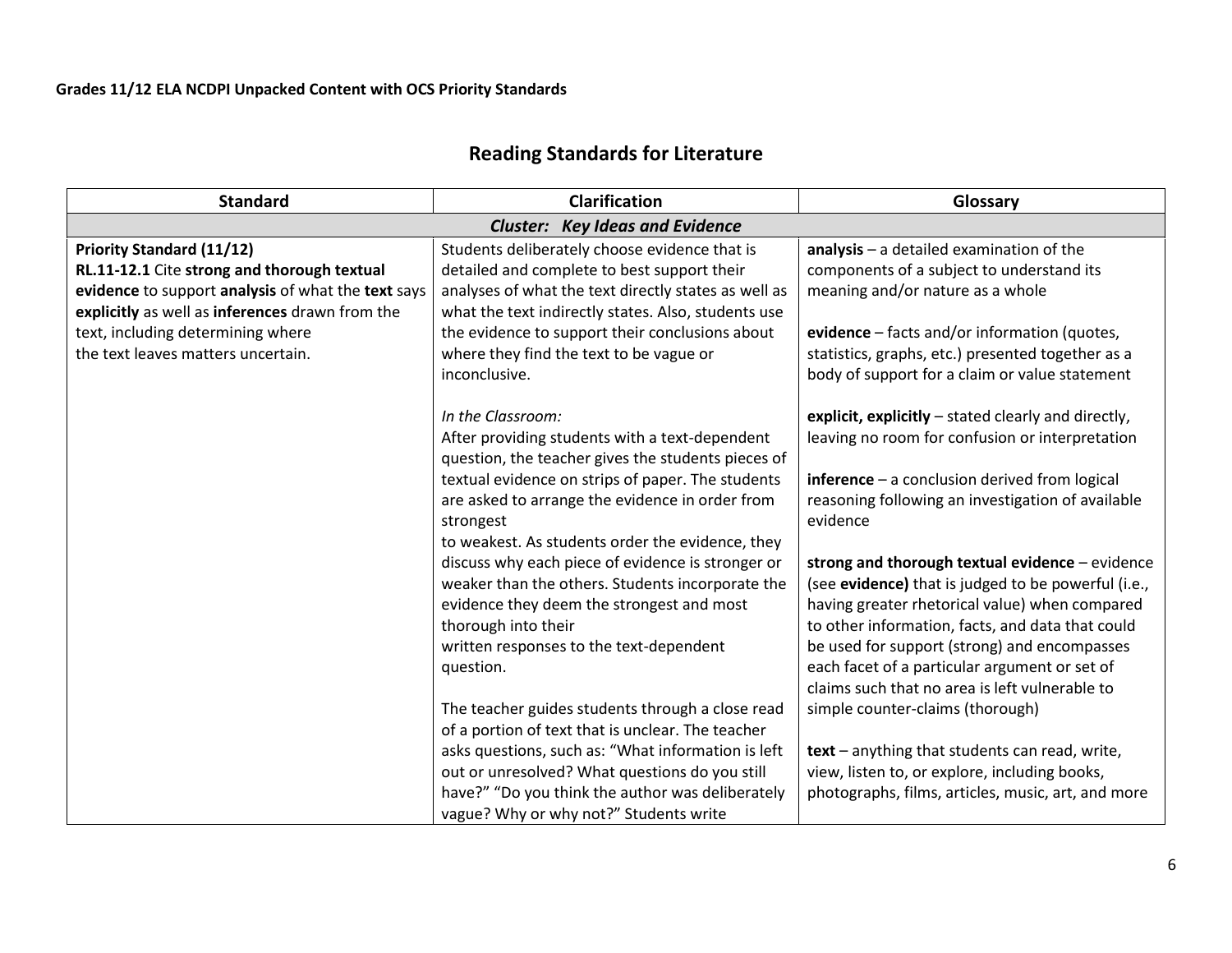|                                                                                                                                                                           | responses stating where they believe the author<br>is vague or inconclusive, and they provide several<br>strong pieces of evidence to validate their<br>arguments.                                                                                |                                                                                                                                                                                                        |
|---------------------------------------------------------------------------------------------------------------------------------------------------------------------------|---------------------------------------------------------------------------------------------------------------------------------------------------------------------------------------------------------------------------------------------------|--------------------------------------------------------------------------------------------------------------------------------------------------------------------------------------------------------|
|                                                                                                                                                                           |                                                                                                                                                                                                                                                   |                                                                                                                                                                                                        |
| <b>Priority Standard (11/12)</b><br>RL.11-12.2 Determine two or more themes<br>of a text and analyze their development over the<br>course of the text, including how they | Students establish two or more themes within a<br>literary text and closely examine how they evolve<br>and work together to create multiple layers of<br>meaning. Using the theme and key details,                                                | $analyze - to critically examine the components of$<br>a subject to understand its meaning and/or<br>nature as a whole                                                                                 |
| interact and build on one another to produce a<br>complex account; provide an objective summary                                                                           | students summarize the text in an unbiased tone.                                                                                                                                                                                                  | <b>interact</b> – to act in such a manner as to influence<br>another                                                                                                                                   |
| of the text.                                                                                                                                                              | In the Classroom:<br>Students list several main concepts from the text.<br>Next to each main concept, the teacher asks<br>students to record what the author's opinion<br>might be about that main concept based on the<br>text. Students combine | objective summary $-$ a brief account of a text's<br>central or main points, themes, or ideas that is<br>free of bias, prejudice, and personal opinion and<br>does not incorporate outside information |
|                                                                                                                                                                           | each main concept with the author's opinion to<br>develop their theme statements. Using mind maps,<br>students draw lines connecting the themes. On<br>these lines, students explain how the themes                                               | text - anything that students can read, write,<br>view, listen to, or explore, including books,<br>photographs, films, articles, music, art, and more                                                  |
|                                                                                                                                                                           | interact and build on<br>one another, using examples from the text.                                                                                                                                                                               | theme - the subject or underlying meaning that a<br>literary text directly or indirectly explains,<br>develops, and/or explores                                                                        |
|                                                                                                                                                                           | After explaining the difference between objective<br>and subjective summaries, the teacher provides<br>students with a subjective summary. As a class, the                                                                                        |                                                                                                                                                                                                        |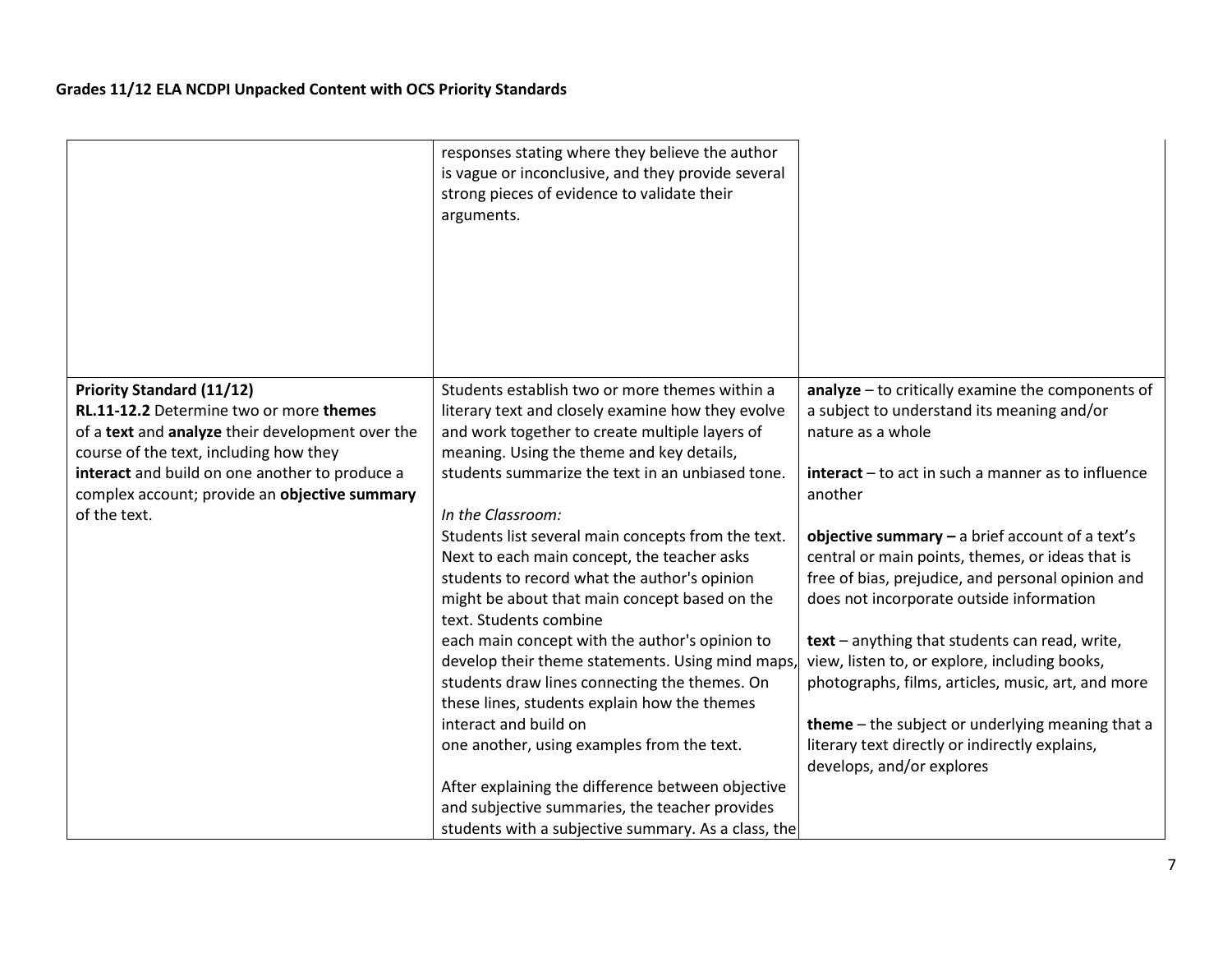|                                                                                                                                  | teacher and students cross out the subjective<br>wording in the text, so only the key details remain.<br>Using the key details that remain, students rewrite<br>the summary using objective language.                                                                                                                                                                                                                                                                                                                                                                                                                                                                                                                                                                                                                                                                                                                                                            |                                                                                                                                                                                                                                                                                      |
|----------------------------------------------------------------------------------------------------------------------------------|------------------------------------------------------------------------------------------------------------------------------------------------------------------------------------------------------------------------------------------------------------------------------------------------------------------------------------------------------------------------------------------------------------------------------------------------------------------------------------------------------------------------------------------------------------------------------------------------------------------------------------------------------------------------------------------------------------------------------------------------------------------------------------------------------------------------------------------------------------------------------------------------------------------------------------------------------------------|--------------------------------------------------------------------------------------------------------------------------------------------------------------------------------------------------------------------------------------------------------------------------------------|
| RL.11-12.3 Analyze the impact of the author's<br>choices regarding how to develop<br>and relate elements of a story or<br>drama. | Students examine the effects of the author's<br>choices in how he/she creates and connects parts<br>of a story or drama in a particular way, such as<br>where he/she chooses to set a story, how he/she<br>orders events, and how he/she introduces and<br>develops characters.<br>In the Classroom:<br>After reading a few paragraphs of a text, students<br>identify the setting, conflicts, characters, and plot<br>order. The teacher divides students into groups<br>and assigns one of these elements to each group<br>to track throughout the rest of the text. As<br>students read the rest of the text, they find and<br>annotate textual evidence related to their assigned<br>element. After finishing the text, groups write<br>responses explaining the impact their assigned<br>elements had on the text. Students share their<br>written responses with other students from other<br>groups to compare the impacts of their assigned<br>elements. | analyze - to critically examine the components of<br>a subject to understand its meaning and/or<br>nature as a whole<br>$d$ rama $-$ a genre or category of literature<br>generally designed to be presented to an<br>audience by actors on stage that relies heavily on<br>dialogue |
|                                                                                                                                  | The teacher provides students with a list of literary<br>elements different from those found in the text<br>under study (different setting, plot order, type of<br>character, etc.). Students choose one of the<br>literary elements from the list and explain how<br>using this element would change the text and<br>affect its meaning. Students compare how the                                                                                                                                                                                                                                                                                                                                                                                                                                                                                                                                                                                               |                                                                                                                                                                                                                                                                                      |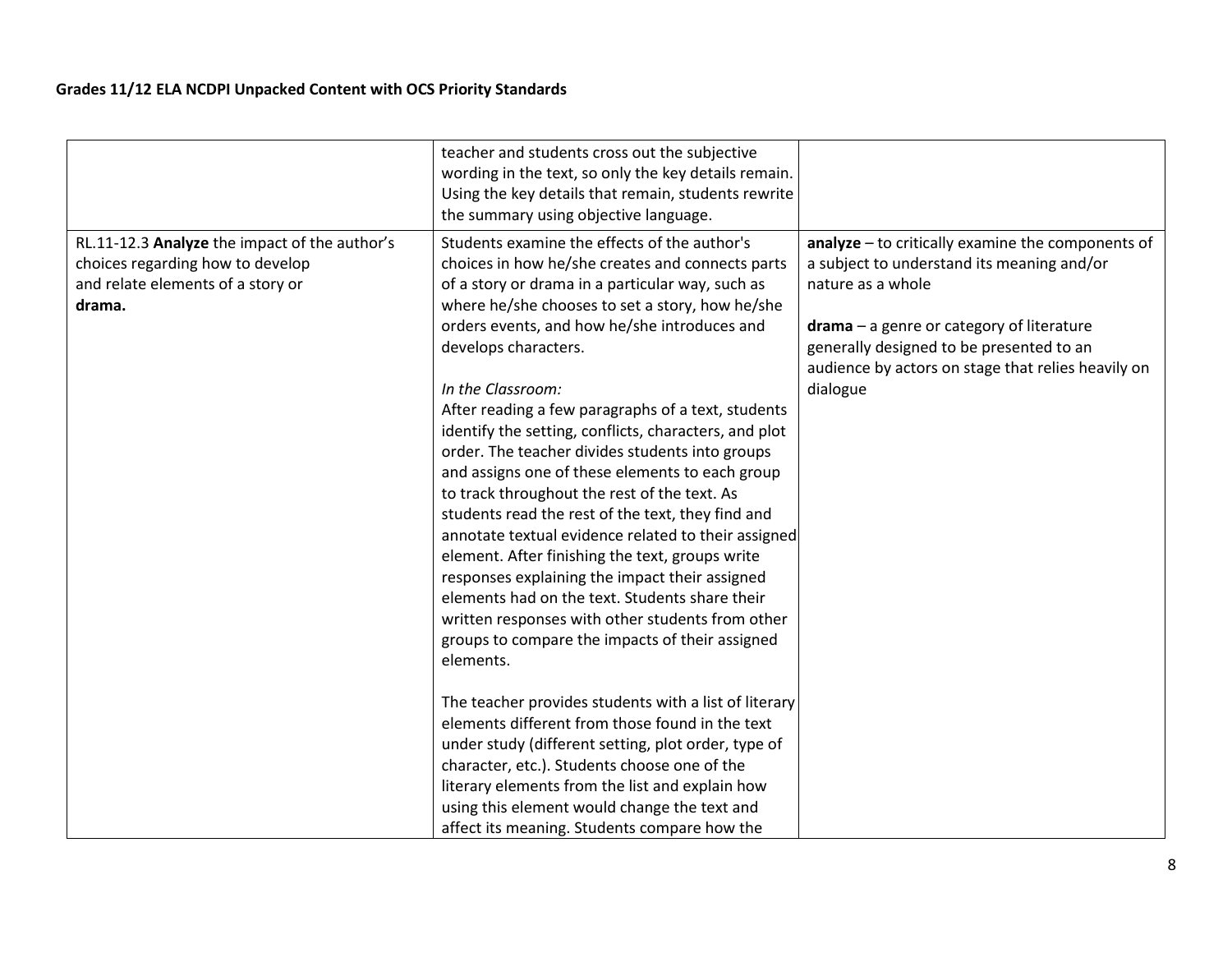|                                                                                                                                                                                                                                                                                        | element they chose differs from that of the<br>author's.                                                                                                                                                                                                                                                                                                                                                                                                                                                                                                                                                                                                                                                                                                                                                                                                                                                                                                                                                                                                                                                            |                                                                                                                                                                                                                                                                                                                                                                                                                                                                                                                                                                                                                                                                                                                                                                                                                                                            |
|----------------------------------------------------------------------------------------------------------------------------------------------------------------------------------------------------------------------------------------------------------------------------------------|---------------------------------------------------------------------------------------------------------------------------------------------------------------------------------------------------------------------------------------------------------------------------------------------------------------------------------------------------------------------------------------------------------------------------------------------------------------------------------------------------------------------------------------------------------------------------------------------------------------------------------------------------------------------------------------------------------------------------------------------------------------------------------------------------------------------------------------------------------------------------------------------------------------------------------------------------------------------------------------------------------------------------------------------------------------------------------------------------------------------|------------------------------------------------------------------------------------------------------------------------------------------------------------------------------------------------------------------------------------------------------------------------------------------------------------------------------------------------------------------------------------------------------------------------------------------------------------------------------------------------------------------------------------------------------------------------------------------------------------------------------------------------------------------------------------------------------------------------------------------------------------------------------------------------------------------------------------------------------------|
| <b>Standard</b>                                                                                                                                                                                                                                                                        | <b>Clarification</b>                                                                                                                                                                                                                                                                                                                                                                                                                                                                                                                                                                                                                                                                                                                                                                                                                                                                                                                                                                                                                                                                                                | Glossary                                                                                                                                                                                                                                                                                                                                                                                                                                                                                                                                                                                                                                                                                                                                                                                                                                                   |
|                                                                                                                                                                                                                                                                                        | <b>Cluster: Craft and Structure</b>                                                                                                                                                                                                                                                                                                                                                                                                                                                                                                                                                                                                                                                                                                                                                                                                                                                                                                                                                                                                                                                                                 |                                                                                                                                                                                                                                                                                                                                                                                                                                                                                                                                                                                                                                                                                                                                                                                                                                                            |
| <b>Priority Standard (11/12)</b><br>RL.11-12.4 Determine the meaning of words and<br>phrases as they are used in the text; analyze the<br>impact of specific word choices on meaning and<br>tone, including words with multiple meanings or<br>language that is particularly engaging. | Students examine the text to understand the<br>meaning of words or phrases, using the context to<br>inform their thinking. Students consider how<br>particular words and phrases, as well as their<br>multiple interpretations, are used to influence<br>meaning and tone. In addition, students note how<br>these choices are used to captivate the reader.<br>In the Classroom:<br>The teacher asks students to identify the key<br>words used in the text and records these on the<br>board. After creating this list, the teacher assigns<br>each student a key word from the list. The<br>teacher asks the students to find at least two<br>different meanings for their assigned words. Once<br>students have found multiple meanings for their<br>assigned words, students reread the text with<br>each meaning in mind, paying attention to how<br>the definition changes the meaning and tone.<br>Students choose and explain a meaning they feel<br>best fits the author's attitude and purpose.<br>The teacher asks students to highlight words in<br>the text that engage the reader in different ways, | analyze - to critically examine the components of<br>a subject to understand its meaning and/or<br>nature as a whole<br>multiple-meaning words and phrases - words<br>and phrases that have more than one meaning<br>(e.g., elephant's trunk / car trunk)<br>$phrase(s)$ – a small group of words representing a<br>conceptual unit, containing either a subject or a<br>verb, but not both. Both a subject and a verb<br>would constitute a clause (e.g., "Running through<br>the forest, she breathed in the fresh, crisp air.")<br>text - anything that students can read, write,<br>view, listen to, or explore, including books,<br>photographs, films, articles, music, art, and more<br>$tone – the attitude an author takes toward the$<br>subject or topic of a text, generally revealed<br>through word choice, perspective, or point of<br>view |
|                                                                                                                                                                                                                                                                                        | including words that create vivid imagery or make<br>readers want to read more. The teacher and                                                                                                                                                                                                                                                                                                                                                                                                                                                                                                                                                                                                                                                                                                                                                                                                                                                                                                                                                                                                                     |                                                                                                                                                                                                                                                                                                                                                                                                                                                                                                                                                                                                                                                                                                                                                                                                                                                            |
|                                                                                                                                                                                                                                                                                        | students discuss these word choices and how the<br>reader's engagement with the text would be<br>different if the author had chosen other words.                                                                                                                                                                                                                                                                                                                                                                                                                                                                                                                                                                                                                                                                                                                                                                                                                                                                                                                                                                    |                                                                                                                                                                                                                                                                                                                                                                                                                                                                                                                                                                                                                                                                                                                                                                                                                                                            |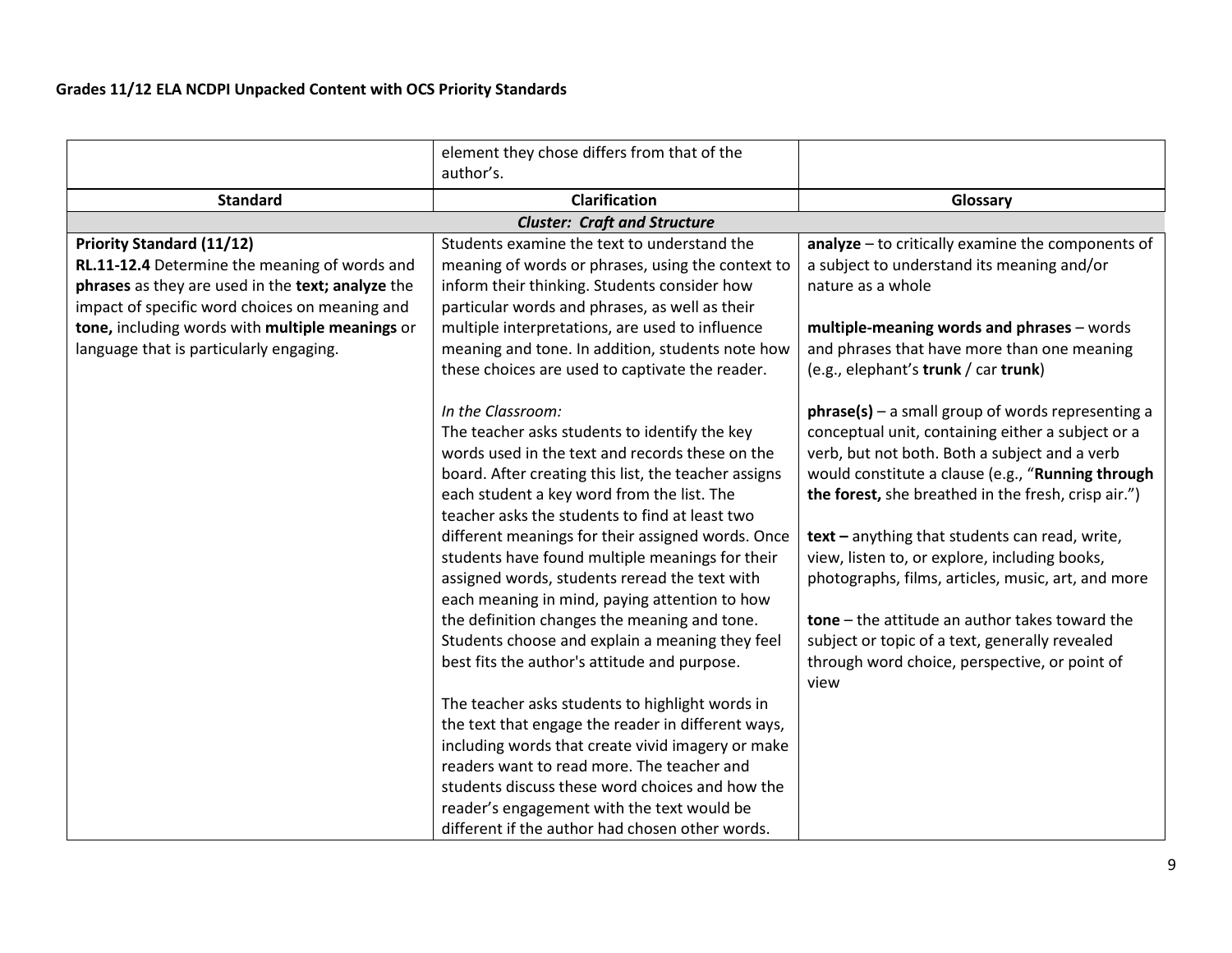| RL.11-12.5 Analyze how an author's choices<br>concerning how to construct specific parts of a<br>text contribute to its overall structure and<br>meaning as well as its effect on the reader. | Students examine how an author crafted a<br>portion of text so that it adds to the structure and<br>meaning of the entire text and enhances its effect<br>on the reader. Authors' choices include, but are<br>not limited to: where to begin or end a story,<br>when to tell a story from shifting viewpoints, or<br>when to provide a comedic or tragic resolution.                                                                          | $analyze - to critically examine the components of$<br>a subject to understand its meaning and/or<br>nature as a whole<br>text - anything that students can read, write,<br>view, listen to, or explore, including books,<br>photographs, films, articles, music, art, and more |
|-----------------------------------------------------------------------------------------------------------------------------------------------------------------------------------------------|-----------------------------------------------------------------------------------------------------------------------------------------------------------------------------------------------------------------------------------------------------------------------------------------------------------------------------------------------------------------------------------------------------------------------------------------------|---------------------------------------------------------------------------------------------------------------------------------------------------------------------------------------------------------------------------------------------------------------------------------|
|                                                                                                                                                                                               | In the Classroom:<br>The teacher chooses an excerpt from a text and<br>challenges students to place the excerpt<br>elsewhere in the text. Students discuss how<br>placing the excerpt in varying places changes the<br>text's overall structure, meaning, and effect on<br>the reader. Students discuss how the excerpt, in<br>its original place, adds to the overall structure,<br>meaning, and effect on the reader.                       |                                                                                                                                                                                                                                                                                 |
|                                                                                                                                                                                               | The teacher divides students into small groups<br>and assigns each group a small portion of the<br>text. Each group analyzes how its portion<br>contributes to the work's overall structure,<br>meaning, and effect on the reader.<br>Students form jigsaw groups-one member from<br>each small, expert group--to answer a series of<br>teacher-created questions about how the<br>portions collectively contribute to the work's<br>meaning. |                                                                                                                                                                                                                                                                                 |
| RL.11-12.6 Analyze a case in which grasping                                                                                                                                                   | Students examine instances where authors,                                                                                                                                                                                                                                                                                                                                                                                                     | analyze - to critically examine the components of                                                                                                                                                                                                                               |
| perspective requires distinguishing what is<br>directly stated in a text from what is really meant.                                                                                           | narrators, or characters say one thing, but mean<br>another. Students examine elements (such as                                                                                                                                                                                                                                                                                                                                               | a subject to understand its meaning and/or<br>nature as a whole                                                                                                                                                                                                                 |
|                                                                                                                                                                                               | irony, sarcasm, satire, and paradox) in the context                                                                                                                                                                                                                                                                                                                                                                                           |                                                                                                                                                                                                                                                                                 |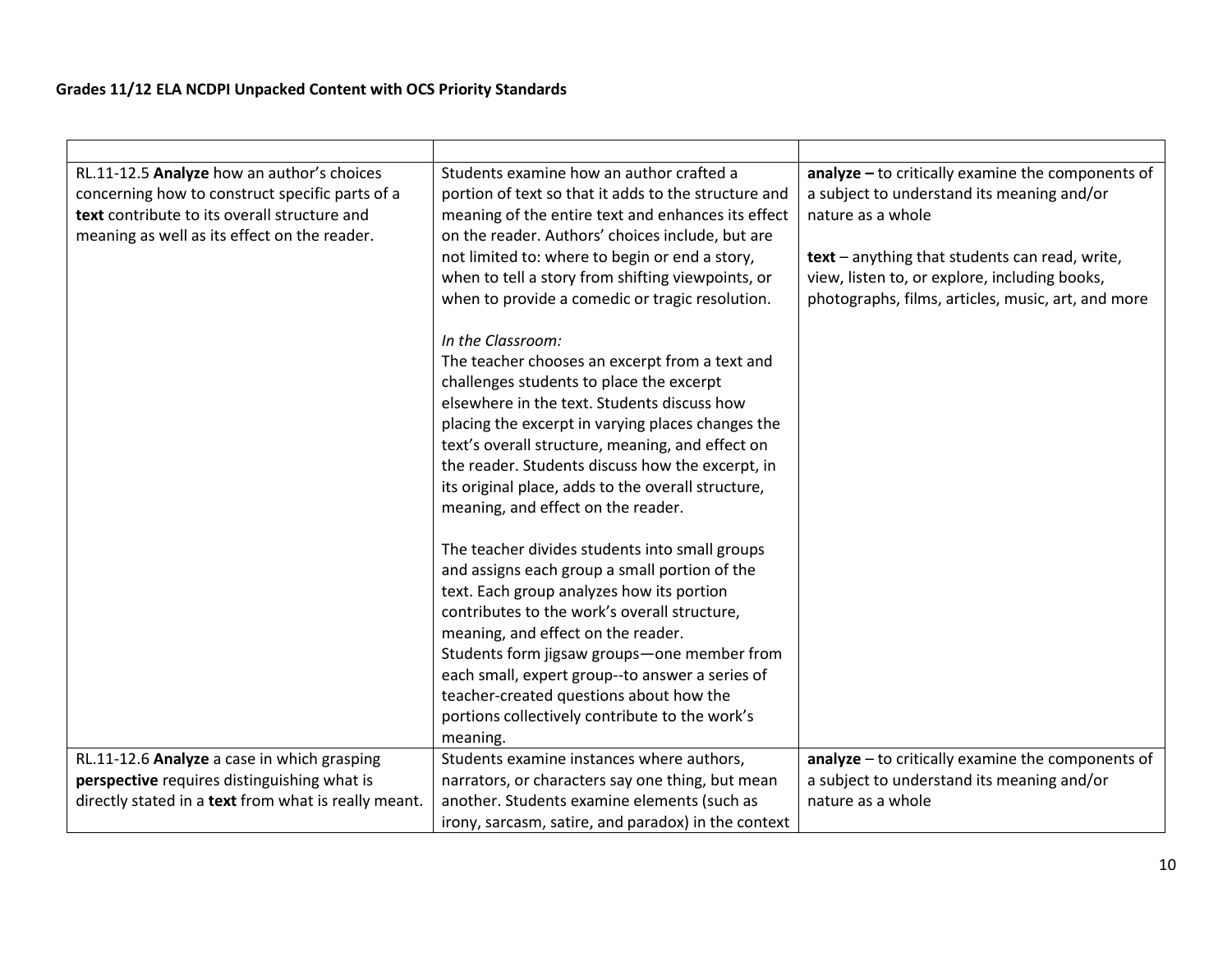|                                                                                                                                       | of an author's work, to discover the author's true<br>perspective and purpose.                                                                                                                                                                                                                                                                                     | perspective - an attitude toward or outlook on<br>something                                                                                                                                                                                                                                      |
|---------------------------------------------------------------------------------------------------------------------------------------|--------------------------------------------------------------------------------------------------------------------------------------------------------------------------------------------------------------------------------------------------------------------------------------------------------------------------------------------------------------------|--------------------------------------------------------------------------------------------------------------------------------------------------------------------------------------------------------------------------------------------------------------------------------------------------|
|                                                                                                                                       | In the Classroom:<br>To model, the teacher leads the students through<br>a think-aloud, identifying seemingly contradictory<br>elements and questioning the text using<br>questions like "What does the author really mean<br>by _______?" or "Why would the author say<br>instead of P"                                                                           | text - anything that students can read, write,<br>view, listen to, or explore, including books,<br>photographs, films, articles, music, art, and more                                                                                                                                            |
|                                                                                                                                       | Students use two-column notes: the left column<br>is labeled "Say" and the right column is labeled<br>"Mean." Students quote what the author says in<br>the left column, and explain what the author truly<br>means in the right column. Using the explanations<br>in the right column, students re-write the excerpt<br>to reflect the author's true perspective. |                                                                                                                                                                                                                                                                                                  |
|                                                                                                                                       | <b>Cluster: Integration of Ideas and Analysis</b>                                                                                                                                                                                                                                                                                                                  |                                                                                                                                                                                                                                                                                                  |
| RL.11-12.7 Analyze multiple interpretations of a<br>story, drama, or poem, evaluating how each<br>version interprets the source text. | Students examine several different versions of a<br>single story, drama, or poem by comparing and<br>assessing how each version portrays the original<br>text. Versions of a source text include, but are not<br>limited to: a recorded or live production of a play,<br>a recorded novel or poetry, and a piece of visual<br>art.                                 | analyze - to critically examine the components of<br>a subject to understand its meaning and/or<br>nature as a whole<br>drama - a genre or category of literature<br>generally designed to be presented to an<br>audience by actors on stage that relies heavily on<br>dialogue                  |
|                                                                                                                                       | In the Classroom:<br>The teacher and students brainstorm a list of<br>criteria for comparing several interpretations of<br>the source text. When viewing or listening to the<br>first interpretation, students annotate hard<br>copies of the source text, explaining how the                                                                                      | $interpretations - explanations or representations$<br>of what is obscure or unknown based upon the<br>viewer's/reader's understanding of the<br>information and/or topic; multiple interpretations<br>are often possible based on information provided<br>and the format/medium of presentation |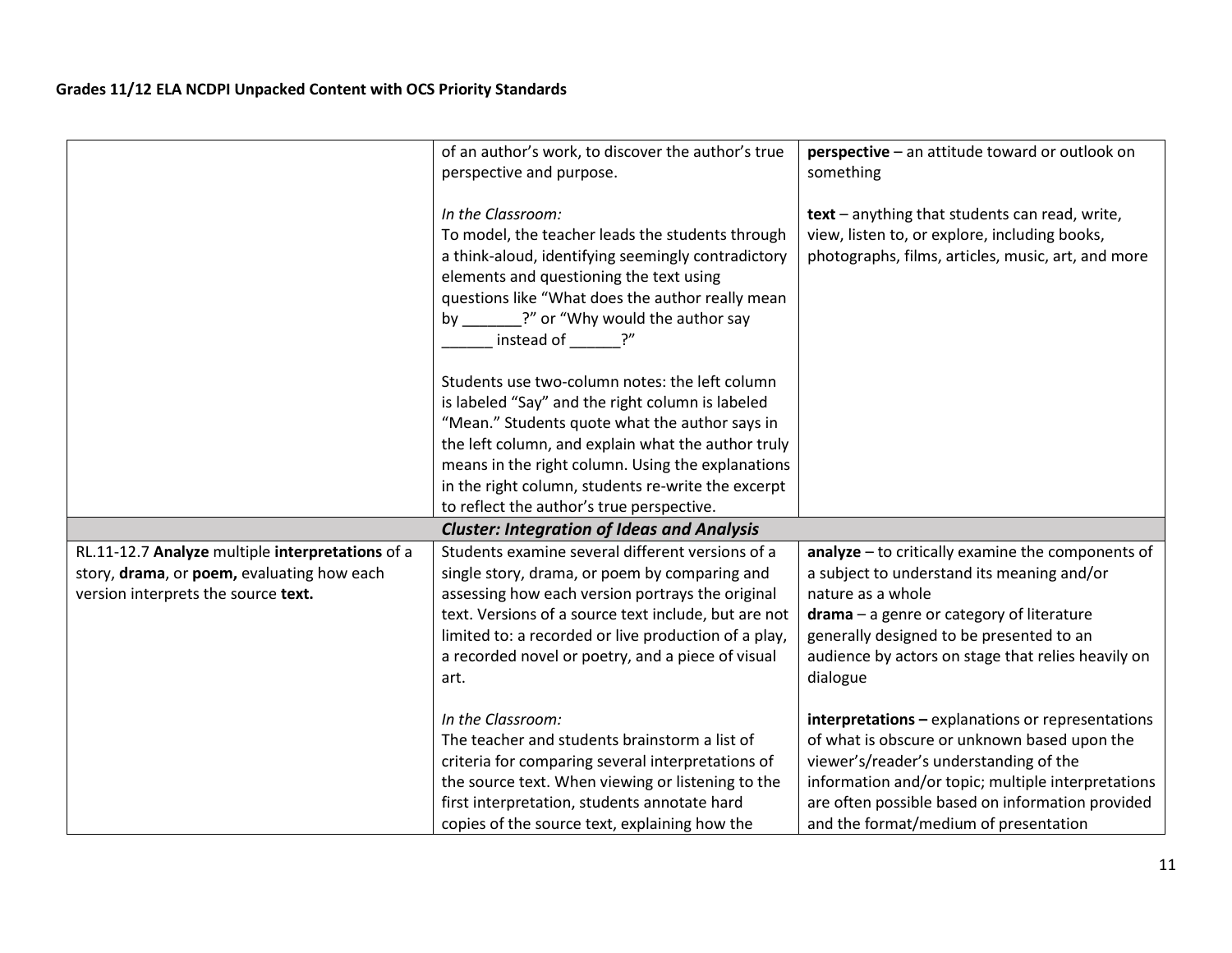|                                                | established criteria are presented. As they view or<br>listen to the next interpretation, students use<br>different colors on the same hard copies to<br>annotate how the criteria are presented<br>differently than the first interpretation. Students<br>repeat this process for all interpretations being<br>analyzed. In pairs, students use the color-coded<br>annotations to compare and evaluate each<br>interpretation of the source text.                                                        | poem - a literary work, generally composed in<br>verse and using figurative language, typically<br>composed using a set structure (i.e.,<br>organizational rules)<br>text - anything that students can read, write,<br>view, listen to, or explore, including books,<br>photographs, films, articles, music, art, and more |
|------------------------------------------------|-----------------------------------------------------------------------------------------------------------------------------------------------------------------------------------------------------------------------------------------------------------------------------------------------------------------------------------------------------------------------------------------------------------------------------------------------------------------------------------------------------------|----------------------------------------------------------------------------------------------------------------------------------------------------------------------------------------------------------------------------------------------------------------------------------------------------------------------------|
|                                                | The teacher provides students with matrices:<br>each column is specifically designated for an<br>interpretation of the source text and each row<br>outlines a criterion for comparison. As students<br>view or listen to each interpretation, they use the<br>matrices to jot down how each interpretation<br>meets the criteria. After collecting their<br>observations, students compare and contrast the<br>interpretations of the source text and discuss<br>their evaluations of each with partners. |                                                                                                                                                                                                                                                                                                                            |
| RL.11-12.9 Analyze how two or more texts from  | Students examine how multiple texts from the                                                                                                                                                                                                                                                                                                                                                                                                                                                              | $analyze - to critically examine the components of$                                                                                                                                                                                                                                                                        |
| the same period treat similar themes or topics | same time period address the same themes or                                                                                                                                                                                                                                                                                                                                                                                                                                                               | a subject to understand its meaning and/or                                                                                                                                                                                                                                                                                 |
| and compare the approaches the authors take.   | topics in different ways, and how the authors of                                                                                                                                                                                                                                                                                                                                                                                                                                                          | nature as a whole                                                                                                                                                                                                                                                                                                          |
|                                                | these texts choose to develop and represent                                                                                                                                                                                                                                                                                                                                                                                                                                                               |                                                                                                                                                                                                                                                                                                                            |
|                                                | them.                                                                                                                                                                                                                                                                                                                                                                                                                                                                                                     | approaches - the particular decisions an author<br>makes when deciding how to present a topic                                                                                                                                                                                                                              |
|                                                | In the Classroom:                                                                                                                                                                                                                                                                                                                                                                                                                                                                                         |                                                                                                                                                                                                                                                                                                                            |
|                                                | After determining the common themes or topics                                                                                                                                                                                                                                                                                                                                                                                                                                                             | text - anything that students can read, write,                                                                                                                                                                                                                                                                             |
|                                                | between texts from the same period, students                                                                                                                                                                                                                                                                                                                                                                                                                                                              | view, listen to, or explore, including books,                                                                                                                                                                                                                                                                              |
|                                                | use three-column graphic organizers as they re-                                                                                                                                                                                                                                                                                                                                                                                                                                                           | photographs, films, articles, music, art, and more                                                                                                                                                                                                                                                                         |
|                                                | read each text: the first column is labeled "What,"                                                                                                                                                                                                                                                                                                                                                                                                                                                       |                                                                                                                                                                                                                                                                                                                            |
|                                                | the second column is labeled "How," and the                                                                                                                                                                                                                                                                                                                                                                                                                                                               |                                                                                                                                                                                                                                                                                                                            |
|                                                | third column is labeled "Explain." In the first                                                                                                                                                                                                                                                                                                                                                                                                                                                           |                                                                                                                                                                                                                                                                                                                            |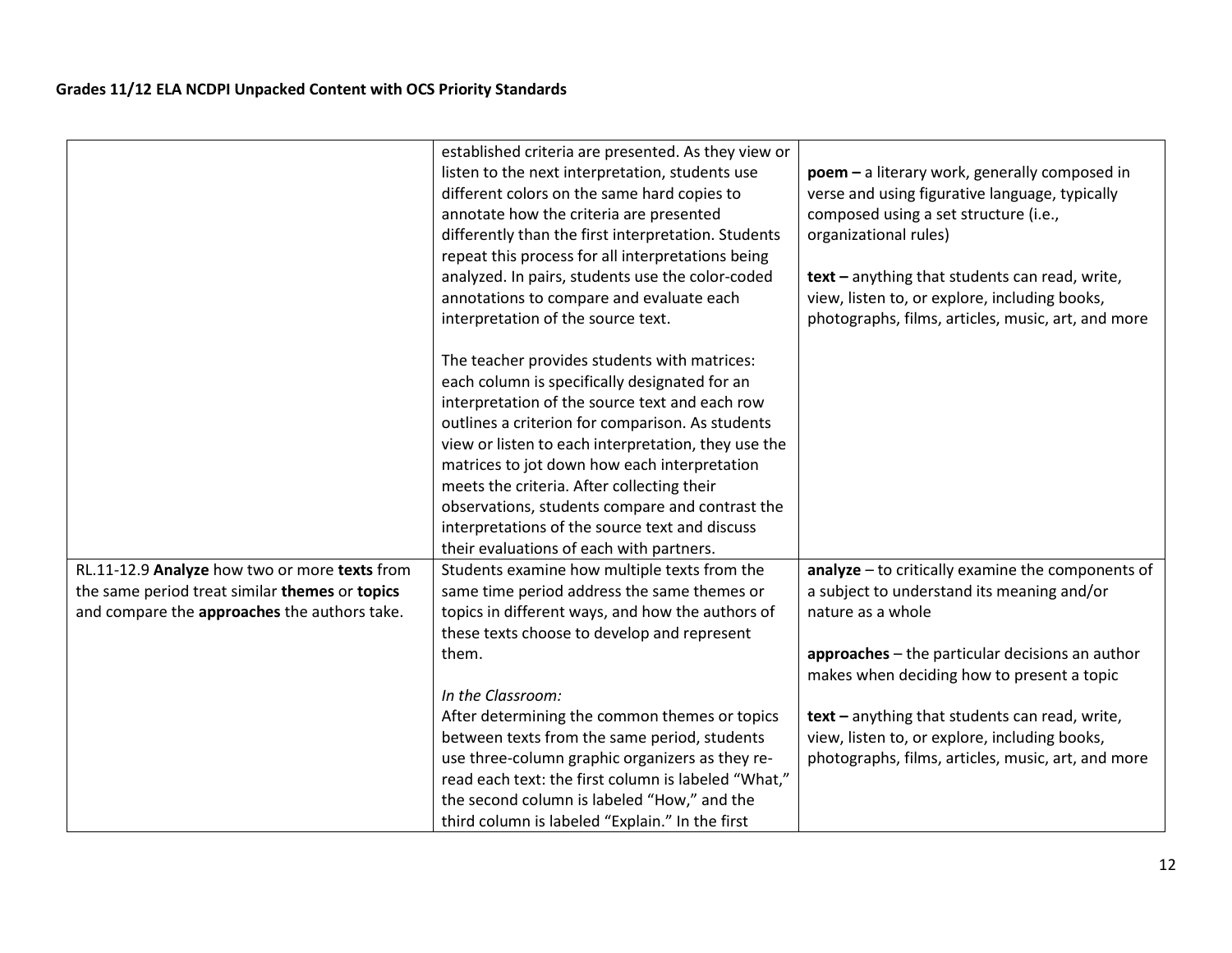|                                                | column, students write down the structural               | <b>theme</b> $-$ the subject or underlying meaning that a |
|------------------------------------------------|----------------------------------------------------------|-----------------------------------------------------------|
|                                                | element, word choice, literary element, etc. used        | literary text directly or indirectly explains,            |
|                                                | in the text. In the second column, students write        | develops, and/or explores                                 |
|                                                | down how the author used that element, word,             |                                                           |
|                                                | etc. to convey the theme or topic. In the third          | topic - the subject or matter being discussed or          |
|                                                | column, students explain how the approach is             | written about in a text, speech, etc.                     |
|                                                | similar to or different from the other texts being       |                                                           |
|                                                | studied.                                                 |                                                           |
|                                                |                                                          |                                                           |
|                                                | The teacher provides students with three to five         |                                                           |
|                                                | important quotes from each text on slips of              |                                                           |
|                                                | paper. Students examine all of the quotes and            |                                                           |
|                                                | then decide how to group them by common                  |                                                           |
|                                                | themes or topics. When grouping the quotes,              |                                                           |
|                                                | students make sure to choose one quote from              |                                                           |
|                                                | each text. Students discuss and explain the              |                                                           |
|                                                | common themes or topics they used to group the           |                                                           |
|                                                | quotes, the similarities and differences in how          |                                                           |
|                                                | they are addressed in each quote, and how each           |                                                           |
|                                                | author chose to represent them.                          |                                                           |
|                                                | <b>Cluster: Range of Reading and Level of Complexity</b> |                                                           |
| RL.11-12.10 By the end of grade 11, read and   | By the end of grade 11, students competently             | independently - on one's own, without aid from            |
| understand literature within the 11-12 text    | read and understand literary texts within the 11-        | another (such as a teacher)                               |
| complexity band proficiently and independently | 12 text complexity band (Lexile: 1185-1385). By          |                                                           |
| for sustained periods of time. Connect prior   | the end of 12th grade, students competently read         | proficient/proficiently - competent, skilled,             |
| knowledge and experiences to text.             | and understand literary texts at the highest end         | and/or showing knowledge and aptitude in doing            |
|                                                | of the text complexity band. They are able to read       | something; the level at which one is able to              |
| By the end of grade 12, read and understand    | independently for an extended time. Students             | complete a particular skill, such as reading              |
| literature at the high end of the 11-12 text   | make connections to their background knowledge           | complex texts, with success                               |
| complexity band proficiently and independently | and relevant experiences to engage with text.            |                                                           |
| for sustained periods of time. Connect prior   |                                                          | text - anything that students can read, write,            |
| knowledge and experiences to text.             |                                                          | view, listen to, or explore, including books,             |
|                                                |                                                          | photographs, films, articles, music, art, and more        |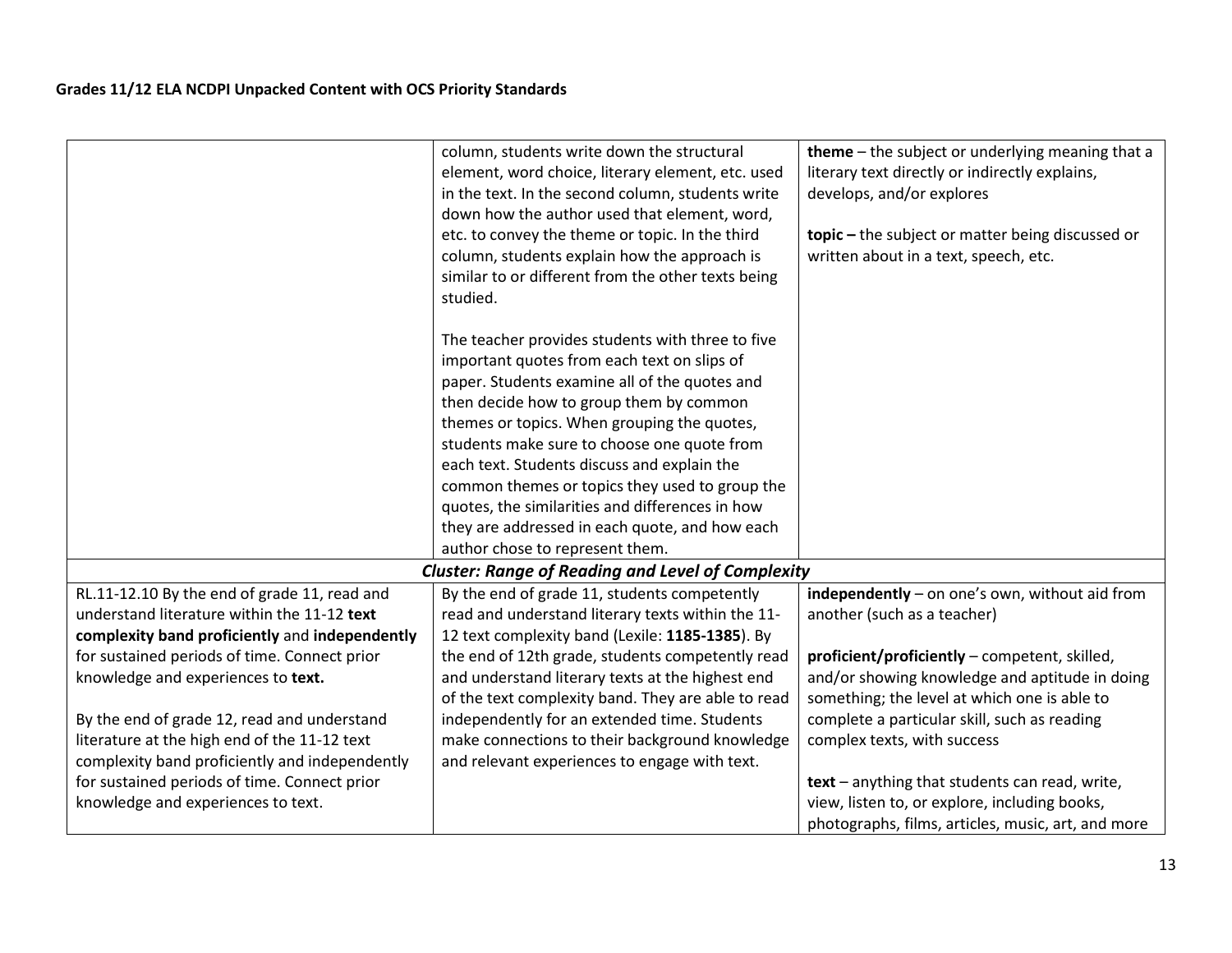| In the Classroom:                                   |                                                     |
|-----------------------------------------------------|-----------------------------------------------------|
| The teacher integrates independent reading          | text complexity band - stratification of the levels |
| seamlessly into regular instruction.                | of intricacy and/or difficulty of texts,            |
|                                                     | corresponding to associated grade levels (2-3, 4-   |
| The teacher models using a double-entry journal:    | 5, 6-8, 9-10, 11-12), determined by three factors:  |
| the right side is labeled, "What the text says" and | 1) qualitative dimensions (levels of meaning,       |
| the left side is labeled, "This reminds me of". On  | language complexity as determined by the            |
| the right side of the journal, students write down  | attentive reader), 2) quantitative dimensions       |
| ideas, quotes, and references to the text. On the   | (word length and frequency, sentence length, and    |
| right side, students make connections between       | cohesion), and 3) reader and task considerations    |
| the text and their prior knowledge and              | (factors related to a specific reader such as       |
| experiences.                                        | motivation, background knowledge, persistence;      |
|                                                     | others associated with the task itself such as the  |
| The teacher provides students with a strategy or    | purpose or demands of the task itself)              |
| purpose for reading. During independent reading,    |                                                     |
| students use the strategy or keep the purpose in    |                                                     |
| mind to help them monitor their comprehension.      |                                                     |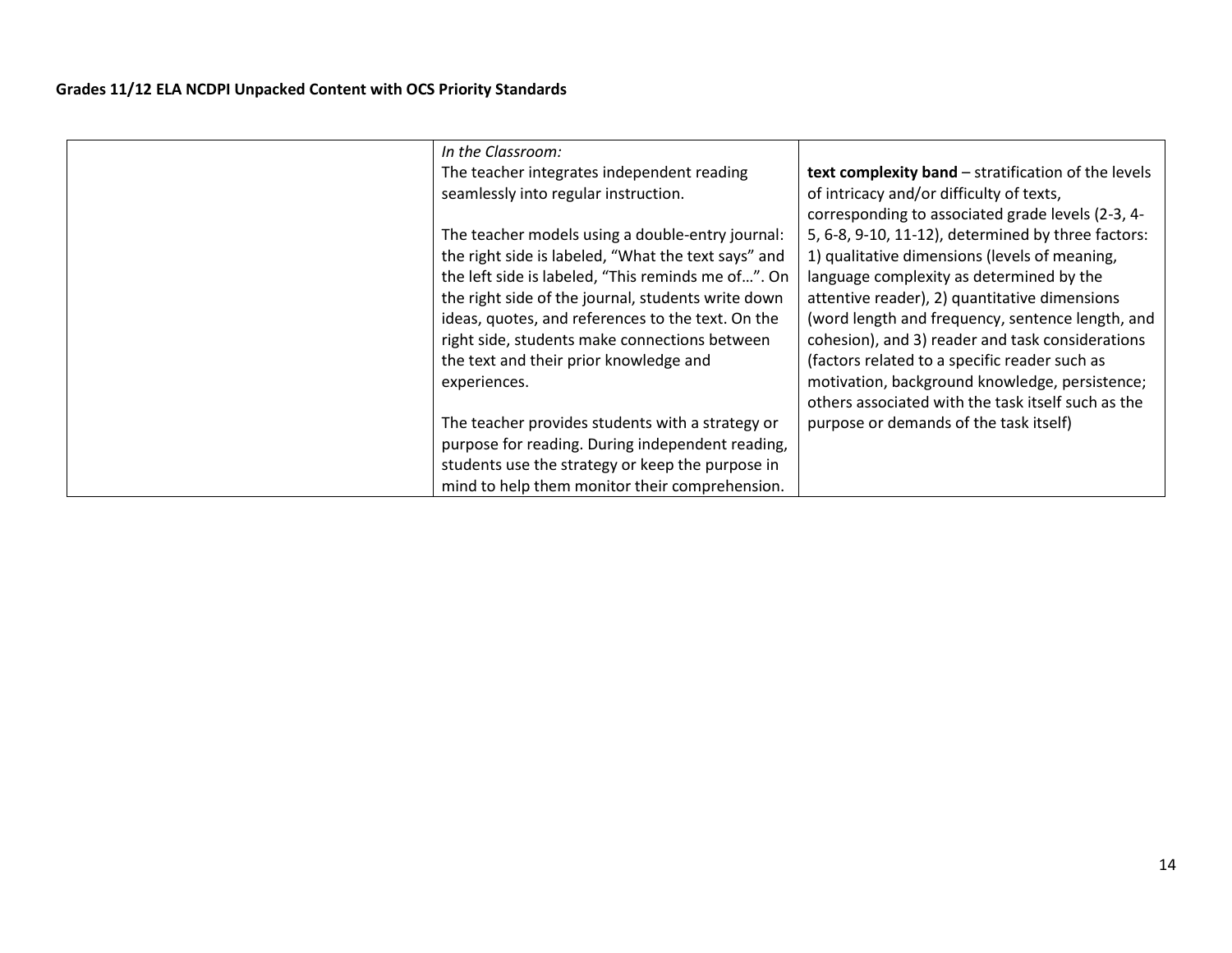| <b>Standard</b>                                                                                                                                                                                                                                                     | <b>Clarification</b>                                                                                                                                                                                                                                                                                                                                                                                                                                                                                                                                                                                                                                                                                                                                                                                                                                                                                                                                                                                                                                                                                                           | Glossary                                                                                                                                                                                                                                                                                                                                                                                                                                                                                                                                                                                                                                                                                                                                                                                                                                                                                                                                                                                                                                  |
|---------------------------------------------------------------------------------------------------------------------------------------------------------------------------------------------------------------------------------------------------------------------|--------------------------------------------------------------------------------------------------------------------------------------------------------------------------------------------------------------------------------------------------------------------------------------------------------------------------------------------------------------------------------------------------------------------------------------------------------------------------------------------------------------------------------------------------------------------------------------------------------------------------------------------------------------------------------------------------------------------------------------------------------------------------------------------------------------------------------------------------------------------------------------------------------------------------------------------------------------------------------------------------------------------------------------------------------------------------------------------------------------------------------|-------------------------------------------------------------------------------------------------------------------------------------------------------------------------------------------------------------------------------------------------------------------------------------------------------------------------------------------------------------------------------------------------------------------------------------------------------------------------------------------------------------------------------------------------------------------------------------------------------------------------------------------------------------------------------------------------------------------------------------------------------------------------------------------------------------------------------------------------------------------------------------------------------------------------------------------------------------------------------------------------------------------------------------------|
|                                                                                                                                                                                                                                                                     | <b>Cluster: Key Ideas and Evidence</b>                                                                                                                                                                                                                                                                                                                                                                                                                                                                                                                                                                                                                                                                                                                                                                                                                                                                                                                                                                                                                                                                                         |                                                                                                                                                                                                                                                                                                                                                                                                                                                                                                                                                                                                                                                                                                                                                                                                                                                                                                                                                                                                                                           |
| <b>Priority Standard (11/12)</b><br>RI.11-12.1 Cite strong and thorough textual<br>evidence to support analysis of what the text<br>says explicitly as well as inferences drawn from<br>the text, including determining where<br>the text leaves matters uncertain. | Students deliberately choose evidence that is<br>detailed and complete to best support their<br>analyses of what the text directly states, as well<br>as what the text indirectly states. Students also<br>use the evidence to support their conclusions<br>about where they find the text vague or<br>inconclusive.<br>In the Classroom:<br>The teacher and students brainstorm a list of<br>criteria for strong and thorough evidence. The<br>teacher uses this criterion to create a rubric. The<br>rubric is provided to students. Students use the<br>rubric to self-assess their textual evidence when<br>answering text-dependent questions or<br>completing text-dependent tasks.<br>The teacher provides students with a subtle<br>inference from the text. The teacher asks<br>students to return to the text to find textual<br>evidence that supports the subtle inference to<br>determine where the text is vague or<br>inconclusive. Students write responses stating<br>where they believe the author is vague or<br>inconclusive and provide several strong<br>pieces of evidence to validate their arguments. | $analysis - a detailed examination of the$<br>components of a subject to understand its meaning<br>and/or nature as a whole<br>evidence - facts and/or information (quotes,<br>statistics, graphs, etc.) presented together as a body<br>of support for a claim or value statement.<br>explicit, explicitly - stated clearly and directly,<br>leaving no room for confusion or interpretation<br>$inference - a conclusion derived from logical$<br>reasoning following an investigation of available<br>evidence<br>strong and thorough textual evidence - evidence<br>(see evidence) that is judged to be powerful (i.e.,<br>having greater rhetorical value) when compared to<br>other information, facts, and data that could be<br>used for support (strong) and encompasses each<br>facet of a particular argument or set of claims such<br>that no area is left vulnerable to simple counter-<br>claims (thorough)<br>text - anything that students can read, write, view,<br>listen to, or explore, including books, photographs, |

# **Reading Standards for Informational Text**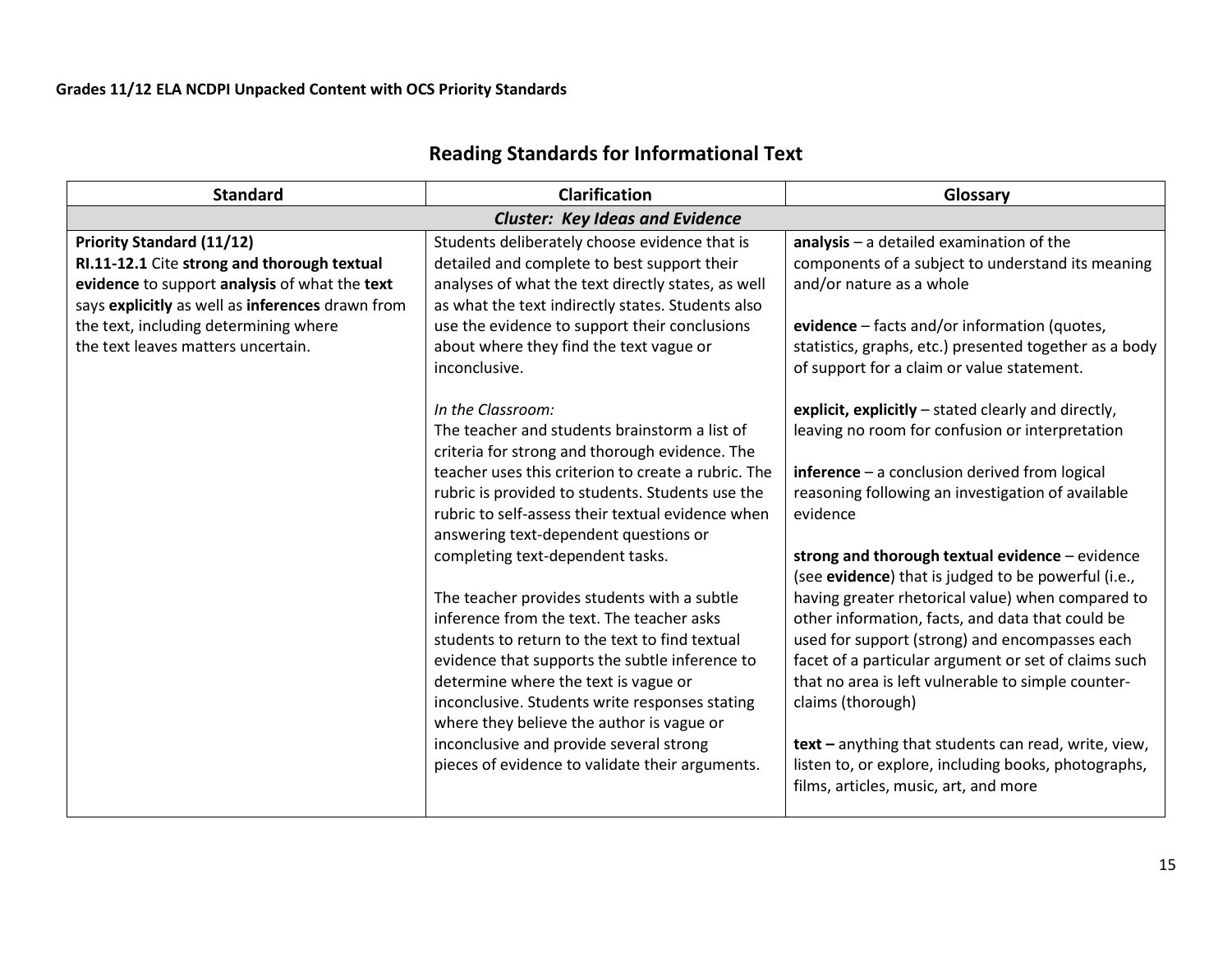| <b>Priority Standard (11/12)</b><br>RI.11-12.2 Determine two or more central ideas<br>of a text and analyze their development over the<br>course of the text, including how they interact | Students establish two or more central ideas<br>within a text and notice how they evolve and<br>work together to provide an in-depth<br>investigation of a topic. Using the central ideas                                | $analysis - a detailed examination of the$<br>components of a subject to understand its meaning<br>and/or nature as a whole                           |
|-------------------------------------------------------------------------------------------------------------------------------------------------------------------------------------------|--------------------------------------------------------------------------------------------------------------------------------------------------------------------------------------------------------------------------|-------------------------------------------------------------------------------------------------------------------------------------------------------|
| and build on one another to provide a complex<br>analysis; provide an objective summary of the<br>text.                                                                                   | and key details, students summarize the text in<br>an unbiased tone.                                                                                                                                                     | analyze $-$ to critically examine the components of a<br>subject to understand its meaning and/or nature as<br>a whole                                |
|                                                                                                                                                                                           | In the Classroom:<br>Students create flowcharts for each central idea<br>to map how they develop throughout the text.<br>Students attach the flowcharts to a larger piece<br>of paper, side-by-side. Students draw lines | central idea - the unifying concept within an<br>informational text to which other elements and<br>ideas relate                                       |
|                                                                                                                                                                                           | connecting the flowcharts at points where the<br>central ideas merge. On these lines, students<br>explain how the central ideas interact and build                                                                       | $interact - to act in such a manner as to influence$<br>another                                                                                       |
|                                                                                                                                                                                           | on one another.                                                                                                                                                                                                          | objective summary $-$ a brief account of a text's<br>central or main points, themes, or ideas that is free                                            |
|                                                                                                                                                                                           | Students use black markers to "black out" non-<br>essential information and biased language in the<br>text. Students write summaries using the central                                                                   | of bias, prejudice, and personal opinion and does<br>not incorporate outside information                                                              |
|                                                                                                                                                                                           | ideas and key details that remain.                                                                                                                                                                                       | text - anything that students can read, write, view,<br>listen to, or explore, including books, photographs,<br>films, articles, music, art, and more |
| RI.11-12.3 Analyze a complex set of ideas or<br>sequence of events and explain how specific                                                                                               | Students examine a multi-faceted set of ideas or<br>sequence of events and then explain how each                                                                                                                         | $analyze - to critically examine the components of$<br>a subject to understand its meaning and/or nature                                              |
| individuals, ideas, or events interact and develop<br>over the course of the text.                                                                                                        | individual, idea, or event connects to one another<br>and evolves throughout the text.                                                                                                                                   | as a whole                                                                                                                                            |
|                                                                                                                                                                                           | In the Classroom:                                                                                                                                                                                                        | event - a thing that happens; an occurrence                                                                                                           |
|                                                                                                                                                                                           | The teacher and students brainstorm a list of<br>criteria that makes a set of ideas or sequence of<br>events complex. Students re-read the text,                                                                         | $interact - to act in such a manner as to influence$<br>another                                                                                       |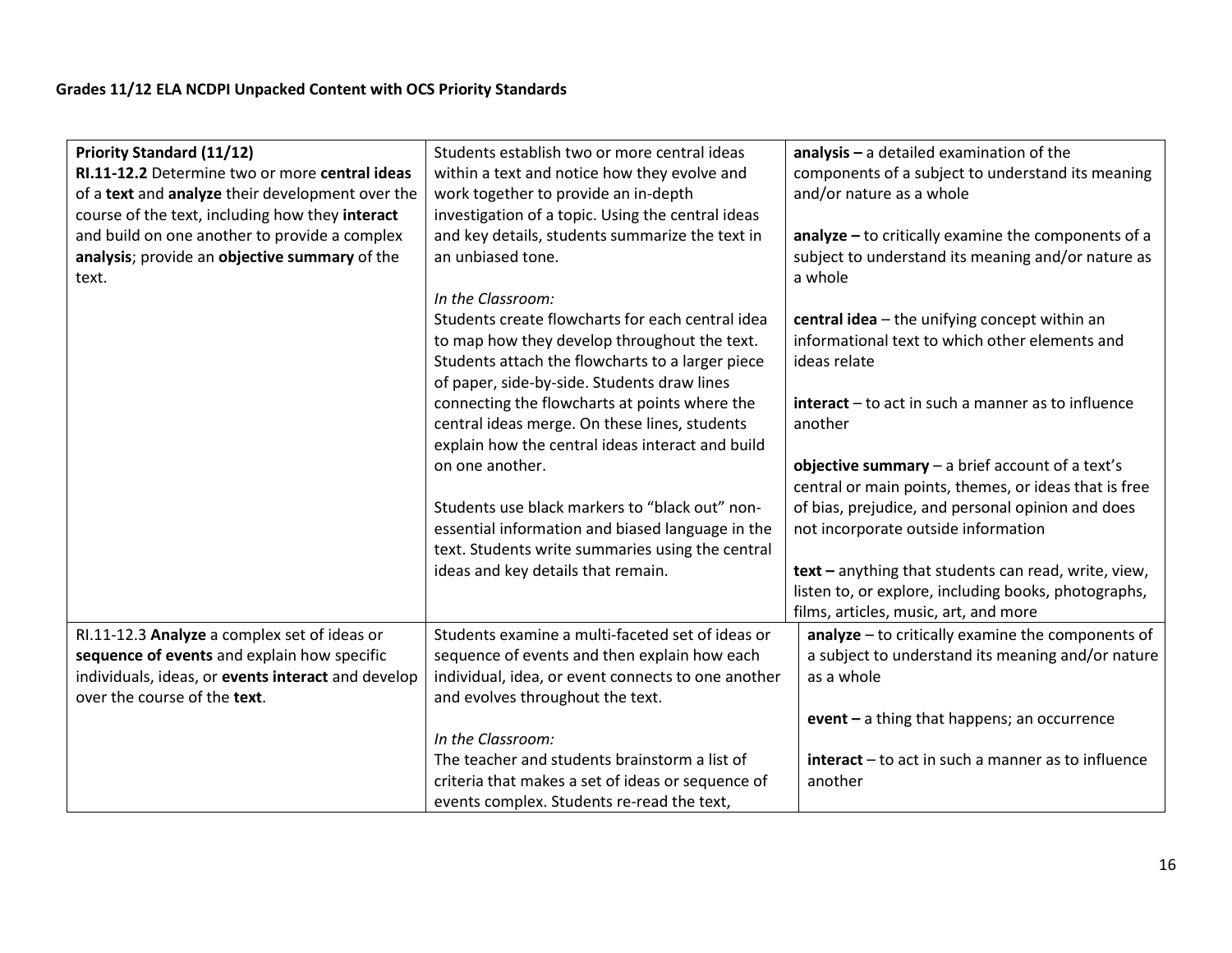|                                                                                                                                                                                                                                     | highlighting and annotating areas that meet the<br>criteria on the list. Students re-read the text a<br>second time and highlight areas where they find<br>the individuals, ideas, or events involved in the<br>complex set of ideas or sequence of events<br>previously highlighted. Each individual, idea, and<br>event is highlighted in a different color. Students<br>discuss and explain how these specific individuals,<br>ideas, or events interact and develop throughout<br>the text.<br>After identifying the complex set of ideas or<br>sequence of events in the text, students create<br>text maps that explain the relationships between<br>specific individuals, ideas, or events involved in the<br>complex set of ideas or sequence of events and<br>how they develop throughout the text. Students<br>appropriately position text, icons, and/or lines to<br>clearly represent connections and development. | sequence/sequence of events $-$ a particular (e.g.,<br>chronological, logical, etc.) way in which events,<br>ideas, etc. follow each other<br>text - anything that students can read, write,<br>view, listen to, or explore, including books,<br>photographs, films, articles, music, art, and more                                                                                           |
|-------------------------------------------------------------------------------------------------------------------------------------------------------------------------------------------------------------------------------------|--------------------------------------------------------------------------------------------------------------------------------------------------------------------------------------------------------------------------------------------------------------------------------------------------------------------------------------------------------------------------------------------------------------------------------------------------------------------------------------------------------------------------------------------------------------------------------------------------------------------------------------------------------------------------------------------------------------------------------------------------------------------------------------------------------------------------------------------------------------------------------------------------------------------------------|-----------------------------------------------------------------------------------------------------------------------------------------------------------------------------------------------------------------------------------------------------------------------------------------------------------------------------------------------------------------------------------------------|
| <b>Standard</b>                                                                                                                                                                                                                     | <b>Clarification</b>                                                                                                                                                                                                                                                                                                                                                                                                                                                                                                                                                                                                                                                                                                                                                                                                                                                                                                           | Glossary                                                                                                                                                                                                                                                                                                                                                                                      |
|                                                                                                                                                                                                                                     | <b>Cluster: Craft and Structure</b>                                                                                                                                                                                                                                                                                                                                                                                                                                                                                                                                                                                                                                                                                                                                                                                                                                                                                            |                                                                                                                                                                                                                                                                                                                                                                                               |
| <b>Priority Standard (12)</b><br>RI.11-12.4 Determine the meaning of words<br>and phrases as they are used in a text; analyze<br>how an author uses and refines the meaning of a<br>key term or terms over the course of<br>a text. | Students examine the text to understand the<br>meaning of words or phrases using the context to<br>inform their thinking. Students consider how<br>authors use and clarify key word(s) throughout<br>their work, such as Madison's use of faction in<br>Federalist No10.<br>In the Classroom:<br>Students use four-column graphic organizers for<br>key words in a text. In the first column, students<br>write the word. In the second column, students list                                                                                                                                                                                                                                                                                                                                                                                                                                                                  | analyze - to critically examine the components of<br>a subject to understand its meaning and/or nature<br>as a whole<br>$phrase(s)$ – a small group of words representing a<br>conceptual unit, containing either a subject or a<br>verb, but not both. Both a subject and a verb<br>would constitute a clause (e.g., "Running through<br>the forest, she breathed in the fresh, crisp air.") |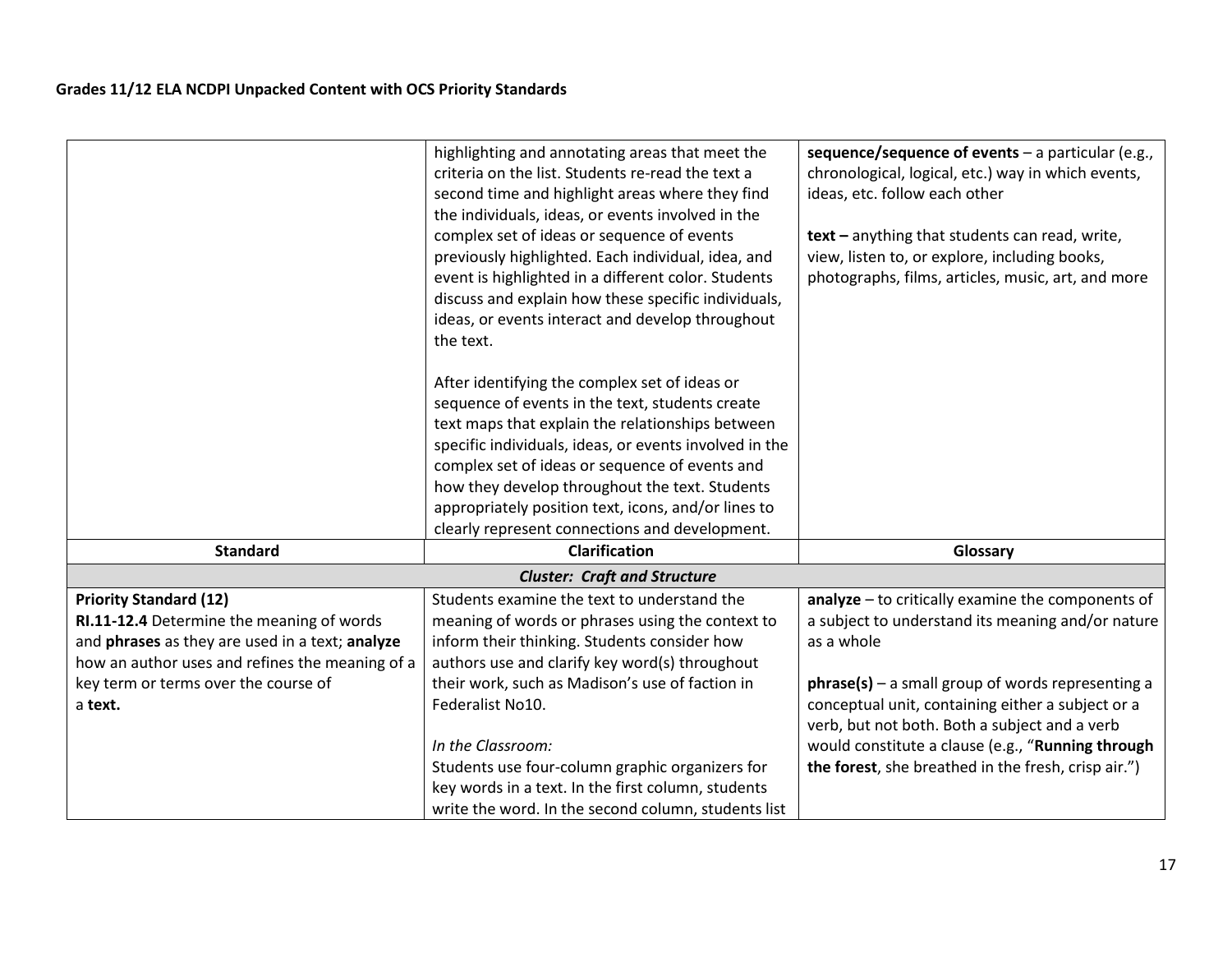|                                                                                         | context clues found before and after the word in      | text - anything that students can read, write,     |
|-----------------------------------------------------------------------------------------|-------------------------------------------------------|----------------------------------------------------|
|                                                                                         | the text. In the third column, students use the       | view, listen to, or explore, including books,      |
|                                                                                         | context clues to determine and write down the         | photographs, films, articles, music, art, and more |
|                                                                                         | meaning of the word as it is used in the text. In the |                                                    |
|                                                                                         | fourth column, students explain how the meaning       |                                                    |
|                                                                                         | of the word is refined over the course of the text.   |                                                    |
|                                                                                         |                                                       |                                                    |
|                                                                                         | The teacher provides students with a text that        |                                                    |
|                                                                                         | develops the definition of a word throughout the      |                                                    |
|                                                                                         | text. Students highlight parts of text where the      |                                                    |
|                                                                                         | word appears. Students annotate each of the           |                                                    |
|                                                                                         | highlighted parts of text by defining the word, in    |                                                    |
|                                                                                         | the margins, as it is used at that point in the text. |                                                    |
|                                                                                         | Students discuss and explain how the author used      |                                                    |
|                                                                                         | and developed the word's definition throughout        |                                                    |
|                                                                                         | the text.                                             |                                                    |
|                                                                                         |                                                       |                                                    |
| RI.11-12.5 Analyze and evaluate the<br>effectiveness of the structure an author uses in | Students critically examine and critique how an       | analyze - to critically examine the components of  |
|                                                                                         | author chooses to organize his/her explanation or     | a subject to understand its meaning and/or nature  |
| his or her exposition or argument, including                                            | argument. Looking at the organization of the text,    | as a whole                                         |
| whether the structure makes points clear,                                               | students determine if the author's structural         |                                                    |
| convincing, and engaging.                                                               | choices are effective in defining the author's        | $argument - value statement(s) supported by$       |
|                                                                                         | argument, adding to the persuasiveness of the         | evidence whose purpose is to persuade or explain   |
|                                                                                         | author's points, and gaining the reader's attention.  |                                                    |
|                                                                                         |                                                       | evaluate - to determine quality or value after     |
|                                                                                         | In the Classroom:                                     | careful analysis or investigation                  |
|                                                                                         | Using the same exemplar text, the teacher divides     |                                                    |
|                                                                                         | students into small groups and asks each group to     |                                                    |
|                                                                                         | examine a specific structural element in the text.    |                                                    |
|                                                                                         | Each group annotates its text with critiques on the   |                                                    |
|                                                                                         | effectiveness of its assigned element as it pertains  |                                                    |
|                                                                                         | to making the author's points clear, convincing, and  |                                                    |
|                                                                                         | engaging. Groups post their annotated texts around    |                                                    |
|                                                                                         | the room. Using a gallery walk, students examine      |                                                    |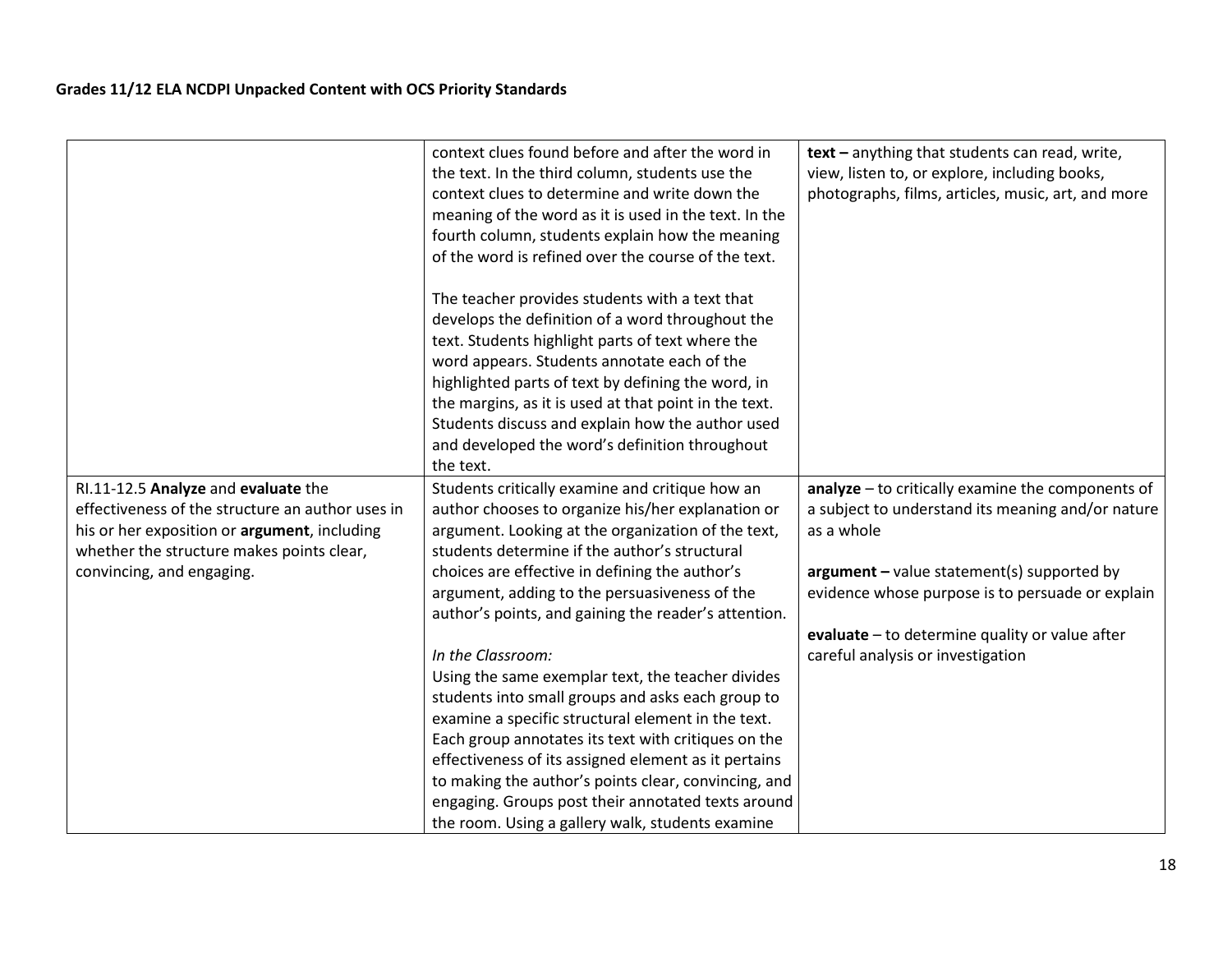|                                                                                                                                                                                                                                                                  | the work and thoughts of their peers. The teacher<br>points out patterns in commentary and leads a class<br>discussion on the areas of note from the gallery<br>walk.<br>The teacher provides students with a deconstructed<br>exemplar text on pieces of paper. Students<br>rearrange the pieces to see how different structure<br>combinations and sequences affect the                                                                                                                                                                                                                                                                                                                                                                                                                                    |                                                                                                                                                                                                                                                                                                                                                                                                                                                                                                                                                                                                                                                                                                                                           |
|------------------------------------------------------------------------------------------------------------------------------------------------------------------------------------------------------------------------------------------------------------------|--------------------------------------------------------------------------------------------------------------------------------------------------------------------------------------------------------------------------------------------------------------------------------------------------------------------------------------------------------------------------------------------------------------------------------------------------------------------------------------------------------------------------------------------------------------------------------------------------------------------------------------------------------------------------------------------------------------------------------------------------------------------------------------------------------------|-------------------------------------------------------------------------------------------------------------------------------------------------------------------------------------------------------------------------------------------------------------------------------------------------------------------------------------------------------------------------------------------------------------------------------------------------------------------------------------------------------------------------------------------------------------------------------------------------------------------------------------------------------------------------------------------------------------------------------------------|
|                                                                                                                                                                                                                                                                  | presentation of the author's explanation or                                                                                                                                                                                                                                                                                                                                                                                                                                                                                                                                                                                                                                                                                                                                                                  |                                                                                                                                                                                                                                                                                                                                                                                                                                                                                                                                                                                                                                                                                                                                           |
| <b>Priority Standard (11/12)</b><br>RI.11-12.6 Determine an author's point of view<br>or purpose in a text in which the rhetoric is<br>particularly effective, analyzing how style and<br>content contribute to the power, and/or<br>persuasiveness of the text. | argument.<br>Students establish the author's point of view or<br>intention in an exemplar text that illustrates<br>powerful rhetoric. Students examine the author's<br>use of language and subject matter and recognize<br>how this adds to the power or persuasiveness of<br>the text as a whole.<br>In the Classroom:<br>The teacher guides students in creating a blackout<br>paragraph. Students use a black marker to<br>eliminate parts of the text they feel are the least<br>effective or essential to the author's point of view<br>or purpose. The remaining words, phrases, and<br>sentences form a new paragraph that students<br>share with partners. When sharing, students<br>explain how the style and content of their new<br>paragraphs add to the power or persuasiveness of<br>the text. | analyze - to critically examine the components of<br>a subject to understand its meaning and/or nature<br>as a whole<br>point of view - a narrator's, writer's, or speaker's<br>position with regard to the events of a narrative;<br>one's stance on events or information given<br>his/her orientation (physically and/or mentally) to<br>the events or information; the vantage point<br>from which one relates the events of a story or<br>makes an argument<br><b>purpose</b> – the reason for a particular action or<br>creation (e.g., literary work or speech); the reason<br>for which something exists (e.g., to persuade, to<br>inform, to express, and/or to entertain)<br>rhetoric/rhetorical feature - language (or the art |
|                                                                                                                                                                                                                                                                  | The teacher and students work together to create<br>a list of parts of the text that exhibit powerful or<br>persuasive rhetoric. Each student chooses an item                                                                                                                                                                                                                                                                                                                                                                                                                                                                                                                                                                                                                                                | of using language) designed to be persuasive or<br>effective in supporting a claim such that readers<br>or listeners come to agree with the claim, often<br>making use of figurative, sensory, and evocative                                                                                                                                                                                                                                                                                                                                                                                                                                                                                                                              |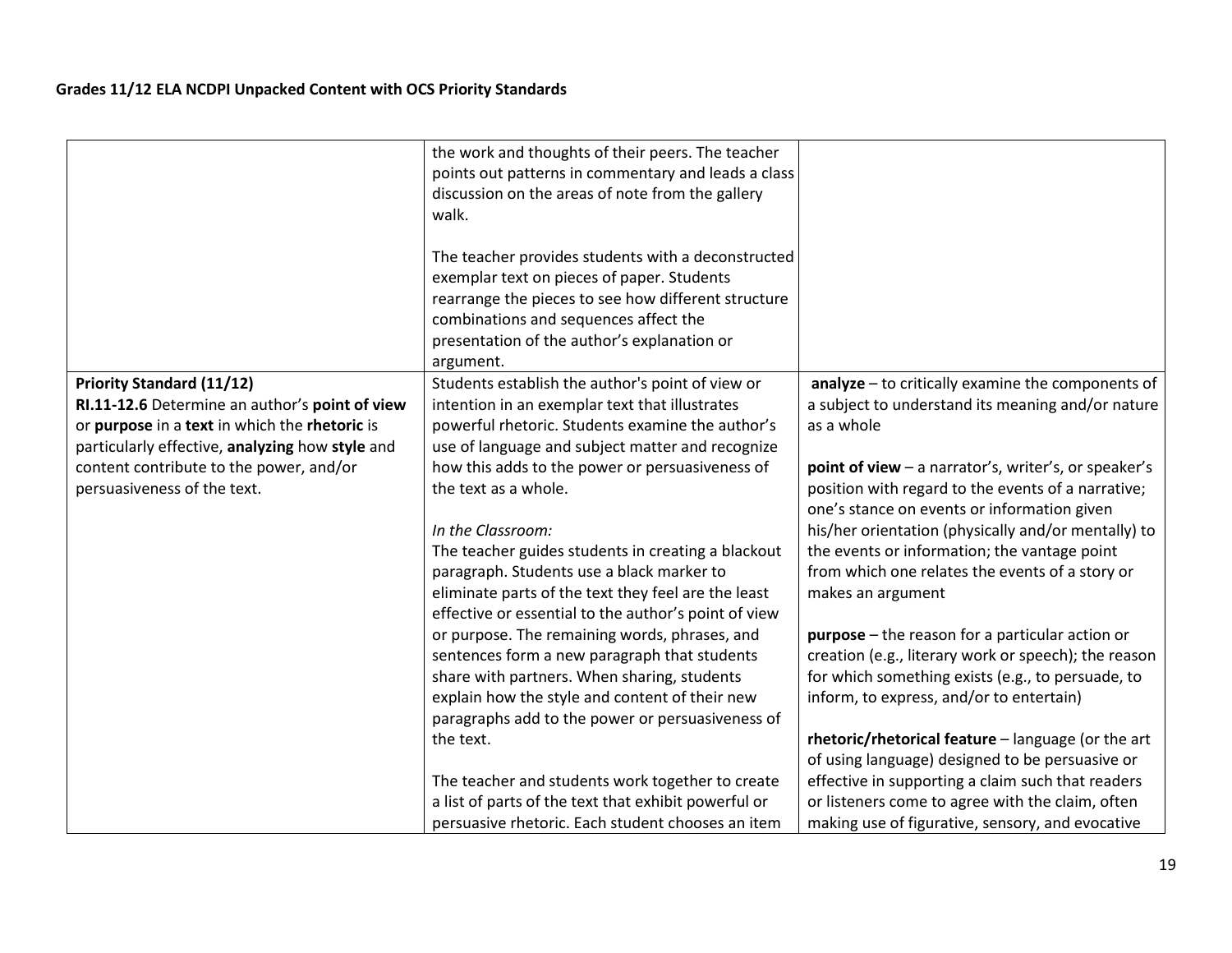|                                                                                                                                                          | from the list and writes a short response<br>explaining how the style and content in the part<br>he/she chose adds to the power and/or<br>persuasiveness of the text as a whole. In small<br>groups, students share their responses. | language; an element of a large literary work that<br>is particularly designed to have a persuasive or<br>emotional impact<br>style $-$ a particular manner of doing something<br>(e.g., writing, painting, speaking, etc.)<br>characteristic to an individual (e.g., author, singer,<br>etc.), region, time, artistic/literary movement,<br>etc.; in writing, style includes word choice,<br>fluency, voice, sentence structure, figurative<br>language, and syntax |
|----------------------------------------------------------------------------------------------------------------------------------------------------------|--------------------------------------------------------------------------------------------------------------------------------------------------------------------------------------------------------------------------------------|----------------------------------------------------------------------------------------------------------------------------------------------------------------------------------------------------------------------------------------------------------------------------------------------------------------------------------------------------------------------------------------------------------------------------------------------------------------------|
|                                                                                                                                                          |                                                                                                                                                                                                                                      | text - anything that students can read, write,<br>view, listen to, or explore, including books,<br>photographs, films, articles, music, art, and more                                                                                                                                                                                                                                                                                                                |
| RI.11-12.8 Delineate and evaluate the reasoning<br>in influential U.S. and/or British texts, including<br>the premises, purposes, and arguments in works | Students precisely describe and assess the logic<br>behind texts important to United States and/or<br>British history, such as The Federalist, U.S.                                                                                  | $argument - value statement(s) supported by$<br>evidence whose purpose is to persuade or explain                                                                                                                                                                                                                                                                                                                                                                     |
| of public advocacy.                                                                                                                                      | Supreme Court majority opinions, and addresses<br>from political leaders. In texts that have                                                                                                                                         | delineate - to describe something precisely                                                                                                                                                                                                                                                                                                                                                                                                                          |
|                                                                                                                                                          | influenced political, social, and economic<br>decisions and changes, students assess the logic<br>used in their arguments, the basis of their                                                                                        | evaluate - to determine quality or value after<br>careful analysis or investigation                                                                                                                                                                                                                                                                                                                                                                                  |
|                                                                                                                                                          | arguments, and their overall intentions.                                                                                                                                                                                             | purpose - the reason for a particular action or<br>creation (e.g., literary work or speech); the reason                                                                                                                                                                                                                                                                                                                                                              |
|                                                                                                                                                          | In the Classroom:<br>The teacher and students complete a T-Chart: the                                                                                                                                                                | for which something exists (e.g., to persuade, to<br>inform, to express, and/or to entertain)                                                                                                                                                                                                                                                                                                                                                                        |
|                                                                                                                                                          | left side is labeled, "What it is," and the right side                                                                                                                                                                               |                                                                                                                                                                                                                                                                                                                                                                                                                                                                      |
|                                                                                                                                                          | is labeled, "What it isn't." On the left side,                                                                                                                                                                                       | reasons/reasoning - an explanation or                                                                                                                                                                                                                                                                                                                                                                                                                                |
|                                                                                                                                                          | students describe what the reasoning is behind<br>the text. On the right side, students explain what                                                                                                                                 | justification for a claim, action, or value<br>statement; the process of thinking through an                                                                                                                                                                                                                                                                                                                                                                         |
|                                                                                                                                                          | the reasoning behind the text is not. Students                                                                                                                                                                                       | argument, forming judgments, and drawing<br>conclusions using a process of logic                                                                                                                                                                                                                                                                                                                                                                                     |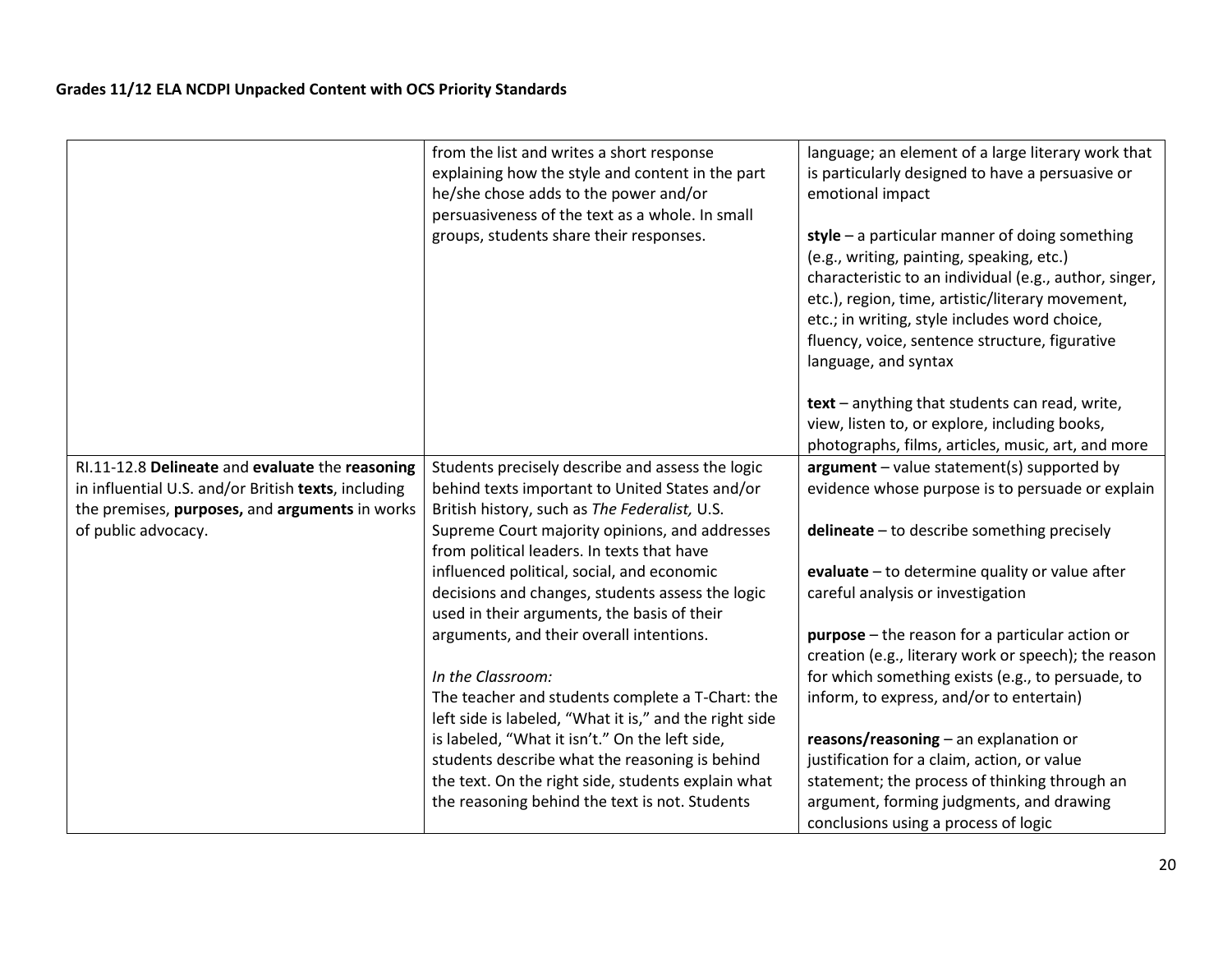|                                                                                                                                                                     | review their T-Charts and form an opinion about<br>the reasoning behind the text.                                                                                                                                                                                                                                                                                                                                                                                                                                                                                                                                                                                    | text - anything that students can read, write,<br>view, listen to, or explore, including books,<br>photographs, films, articles, music, art, and more                                                                                 |
|---------------------------------------------------------------------------------------------------------------------------------------------------------------------|----------------------------------------------------------------------------------------------------------------------------------------------------------------------------------------------------------------------------------------------------------------------------------------------------------------------------------------------------------------------------------------------------------------------------------------------------------------------------------------------------------------------------------------------------------------------------------------------------------------------------------------------------------------------|---------------------------------------------------------------------------------------------------------------------------------------------------------------------------------------------------------------------------------------|
|                                                                                                                                                                     | When reading works of public advocacy, students<br>use a three-row, three-column matrix. The first<br>row is labeled "Premises," the second row<br>"Purposes," and the third row "Arguments." The<br>first column is labeled "What it is," the second<br>column is labeled "What it is not," and the third<br>column is labeled "Rating." In the first column,<br>students describe what each premise, purpose,<br>and argument is. In the second column, students<br>explain what each premise, purpose, and<br>argument is not. In the third column, students<br>rate the logic behind each premise, purpose, and<br>argument. Students use their matrices to form |                                                                                                                                                                                                                                       |
|                                                                                                                                                                     | opinions about the overall reasoning behind the<br>text.                                                                                                                                                                                                                                                                                                                                                                                                                                                                                                                                                                                                             |                                                                                                                                                                                                                                       |
| RI.11-12.9 Analyze foundational U.S. and/or<br>British documents of historical and literary<br>significance for their themes, purposes, and<br>rhetorical features. | Students examine U.S. and/or British primary<br>source documents that reflect important historic<br>times and have literary influence, such as The<br>Declaration of Independence, The Preamble to the                                                                                                                                                                                                                                                                                                                                                                                                                                                               | $analyze - to critically examine the components of$<br>a subject to understand its meaning and/or nature<br>as a whole                                                                                                                |
|                                                                                                                                                                     | Constitution, and the Magna Carta. When<br>examining these documents, students note the<br>themes, intents, and language used to achieve a<br>certain result.                                                                                                                                                                                                                                                                                                                                                                                                                                                                                                        | foundational works - works that establish the<br>foundation for the organization, principles, and<br>culture of the country (e.g., the Declaration of<br>Independence, the Preamble to the Constitution,<br>the Bill of Rights, etc.) |
|                                                                                                                                                                     | In the Classroom:<br>Students use the APPART strategy to analyze<br>documents: Author(s), Place and Time, Purpose,<br>Audience, Rhetorical Features, and Themes.                                                                                                                                                                                                                                                                                                                                                                                                                                                                                                     | <b>purpose</b> – the reason for a particular action or<br>creation (e.g., literary work or speech); the reason<br>for which something exists (e.g., to persuade, to<br>inform, to express, and/or to entertain)                       |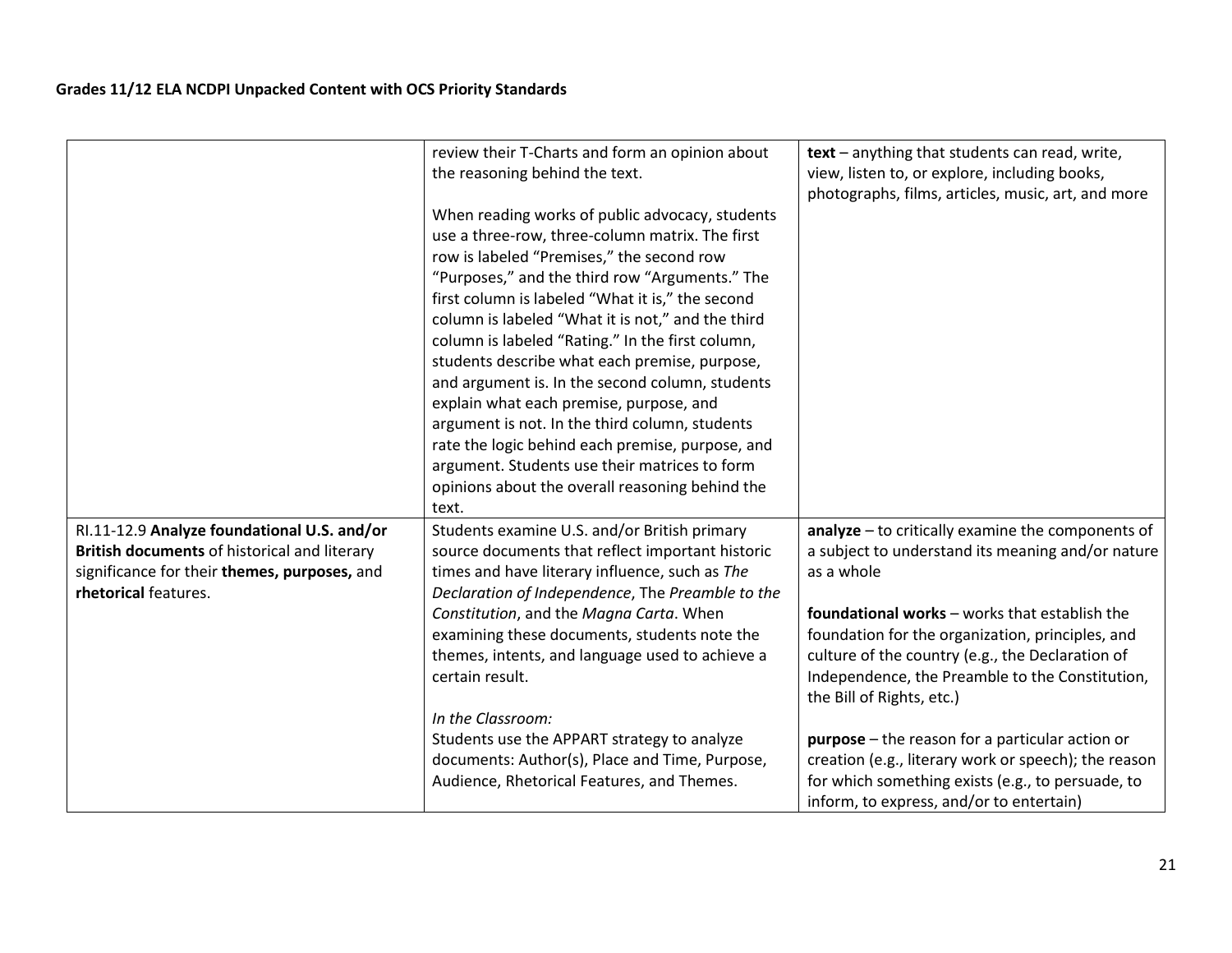|                                                                                            | Students explain what they know about the<br>Author(s); identify the Place and Time the<br>document was written (context); explain the<br>document's Purposes; describe the document's<br>Audience; identify and explain the Rhetorical<br>features used to achieve the Purpose; and explain<br>the document's Themes.<br>After the teacher provides a brief historical<br>background, students read the documents under<br>study three times. The first time, students | rhetoric/rhetorical feature - language (or the art<br>of using language) designed to be persuasive or<br>effective in supporting a claim such that readers<br>or listeners come to agree with the claim, often<br>making use of figurative, sensory, and evocative<br>language; an element of a large literary work that<br>is particularly designed to have a persuasive or<br>emotional impact<br>theme - the subject or underlying meaning that a<br>literary text directly or indirectly explains, |
|--------------------------------------------------------------------------------------------|-------------------------------------------------------------------------------------------------------------------------------------------------------------------------------------------------------------------------------------------------------------------------------------------------------------------------------------------------------------------------------------------------------------------------------------------------------------------------|--------------------------------------------------------------------------------------------------------------------------------------------------------------------------------------------------------------------------------------------------------------------------------------------------------------------------------------------------------------------------------------------------------------------------------------------------------------------------------------------------------|
|                                                                                            | annotate the themes that appear throughout the<br>document. The second time, students highlight<br>the purposes that appear throughout the<br>document. The third time, students use another<br>color to highlight the rhetorical features used to<br>achieve the purposes and convey the themes.<br>Students discuss and explain their findings with<br>the class.                                                                                                     | develops, and/or explores                                                                                                                                                                                                                                                                                                                                                                                                                                                                              |
|                                                                                            | <b>Cluster: Range of Reading and Level of Complexity</b>                                                                                                                                                                                                                                                                                                                                                                                                                |                                                                                                                                                                                                                                                                                                                                                                                                                                                                                                        |
| RI.11-12.10 By the end of grade 11, read and                                               | By the end of grade 11, students competently read                                                                                                                                                                                                                                                                                                                                                                                                                       | independently - on one's own, without aid from                                                                                                                                                                                                                                                                                                                                                                                                                                                         |
| understand informational texts within the 11-12                                            | and understand informational texts within the 11-                                                                                                                                                                                                                                                                                                                                                                                                                       | another (such as a teacher)                                                                                                                                                                                                                                                                                                                                                                                                                                                                            |
| text complexity band proficiently and                                                      | 12 text complexity band (Lexile: 1185-1385). By the                                                                                                                                                                                                                                                                                                                                                                                                                     |                                                                                                                                                                                                                                                                                                                                                                                                                                                                                                        |
| independently for sustained periods of time.<br>Connect prior knowledge and experiences to | end of 12th grade, students competently read and                                                                                                                                                                                                                                                                                                                                                                                                                        | proficient/proficiently - competent, skilled,                                                                                                                                                                                                                                                                                                                                                                                                                                                          |
| text.                                                                                      | understand informational texts at the highest end<br>of the text complexity band. They are able to read                                                                                                                                                                                                                                                                                                                                                                 | and/or showing knowledge and aptitude in doing<br>something; the level at which one is able to                                                                                                                                                                                                                                                                                                                                                                                                         |
|                                                                                            | independently for an extended time. Students                                                                                                                                                                                                                                                                                                                                                                                                                            | complete a particular skill, such as reading                                                                                                                                                                                                                                                                                                                                                                                                                                                           |
| By the end of grade 12, read and understand                                                | make connections to their background knowledge                                                                                                                                                                                                                                                                                                                                                                                                                          | complex texts, with success                                                                                                                                                                                                                                                                                                                                                                                                                                                                            |
| informational texts at the high end of the 11-12                                           | and relevant experiences to engage with text.                                                                                                                                                                                                                                                                                                                                                                                                                           |                                                                                                                                                                                                                                                                                                                                                                                                                                                                                                        |
| text complexity band proficiently and                                                      |                                                                                                                                                                                                                                                                                                                                                                                                                                                                         | text - anything that students can read, write,                                                                                                                                                                                                                                                                                                                                                                                                                                                         |
| independently for sustained periods of time.                                               | In the Classroom:                                                                                                                                                                                                                                                                                                                                                                                                                                                       | view, listen to, or explore, including books,                                                                                                                                                                                                                                                                                                                                                                                                                                                          |
| Connect prior knowledge and experiences to                                                 | The teacher integrates independent reading                                                                                                                                                                                                                                                                                                                                                                                                                              | photographs, films, articles, music, art, and more                                                                                                                                                                                                                                                                                                                                                                                                                                                     |
| text.                                                                                      | seamlessly into regular instruction.                                                                                                                                                                                                                                                                                                                                                                                                                                    |                                                                                                                                                                                                                                                                                                                                                                                                                                                                                                        |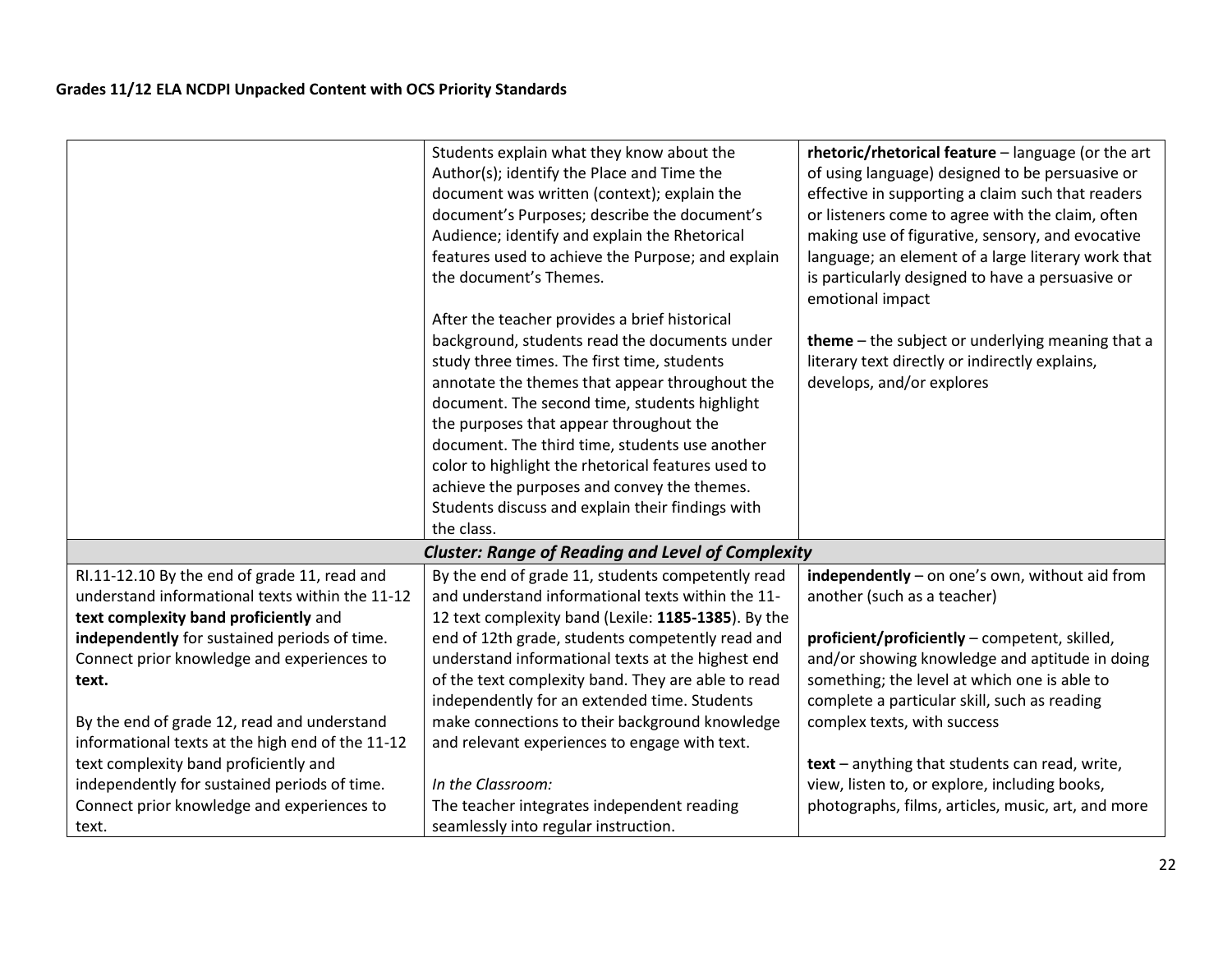| While students are independently reading, the      | text complexity band - stratification of the levels |
|----------------------------------------------------|-----------------------------------------------------|
| teacher holds reading conferences with students to | of intricacy and/or difficulty of texts,            |
| discuss their understanding of the text and the    | corresponding to associated grade levels (2-3, 4-5, |
| strategies they are using to comprehend the text.  | 6-8, 9-10, 11-12), determined by three factors: 1)  |
|                                                    | qualitative dimensions (levels of meaning,          |
| The teacher provides students with a strategy or   | language complexity as determined by the            |
| purpose for reading. During independent reading,   | attentive reader), 2) quantitative dimensions       |
| students use the strategy or keep the purpose in   | (word length and frequency, sentence length, and    |
| mind to monitor their comprehension.               | cohesion), and 3) reader and task considerations    |
|                                                    | (factors related to a specific reader such as       |
| The teacher prompts students to discuss what       | motivation, background knowledge, persistence;      |
| they've previously learned about<br>with           | others associated with the task itself such as the  |
| partners. After independently reading, students    | purpose or demands of the task itself)              |
| discuss with the same partners, adding on to what  |                                                     |
| they previously discussed using new information    |                                                     |
| they have learned from the text.                   |                                                     |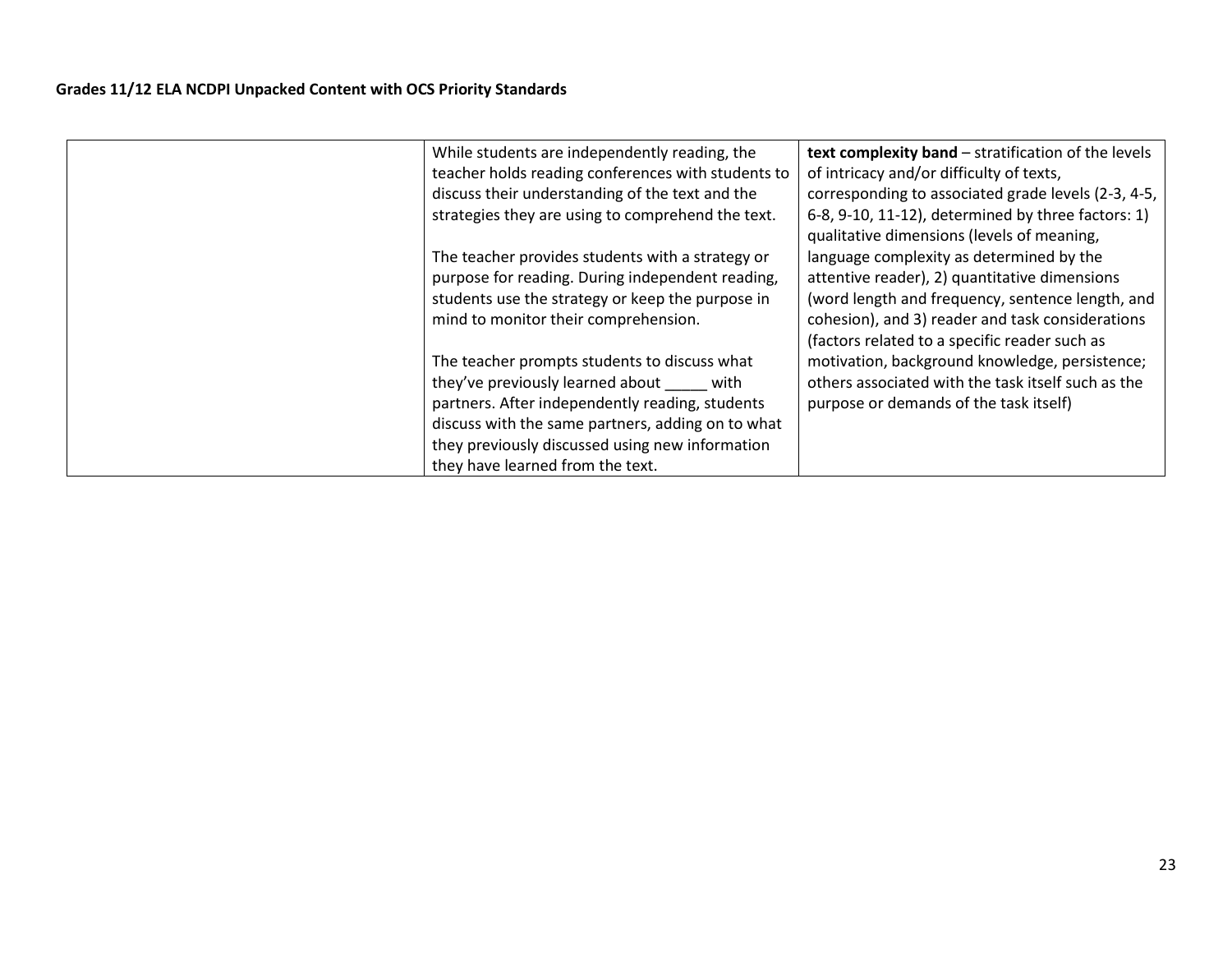# **Language Standards**

| <b>Standard</b>                                | <b>Clarification</b>                                | In the Classroom                                           |  |  |
|------------------------------------------------|-----------------------------------------------------|------------------------------------------------------------|--|--|
|                                                | <b>Cluster: Conventions of Standard English</b>     |                                                            |  |  |
| L.11-12.1 Demonstrate command of the           | Students apply grammar and usage skills to          | conventions of spoken and written standard                 |  |  |
| conventions of standard English grammar and    | create a unique style and voice when writing or     | English - the generally accepted rules and                 |  |  |
| usage when writing or speaking. Demonstrate    | speaking with increasing sophistication and         | practices for speaking and writing in the English          |  |  |
| proficiency within the 9-12 Grammar Continuum. | effect in grades 9-12. Skills taught in previous    | language.                                                  |  |  |
|                                                | grades should be reinforced and expanded.           |                                                            |  |  |
|                                                |                                                     | $\mathbf{grammar}$ – the set of rules and conventions that |  |  |
|                                                | See Language Grammar Continuum                      | govern the way a particular language functions,            |  |  |
|                                                |                                                     | including how words and sentences are formed,              |  |  |
|                                                | https://drive.google.com/file/d/187kYoCuuYXCK       | how punctuation is used, etc.                              |  |  |
|                                                | J5alKwAB6P9FyZnH3_z4/view                           |                                                            |  |  |
|                                                | $(p. 41-57)$                                        | usage - the manner in which language is used,              |  |  |
|                                                |                                                     | closely related to style and tone; the way in which        |  |  |
|                                                |                                                     | a word or phrase is used according to standard             |  |  |
|                                                | In the Classroom:                                   | English conventions                                        |  |  |
|                                                | An effective method for language instruction is     |                                                            |  |  |
|                                                | teaching it in the context of reading and writing.  |                                                            |  |  |
|                                                | When mini-lessons are integrated into classroom     |                                                            |  |  |
|                                                | instruction, students learn and apply grammatical   |                                                            |  |  |
|                                                | concepts within their reading and writing studies.  |                                                            |  |  |
|                                                | Since ELA standards are recursive and               |                                                            |  |  |
|                                                | continuously reinforced, using mini-lessons within  |                                                            |  |  |
|                                                | the context of larger targeted instruction will     |                                                            |  |  |
|                                                | allow teachers to teach specific skills and extend  |                                                            |  |  |
|                                                | previous learning. For example, students can        |                                                            |  |  |
|                                                | locate specific forms and conventions of writing in |                                                            |  |  |
|                                                | the mentor text under study and imitate them in     |                                                            |  |  |
|                                                | their own writing. Using mini-lessons, mentor       |                                                            |  |  |
|                                                | texts, and student writing supports and develops    |                                                            |  |  |
|                                                | student language skills.                            |                                                            |  |  |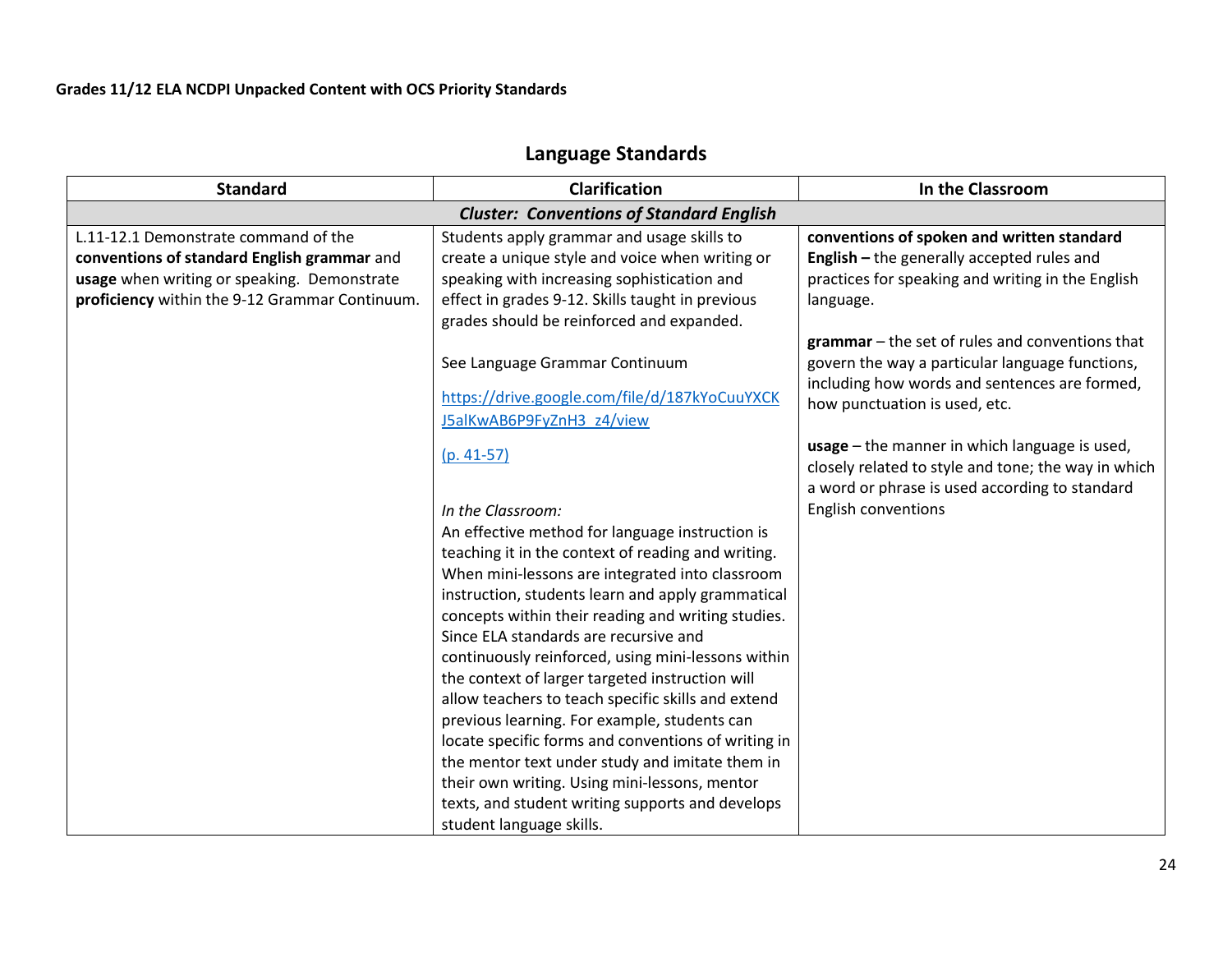| <b>Priority Standard (11/12)</b><br>L.11.2 Demonstrate command of the conventions<br>of standard English capitalization, punctuation,<br>and spelling when writing; demonstrate<br>proficiency within the 9-12 Conventions<br>Continuum. | Students apply grammar and usage skills to<br>create a unique style and voice when writing or<br>speaking with increasing sophistication and<br>effect in grades 9-12. Skills taught in previous<br>grades should be reinforced and expanded.<br>See Conventions Continuum<br>https://drive.google.com/file/d/187kYoCuuYXCK<br>J5alKwAB6P9FyZnH3 z4/view (p.58-64)<br>An effective method for language instruction is<br>teaching it in the context of reading and writing.<br>When mini-lessons are integrated into classroom<br>instruction, students learn and apply grammatical<br>concepts within their reading and writing studies.<br>Since ELA standards are recursive and<br>continuously reinforced, using mini-lessons within<br>the context of larger targeted instruction will<br>allow teachers to teach specific skills and extend<br>previous learning. For example, students can<br>locate specific forms and conventions of writing in<br>the mentor text under study and imitate them in<br>their own writing. Using mini-lessons, mentor<br>texts, and student writing supports and develops<br>student language skills.<br><b>Cluster: Knowledge of Language</b> | conventions of spoken and written standard<br>English - the generally accepted rules and<br>practices for speaking and writing in the English<br>language.<br>proficient/proficiently - competent, skilled,<br>and/or showing knowledge and aptitude in doing<br>something; the level at which one is able to<br>complete a particular skill, such as reading<br>complex texts, with success<br>punctuation - marks (often small) that are used to<br>separate written elements, clarify meaning, guide<br>pacing, and indicate inflection (e.g., period,<br>comma, parentheses, question mark, etc.) |
|------------------------------------------------------------------------------------------------------------------------------------------------------------------------------------------------------------------------------------------|---------------------------------------------------------------------------------------------------------------------------------------------------------------------------------------------------------------------------------------------------------------------------------------------------------------------------------------------------------------------------------------------------------------------------------------------------------------------------------------------------------------------------------------------------------------------------------------------------------------------------------------------------------------------------------------------------------------------------------------------------------------------------------------------------------------------------------------------------------------------------------------------------------------------------------------------------------------------------------------------------------------------------------------------------------------------------------------------------------------------------------------------------------------------------------------|-------------------------------------------------------------------------------------------------------------------------------------------------------------------------------------------------------------------------------------------------------------------------------------------------------------------------------------------------------------------------------------------------------------------------------------------------------------------------------------------------------------------------------------------------------------------------------------------------------|
| <b>Priority Standard (11/12)</b>                                                                                                                                                                                                         | Students employ what they know about                                                                                                                                                                                                                                                                                                                                                                                                                                                                                                                                                                                                                                                                                                                                                                                                                                                                                                                                                                                                                                                                                                                                                  | style $-$ a particular manner of doing something                                                                                                                                                                                                                                                                                                                                                                                                                                                                                                                                                      |
| L.11-12.3 Apply knowledge of language to                                                                                                                                                                                                 | language to understand how it is used in                                                                                                                                                                                                                                                                                                                                                                                                                                                                                                                                                                                                                                                                                                                                                                                                                                                                                                                                                                                                                                                                                                                                              | (e.g., writing, painting, speaking, etc.)                                                                                                                                                                                                                                                                                                                                                                                                                                                                                                                                                             |
| understand how language functions in different                                                                                                                                                                                           | different contexts. When speaking or writing,                                                                                                                                                                                                                                                                                                                                                                                                                                                                                                                                                                                                                                                                                                                                                                                                                                                                                                                                                                                                                                                                                                                                         | characteristic to an individual (e.g., author, singer,                                                                                                                                                                                                                                                                                                                                                                                                                                                                                                                                                |
| contexts, to make effective choices for meaning                                                                                                                                                                                          | students carefully choose words to create                                                                                                                                                                                                                                                                                                                                                                                                                                                                                                                                                                                                                                                                                                                                                                                                                                                                                                                                                                                                                                                                                                                                             | etc.), region, time, artistic/literary movement,                                                                                                                                                                                                                                                                                                                                                                                                                                                                                                                                                      |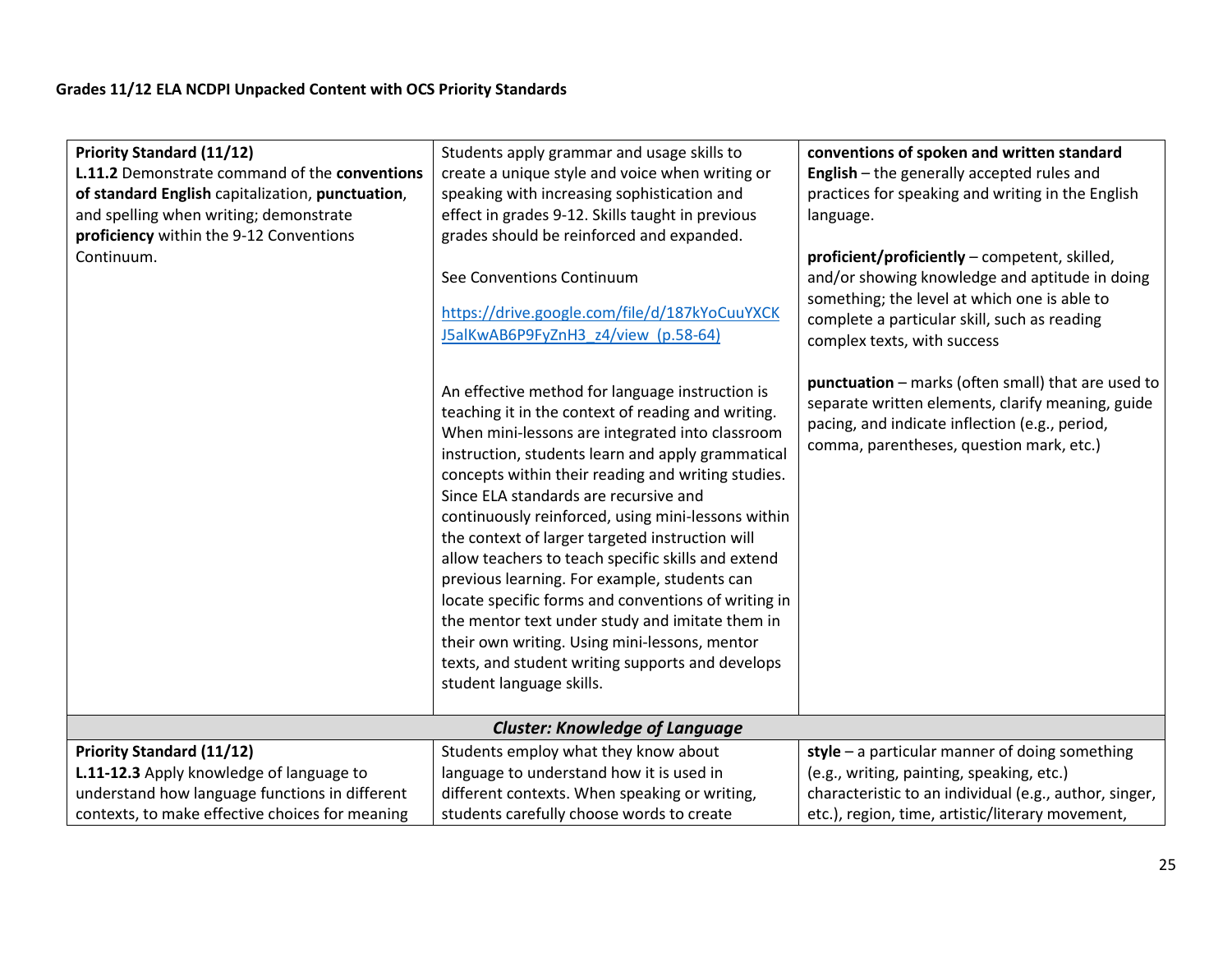| or style, and to comprehend more fully when                                                                | meaning or style. When reading or listening,                                                                                                                                                                                                                                                                                                                                                                                                                                                                                                               | etc.; in writing, style includes word choice,                                                                                                                                                                                                                                                                                                          |  |
|------------------------------------------------------------------------------------------------------------|------------------------------------------------------------------------------------------------------------------------------------------------------------------------------------------------------------------------------------------------------------------------------------------------------------------------------------------------------------------------------------------------------------------------------------------------------------------------------------------------------------------------------------------------------------|--------------------------------------------------------------------------------------------------------------------------------------------------------------------------------------------------------------------------------------------------------------------------------------------------------------------------------------------------------|--|
| reading or listening.<br>a. Vary syntax for effect, consulting references                                  | students use their knowledge of language to aid<br>their comprehension of text.                                                                                                                                                                                                                                                                                                                                                                                                                                                                            | fluency, voice, sentence structure, figurative<br>language, and syntax.                                                                                                                                                                                                                                                                                |  |
|                                                                                                            |                                                                                                                                                                                                                                                                                                                                                                                                                                                                                                                                                            |                                                                                                                                                                                                                                                                                                                                                        |  |
| for guidance as needed; apply an understanding<br>of syntax to the study of complex texts when<br>reading. | • Students use varied syntax in their writing<br>to create specific effects for their readers.<br>Students can use resources to inform their use of<br>syntax. Students also use their knowledge of<br>syntax to aid their reading comprehension of<br>complex texts.<br>In the Classroom:<br>The teacher provides students with a paragraph<br>lacking varied syntax. Students revise the<br>paragraph by re-organizing and inserting clauses<br>and phrases to vary the syntax. After revising the<br>paragraph, students compare it to the original and | syntax/syntactic $-$ relating to the arrangement of<br>words and phrases in order to create well-formed<br>sentences, tied to generally accepted rules of<br>grammar and conventions of style<br>text - anything that students can read, write,<br>view, listen to, or explore, including books,<br>photographs, films, articles, music, art, and more |  |
| <b>Standard</b>                                                                                            | discuss the effects the varied syntax has on the<br>reader.<br>When reading a complex text, students conduct<br>"Syntax Surgery" by circling and drawing lines<br>between related words to illustrate the<br>connections between words and phrases. Words<br>and phrases may be connected because they are<br>antecedents, synonyms, omitted words that are<br>implied, signal words, etc. Students also highlight<br>punctuation. Students use their annotations to aid<br>in their comprehension of complex texts.<br><b>Clarification</b>               | Glossary                                                                                                                                                                                                                                                                                                                                               |  |
|                                                                                                            |                                                                                                                                                                                                                                                                                                                                                                                                                                                                                                                                                            |                                                                                                                                                                                                                                                                                                                                                        |  |
| <b>Cluster- Vocabulary Acquisition and Use</b>                                                             |                                                                                                                                                                                                                                                                                                                                                                                                                                                                                                                                                            |                                                                                                                                                                                                                                                                                                                                                        |  |
| L.11-12.4 Determine or clarify the meaning of                                                              | Students figure out and/or confirm the meaning                                                                                                                                                                                                                                                                                                                                                                                                                                                                                                             | context clues - refers to elements preceding and                                                                                                                                                                                                                                                                                                       |  |
| unknown and multiple-meaning words and                                                                     | of grade 11-12 words/phrases that are unfamiliar                                                                                                                                                                                                                                                                                                                                                                                                                                                                                                           | following an unknown or ambiguous word,                                                                                                                                                                                                                                                                                                                |  |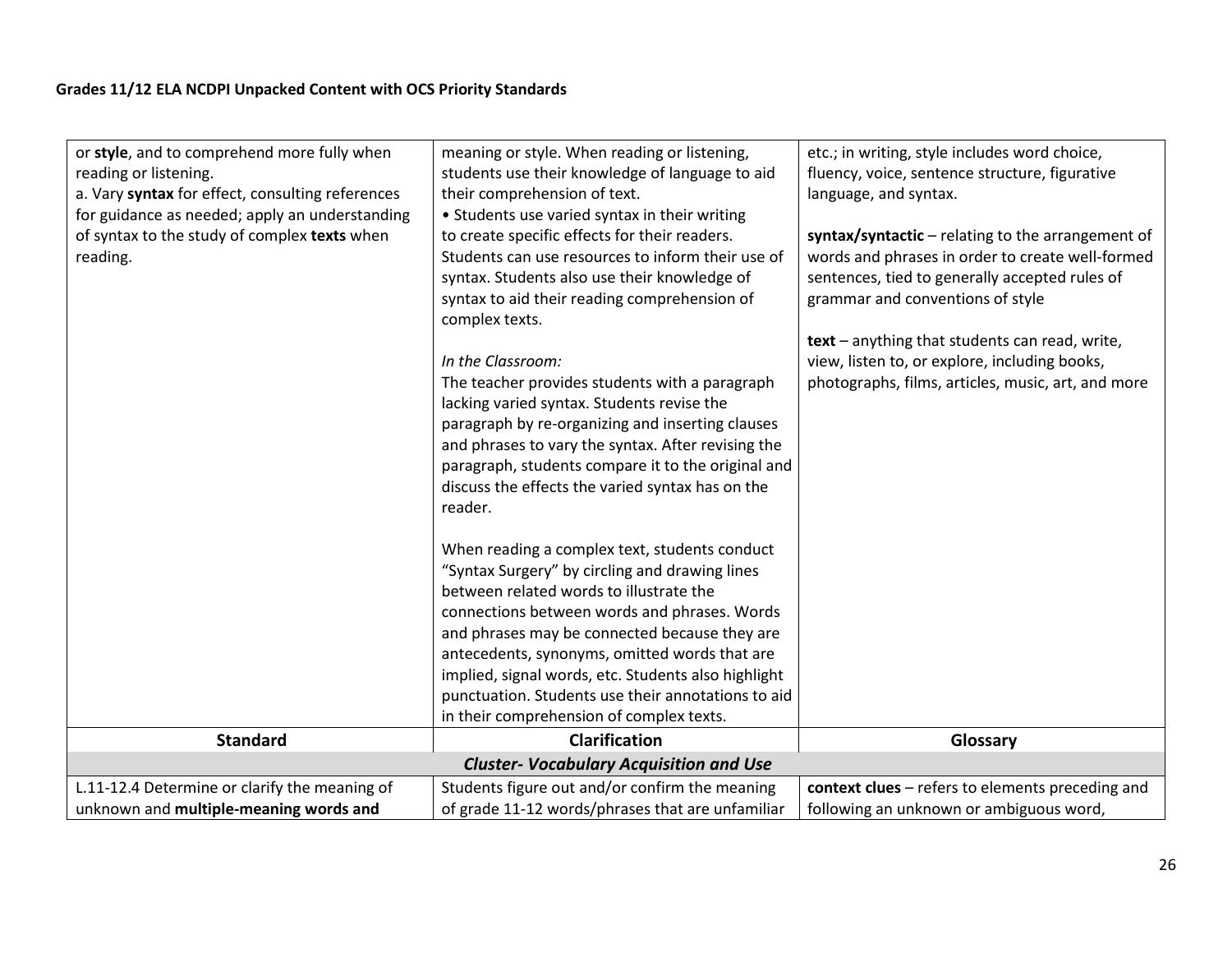| phrases based on grades 11-12 reading and                                                                                            | or have multiple meanings. When figuring out                                                                                                                                                                                                                                                                                                                                                                                                                                                                                                                                                                                                                                                                                                                                                                                                                                                                                                                                                                                                                                                                                                                                                                                                                | phrase, or reference which can help define or                                                                                                                                                                                                                                                                                                                                                                                                                                                                                                                                                                                                                                                                                                                                                        |
|--------------------------------------------------------------------------------------------------------------------------------------|-------------------------------------------------------------------------------------------------------------------------------------------------------------------------------------------------------------------------------------------------------------------------------------------------------------------------------------------------------------------------------------------------------------------------------------------------------------------------------------------------------------------------------------------------------------------------------------------------------------------------------------------------------------------------------------------------------------------------------------------------------------------------------------------------------------------------------------------------------------------------------------------------------------------------------------------------------------------------------------------------------------------------------------------------------------------------------------------------------------------------------------------------------------------------------------------------------------------------------------------------------------|------------------------------------------------------------------------------------------------------------------------------------------------------------------------------------------------------------------------------------------------------------------------------------------------------------------------------------------------------------------------------------------------------------------------------------------------------------------------------------------------------------------------------------------------------------------------------------------------------------------------------------------------------------------------------------------------------------------------------------------------------------------------------------------------------|
|                                                                                                                                      |                                                                                                                                                                                                                                                                                                                                                                                                                                                                                                                                                                                                                                                                                                                                                                                                                                                                                                                                                                                                                                                                                                                                                                                                                                                             |                                                                                                                                                                                                                                                                                                                                                                                                                                                                                                                                                                                                                                                                                                                                                                                                      |
| content, choosing flexibly from a range of<br>strategies: context clues, word parts, word<br>relationships, and reference materials. | and/or confirming the meaning of<br>words/phrases, students choose from several<br>strategies:<br>• Context clues: Students use the overall<br>meaning of a sentence or paragraph or a word's<br>position or function in a sentence as a clue to the<br>meaning of the word or phrase. Students also<br>use context to verify the preliminary<br>determination of the meaning of a word or<br>phrase by checking the inferred meaning.<br>. Word parts: Students use common affixes and<br>roots as clues to the meaning of words. For<br>example, the root "advoca" means "to call" in<br>the words "advocate," "advocates," "advocacy."<br>Students identify and correctly use these<br>patterns of word changes that indicate different<br>meanings or parts of speech.<br>. Word relationships: Students use the<br>relationship between particular words (e.g.<br>cause/effect, part/whole, item/category,<br>synonym/antonym, analogy, etc.) to better<br>understand each of the words.<br>• Reference materials: Students consult general<br>and specialized reference materials (e.g.<br>dictionaries, glossaries, and thesauruses), both<br>print and digital, to find the pronunciation of a<br>word or determine or clarify its precise meaning, | identify it<br>multiple-meaning words and phrases - words<br>and phrases that have more than one meaning<br>(e.g., elephant's trunk / car trunk)<br>range/range of tasks, purposes, and audiences -<br>the production of written and spoken works<br>covers a variety tasks (including, but not limited<br>to, speaking, presenting, and writing), purposes<br>(e.g., to persuade, to inform, to express, and/or to<br>entertain), and audiences (which requires shifts in<br>register)<br>reference materials - sources that provide<br>information about a topic under investigation;<br>materials that a researcher consults for facts and<br>data, citing as necessary<br>word relationship - the manner in which words<br>relate to one another (e.g., synonyms, antonyms,<br>homophones, etc.) |
|                                                                                                                                      | its part of speech, or its etymology. Students also<br>use dictionaries to verify the preliminary<br>determination of the meaning of a word or                                                                                                                                                                                                                                                                                                                                                                                                                                                                                                                                                                                                                                                                                                                                                                                                                                                                                                                                                                                                                                                                                                              |                                                                                                                                                                                                                                                                                                                                                                                                                                                                                                                                                                                                                                                                                                                                                                                                      |
|                                                                                                                                      | phrase.                                                                                                                                                                                                                                                                                                                                                                                                                                                                                                                                                                                                                                                                                                                                                                                                                                                                                                                                                                                                                                                                                                                                                                                                                                                     |                                                                                                                                                                                                                                                                                                                                                                                                                                                                                                                                                                                                                                                                                                                                                                                                      |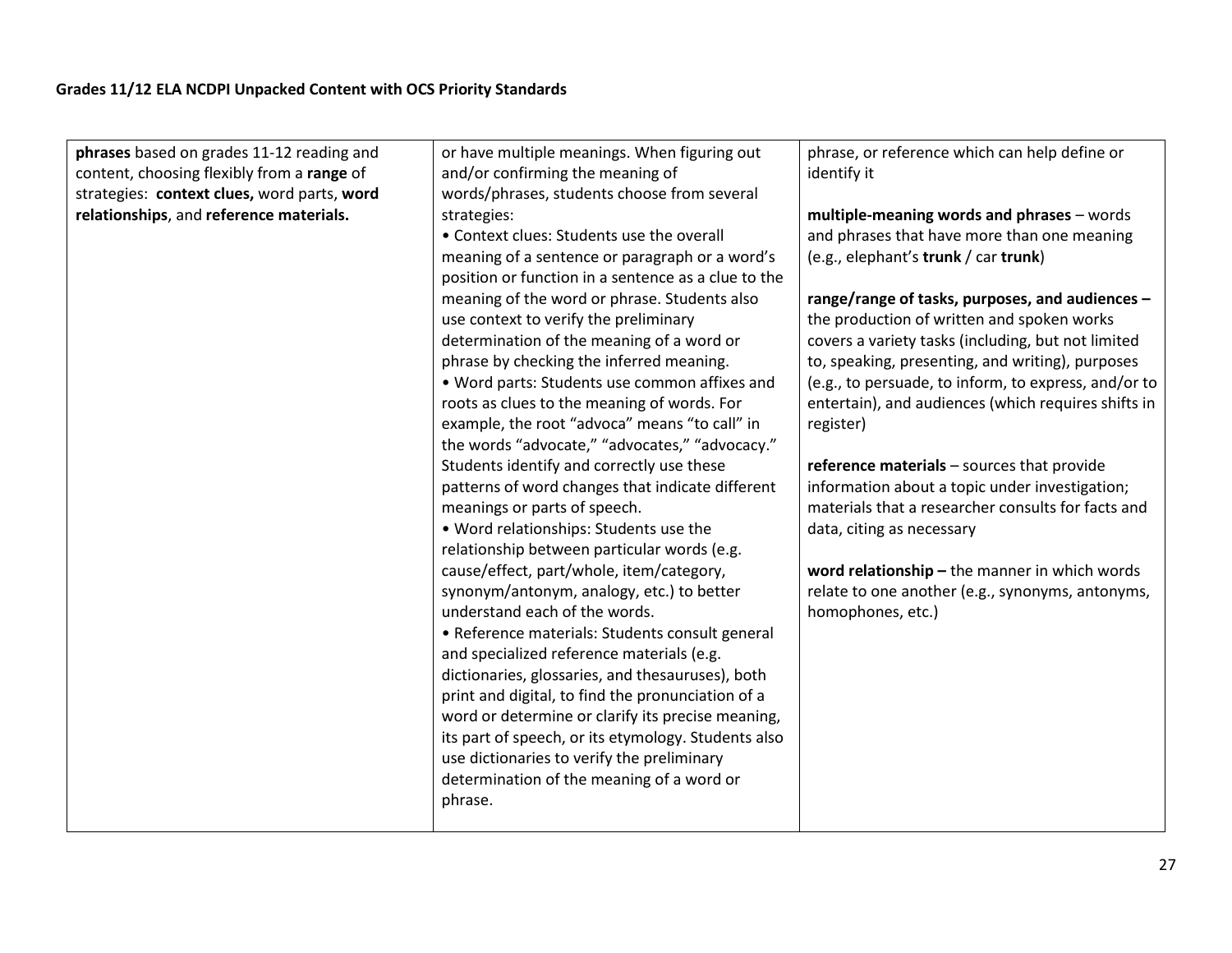|                                                                                                | In the Classroom:<br>Students complete a Frayer Model Word Square<br>to show the multiple meanings of a word and<br>relationships between a keyword and other<br>words. Using the Frayer Model Word Square,<br>students provide the dictionary definition and a<br>student-friendly definition in one quadrant,<br>characteristics of the word in the next quadrant,<br>examples and non-examples of the word in<br>another quadrant, and a graphic(s) that<br>illustrates the meaning(s) of the word in the last<br>quadrant.                                                                                                                                                           |                                                                                                                        |
|------------------------------------------------------------------------------------------------|------------------------------------------------------------------------------------------------------------------------------------------------------------------------------------------------------------------------------------------------------------------------------------------------------------------------------------------------------------------------------------------------------------------------------------------------------------------------------------------------------------------------------------------------------------------------------------------------------------------------------------------------------------------------------------------|------------------------------------------------------------------------------------------------------------------------|
|                                                                                                | Students use the CPRR strategy to determine the<br>meaning of unfamiliar words: Context clues,<br>Parts of words, Relationships to other words, and<br>Reference another source. Students first use<br>context clues to determine the meaning. If the<br>meaning of the word cannot be determined from<br>context, students break the word into word parts<br>like affixes and roots. If the meaning of the word<br>still cannot be determined, students look in the<br>text for signal words that give clues to the word's<br>relationship to other words in the text. As a last<br>resort, students should reference another source<br>like a classmate, a dictionary, or a thesaurus. |                                                                                                                        |
| L.11-12.5 Demonstrate understanding of<br>figurative language and nuances in word<br>meanings. | Students show they understand figurative<br>language and subtle differences in word<br>meanings.<br>• Students decipher the meaning of figurative<br>language, such as a euphemism or an                                                                                                                                                                                                                                                                                                                                                                                                                                                                                                 | $analyze - to critically examine the components of$<br>a subject to understand its meaning and/or nature<br>as a whole |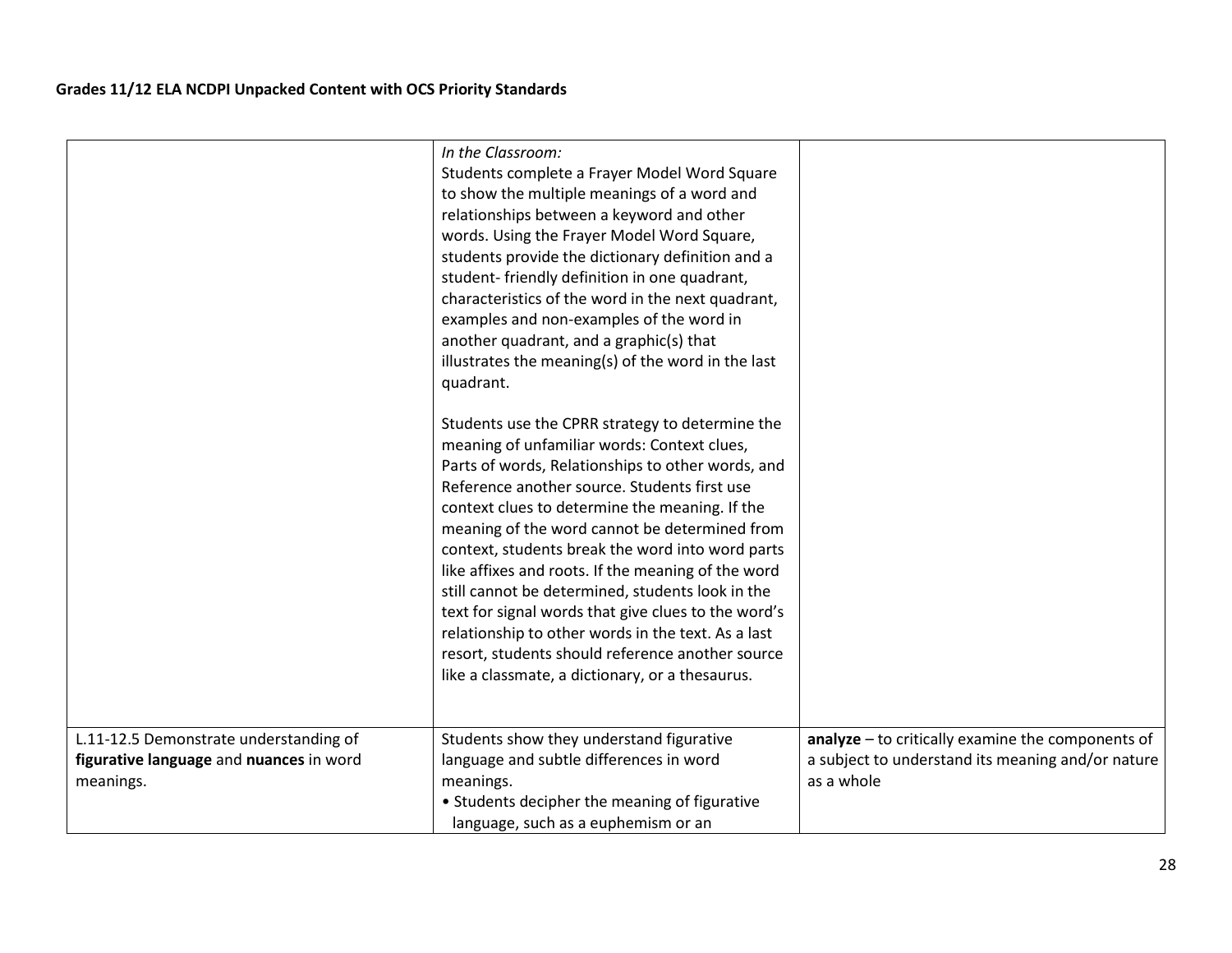| a. | Interpret figures of speech in context<br>and analyze their role in the text based<br>on grades 11-12 reading and content.<br>a. Analyze nuances in the meaning of words<br>with similar denotations. | oxymoron, as it is used in the text and<br>examining its function in grades 11-12 texts<br>and material.<br>• Students examining the different shades of<br>meaning of words that share the same<br>denotations like "elegant" and "fancy," or<br>"liberty" and "freedom."                                                                                                                                                                                                                                                                                                                                                   | denotation - the literal definition of a word,<br>generally free of an emotional or cultural context<br>figurative language - language that uses words<br>and phrases to express a meaning that is different<br>from the literal meaning (e.g., metaphor, allusion,<br>etc.)                  |
|----|-------------------------------------------------------------------------------------------------------------------------------------------------------------------------------------------------------|------------------------------------------------------------------------------------------------------------------------------------------------------------------------------------------------------------------------------------------------------------------------------------------------------------------------------------------------------------------------------------------------------------------------------------------------------------------------------------------------------------------------------------------------------------------------------------------------------------------------------|-----------------------------------------------------------------------------------------------------------------------------------------------------------------------------------------------------------------------------------------------------------------------------------------------|
|    |                                                                                                                                                                                                       | In the Classroom:<br>Students use four-column graphic organizers:<br>the first column is labeled "Figurative Language,"<br>the second column "Literal Meaning," the third<br>column "Intended Meaning," and the fourth<br>column "Role." In the first column, students place<br>the figurative language from the text. In the<br>second column, students write down the literal<br>meaning of the figure of speech. In the third<br>column, the students write down the author's<br>intended meaning of the figure of speech. In the<br>fourth column, students explain the role this<br>figure of speech plays in the text. | $nuance - a subtle difference or variation in a$<br>shade of meaning, significance, or expression<br>(e.g., happy compared to giddy)<br>text - anything that students can read, write,<br>view, listen to, or explore, including books,<br>photographs, films, articles, music, art, and more |
|    |                                                                                                                                                                                                       | The teacher provides students with three<br>paragraphs, each with a highlighted word of a<br>similar denotation. Students use the LPR strategy<br>to determine the meaning of each word in<br>context: Look, Predict, and Reason. Students Look<br>at the word's context clues, Predict the word's<br>meaning, and Reason whether they have<br>determined the exact meaning of the word. After<br>determining the meaning of each word, students<br>compare and contrast the meanings, discussing<br>when they would use certain words over others.                                                                          |                                                                                                                                                                                                                                                                                               |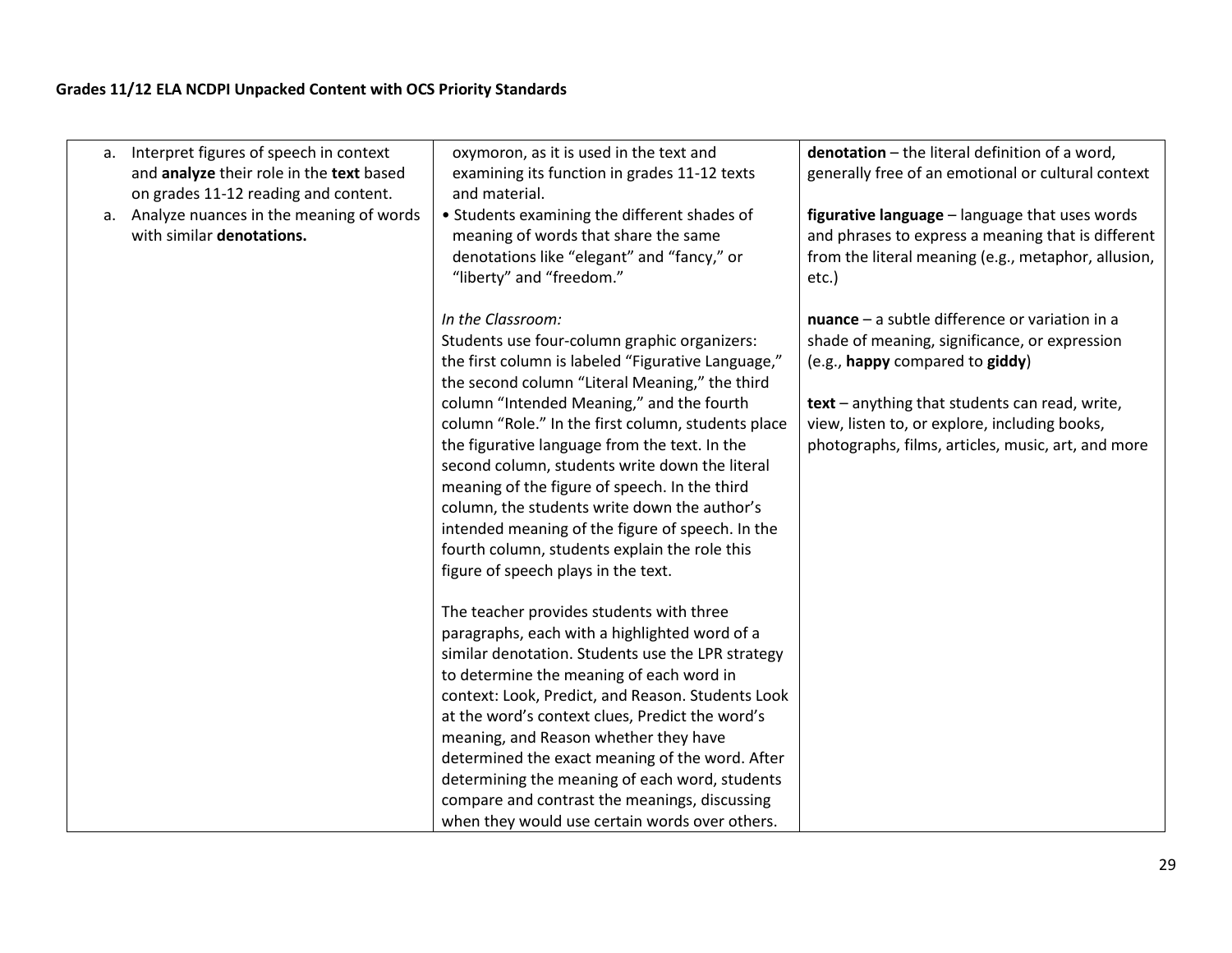| <b>Priority Standard (11/12)</b>                    | Students learn and correctly use Tier 2 and Tier 3  | domain-specific vocabulary/words/phrases - Tier     |
|-----------------------------------------------------|-----------------------------------------------------|-----------------------------------------------------|
| L.11-12.6 Acquire and use accurately general        | words and phrases. Students learn and correctly     | 3 words and phrases that are considered unique      |
| academic and domain-specific words and              | use these words and phrases in order to be          | to a particular subject or discipline that are not  |
| phrases, sufficient for reading, writing, speaking, | prepared for and proficient in reading, writing,    | typically used during informal conversation         |
| and listening at the college and career readiness   | speaking, and listening at the college and career   |                                                     |
| level; demonstrate independence in developing       | readiness level. Students show their ability to     | expression $-$ the process of making one's          |
|                                                     |                                                     |                                                     |
| vocabulary knowledge when considering a word        | independently learn and expand their vocabulary     | thoughts, feelings, and ideas known to others; the  |
| or phrase important to comprehension or             | knowledge when studying a word or phrase that is    | words, phrases, and clauses used to convey one's    |
| expression.                                         | essential to their understanding of material or     | thoughts, feelings, and ideas; conveying emotion    |
|                                                     | articulation of ideas in writing or speech.         | and feeling when reading aloud through the use of   |
|                                                     |                                                     | inflection, pacing, etc.                            |
|                                                     | In the Classroom:                                   |                                                     |
|                                                     | The teacher provides a word bank of targeted        | general academic - Tier 2 academic words and        |
|                                                     | general academic words and asks students to         | phrases that students encounter across multiple     |
|                                                     | individually write two different paragraphs: one    | subjects and disciplines (e.g., analyze, evaluate,  |
|                                                     | on a content specific topic and another on a topic  | compare and contrast, etc.)                         |
|                                                     | of their choosing. After this, students compare the |                                                     |
|                                                     | context and usage of the words.                     | $phrase(s)$ – a small group of words representing a |
|                                                     |                                                     | conceptual unit, containing either a subject or a   |
|                                                     | Students use semantic mapping to develop their      | verb, but not both. Both a subject and a verb       |
|                                                     | vocabulary knowledge when considering a             | would constitute a clause (e.g., "Running through   |
|                                                     | domain-specific word they encounter in a text.      | the forest, she breathed in the fresh, crisp air.") |
|                                                     | Students place the domain-specific word at the      |                                                     |
|                                                     | top of a page (e.g. Metamorphic rock). Branching    |                                                     |
|                                                     | down from the word, one example per branch,         |                                                     |
|                                                     | students write examples of the word (e.g. Slate).   |                                                     |
|                                                     |                                                     |                                                     |
|                                                     | Branching down from each example, students          |                                                     |
|                                                     | write even more specific examples (e.g. Shale).     |                                                     |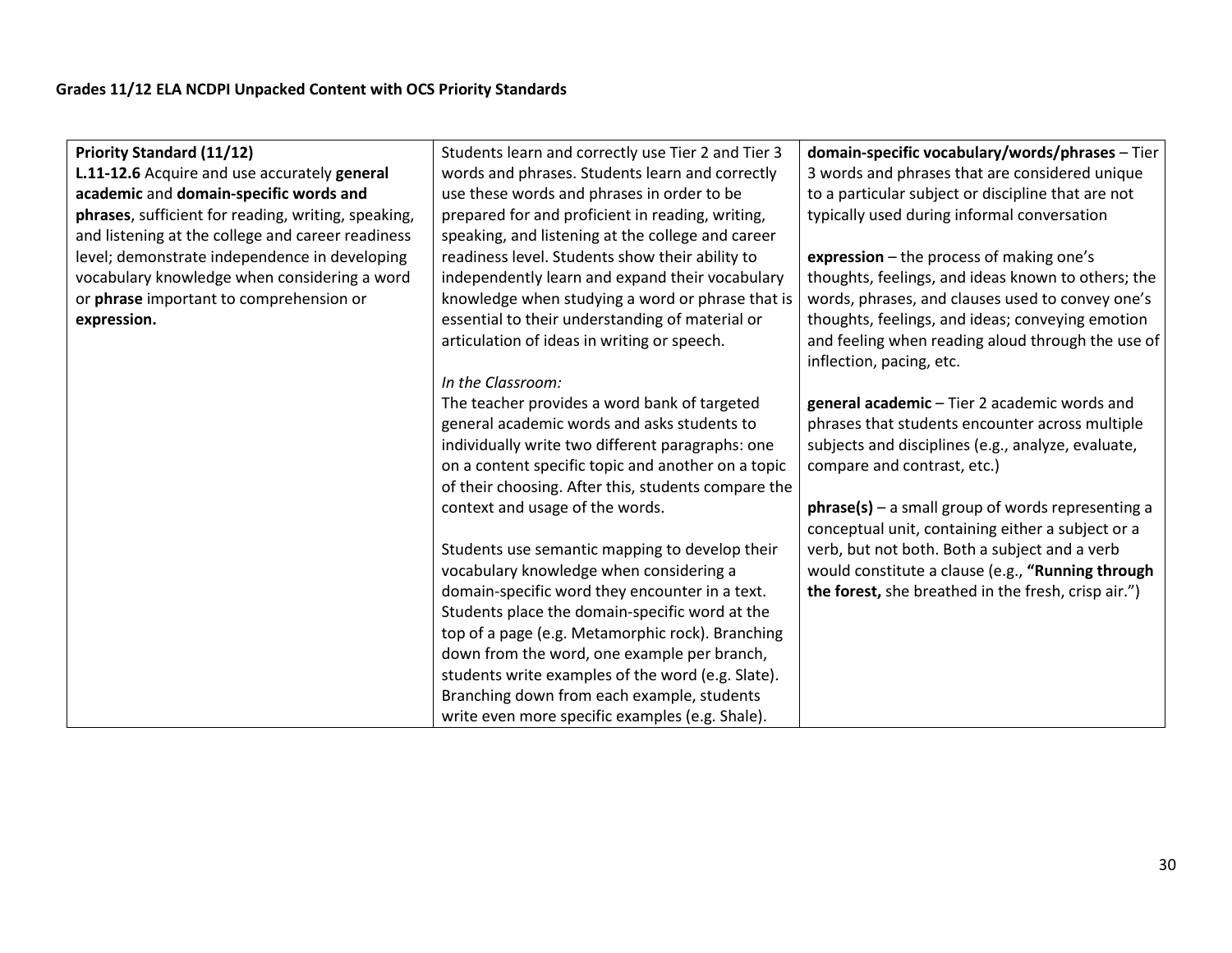## **Writing Standards**

| <b>Standard</b>                                                                                                                                                                                                                                                                                                                           | <b>Clarification</b>                                                                                                                                                                                                                                                                                                                                                                                                                                     | Glossary                                                                                                                                                                                                                                                                                                                                 |
|-------------------------------------------------------------------------------------------------------------------------------------------------------------------------------------------------------------------------------------------------------------------------------------------------------------------------------------------|----------------------------------------------------------------------------------------------------------------------------------------------------------------------------------------------------------------------------------------------------------------------------------------------------------------------------------------------------------------------------------------------------------------------------------------------------------|------------------------------------------------------------------------------------------------------------------------------------------------------------------------------------------------------------------------------------------------------------------------------------------------------------------------------------------|
|                                                                                                                                                                                                                                                                                                                                           | <b>Cluster: Text Types, Purposes, and Publishing</b>                                                                                                                                                                                                                                                                                                                                                                                                     |                                                                                                                                                                                                                                                                                                                                          |
| <b>Priority Standard (11/12)</b><br>W.11-12.1 Write arguments to support claims<br>in an analysis of substantive topics or texts,<br>using valid reasoning and relevant and<br>sufficient evidence.<br>a. Organize information and ideas around a<br>topic to plan and prepare to write.<br>b. Introduce precise, knowledgeable claim(s), | Argument writing establishes a writer's position<br>on a topic using sound reasoning and evidence.<br>Argument writing has many purposes - to<br>change the reader's point of view, to call a<br>reader to action, or to convince the reader that<br>the writer's explanation or purported version of<br>the truth is accurate. Writers use legitimate<br>reasons and relevant evidence in a logical<br>progression to validate the writer's position or | $analysis - a detailed examination of the$<br>components of a subject to understand its<br>meaning and/or nature as a whole<br>$argument - value statement(s) supported by$<br>evidence whose purpose is to persuade or explain<br>audiences - the people who watch, listen to, view,<br>and/or read something presented via an artistic |
| establish the significance of the claim(s),<br>distinguish the claim(s) from alternate or<br>opposing claims, and create an organization<br>that logically sequences claim(s),<br>counterclaims, reasons, and evidence.                                                                                                                   | claim(s). By the end of twelfth grade, students<br>understand how to write arguments in support<br>of claims that examine important topics or texts<br>and include plausible reasons and pertinent,<br>adequate evidence.                                                                                                                                                                                                                                | medium<br><b>biases</b> – prejudice(s) in favor of or against an<br>individual or group; partiality or preference that<br>prevents objectivity                                                                                                                                                                                           |
| c. Develop claim(s) and counterclaims fairly and<br>thoroughly, supplying the most relevant<br>evidence for each while pointing out the<br>strengths and limitations of both in a manner<br>that anticipates the audience's knowledge<br>level, concerns, values, and possible biases.                                                    | See Writing Guide<br>https://files.nc.gov/dpi/documents/curriculum/l<br>anguagearts/parents/standards-11-12.pdf (p. 20,<br>21)                                                                                                                                                                                                                                                                                                                           | $claim(s)$ – an assertion(s) of the truth of<br>something, often a value statement; generally, an<br>author uses evidence to support the assertion of<br>truth.<br>cohesion $-$ the action of forming a unified whole;                                                                                                                   |
| d. Use words, phrases, and clauses as well as<br>varied syntax to link the major sections of the<br>text, create cohesion, and clarify the<br>relationships between claim(s) and reasons,<br>between reasons and evidence, and between<br>claim(s) and counterclaims.                                                                     | Mentor Argumentative Texts: The teacher reviews<br>exemplars of argumentative texts, highlighting<br>aspects of argumentative writing. He/she helps<br>students try the authors' approaches in their own<br>writing.                                                                                                                                                                                                                                     | the quality of being united logically<br>counterclaims - claims that rebut a previous claim<br>or value statement, generally supported by<br>evidence contrary to that which was presented to<br>support the original claim<br>editing - the process by which an author improves<br>a text by correcting errors in grammar and/or        |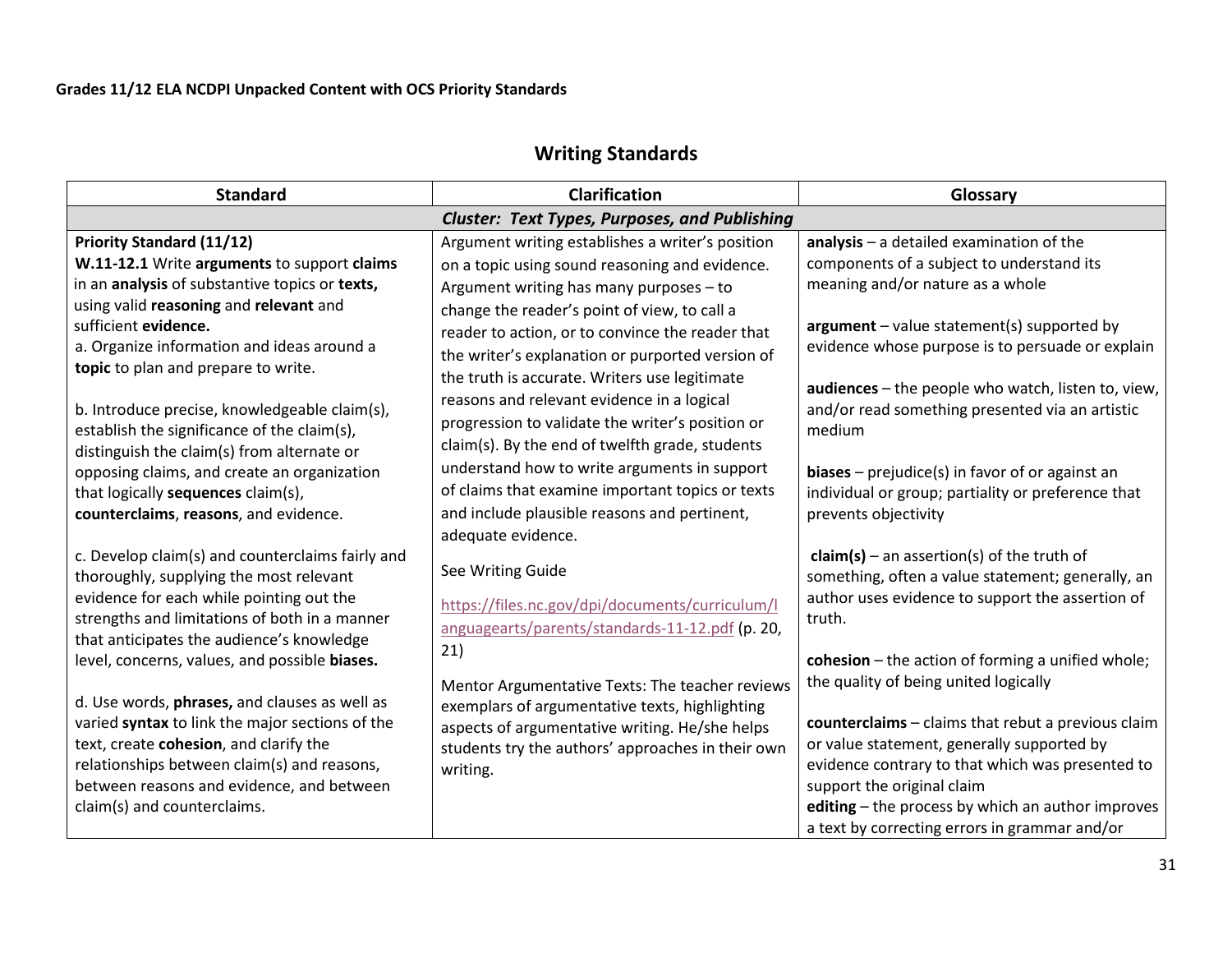| e. Establish and maintain a formal style and<br>objective tone while attending to the norms<br>and conventions of the discipline in which they<br>are writing.                                               | Varied Syntax: Students select a portion of their<br>writing and revise sentences using different<br>structures, ultimately choosing the syntax that<br>best supports their claims.                                                                                                         | conventions, (e.g., grammatical, structural, etc.),<br>verifying precision of language, eliminating<br>redundancy, and more                                                                                                                                                                                                                                |
|--------------------------------------------------------------------------------------------------------------------------------------------------------------------------------------------------------------|---------------------------------------------------------------------------------------------------------------------------------------------------------------------------------------------------------------------------------------------------------------------------------------------|------------------------------------------------------------------------------------------------------------------------------------------------------------------------------------------------------------------------------------------------------------------------------------------------------------------------------------------------------------|
| f. Provide a concluding statement or section<br>that follows from and supports the argument<br>presented.<br>g. Develop and strengthen writing as needed by<br>revising, editing, rewriting, or trying a new | Transition Words: In mentor texts, students note<br>transition words used to emphasize a point,<br>compare, contrast, conclude, and summarize.<br>Students refer to their notes when creating<br>transitions to link major sections of texts and<br>establish relationships between claims, | evidence - facts and/or information (quotes,<br>statistics, graphs, etc.) presented together as a<br>body of support for a claim or value statement.<br>formal English, style, task, and use of - English<br>language usage that adheres to grammar and style<br>conventions, is appropriate to task, purpose, and                                         |
| approach, focusing on addressing what is most<br>significant for a specific purpose and audience                                                                                                             | counterclaims, reasons, and evidence.                                                                                                                                                                                                                                                       | audience, and is objective and free of bias. When<br>spoken, formal usage also generally consists of<br>clear enunciation, consistent eye contact, and<br>appropriate vocabulary. When written, formal<br>usage also generally consists of coherent<br>organization, complex grammatical and syntactic<br>structures, and domain-specific vocabulary       |
|                                                                                                                                                                                                              |                                                                                                                                                                                                                                                                                             | norms and conventions of the discipline - refers<br>to the generally accepted rules and practices<br>regarding style, format, publication, etc. of<br>particular disciplines or fields of study which are<br>distinct from (and often in addition to) the<br>conventions of standard English (e.g., academic<br>theses generally have prescribed chapters) |
|                                                                                                                                                                                                              |                                                                                                                                                                                                                                                                                             | objective tone $-$ a neutral tone an author adopts<br>that maintains distance from the topic under<br>consideration so it is of bias, prejudice, and<br>personal opinion (i.e., such a tone is generally<br>adopted during informational writing, the purpose<br>of which is to explain or inform, not persuade)                                           |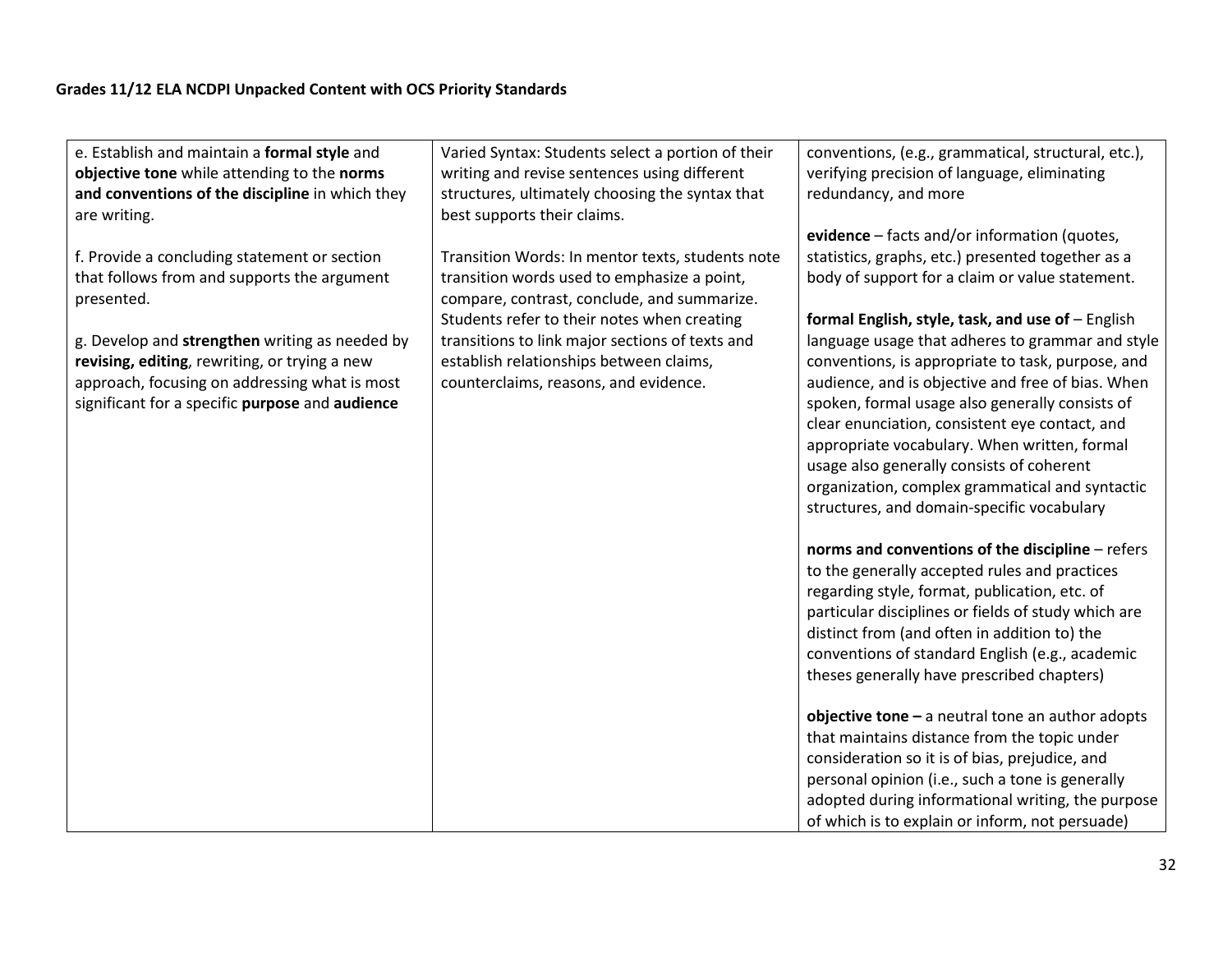| phrase(s) - a small group of words representing a<br>conceptual unit, containing either a subject or a<br>verb, but not both. Both a subject and a verb<br>would constitute a clause (e.g., "Running through<br>the forest, she breathed in the fresh, crisp air.")                                                                                                                                                                                                |
|--------------------------------------------------------------------------------------------------------------------------------------------------------------------------------------------------------------------------------------------------------------------------------------------------------------------------------------------------------------------------------------------------------------------------------------------------------------------|
| <b>purpose</b> – the reason for a particular action or<br>creation (e.g., literary work or speech); the reason<br>for which something exists (e.g., to persuade, to<br>inform, to express, and/or to entertain)                                                                                                                                                                                                                                                    |
| reasons/reasoning - an explanation or<br>justification for a claim, action, or value<br>statement; the process of thinking through an<br>argument, forming judgments, and drawing<br>conclusions using a process of logic                                                                                                                                                                                                                                          |
| revision/revising - the process of rereading<br>something that has been produced and making<br>changes in order to clarify meaning, improve<br>cohesion, evaluate the effectiveness of<br>information and evidence, etc.; distinguished from<br>editing which is largely related to correcting errors<br>strengthen $-$ to increase the rhetorical and/or<br>argumentative impact of a written or spoken work<br>by revising for concision, clarity, and cohesion; |
| providing better and/or more evidence as support<br>for claims and value statements; eliminating<br>wordiness, redundancy, and confusion; etc.                                                                                                                                                                                                                                                                                                                     |
| syntax/syntactic - relating to the arrangement of<br>words and phrases in order to create well-formed                                                                                                                                                                                                                                                                                                                                                              |

<u> 1980 - Jan Samuel Barbara, martin da shekara ta 1980 - An tsara tsara tsara tsara tsara tsara tsara tsara tsa</u>

 $\overline{\phantom{a}}$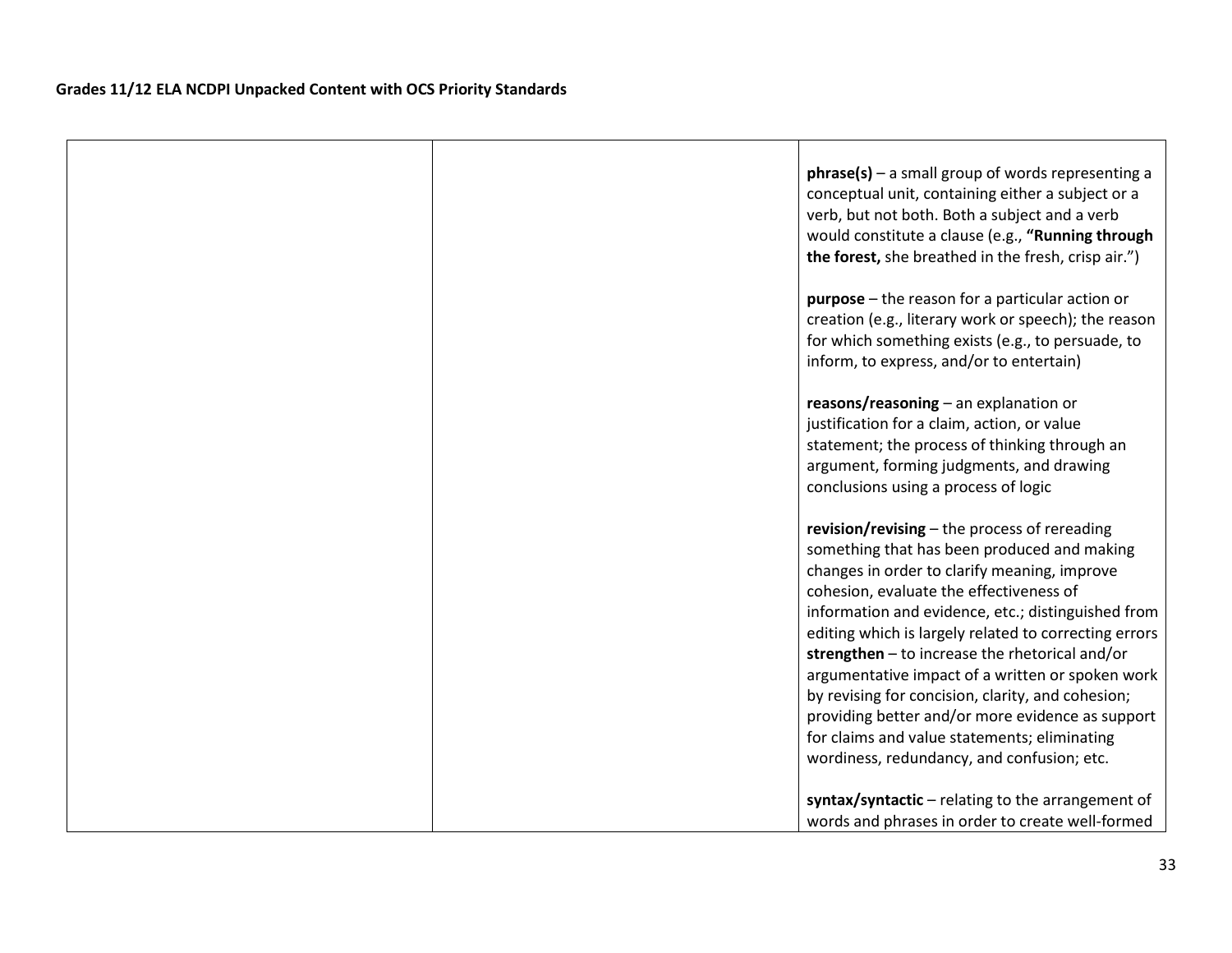|                                                    |                                                    | sentences, tied to generally accepted rules of      |
|----------------------------------------------------|----------------------------------------------------|-----------------------------------------------------|
|                                                    |                                                    | grammar and conventions of style                    |
|                                                    |                                                    |                                                     |
|                                                    |                                                    | text - anything that students can read, write,      |
|                                                    |                                                    |                                                     |
|                                                    |                                                    | view, listen to, or explore, including books,       |
|                                                    |                                                    | photographs, films, articles, music, art, and more  |
|                                                    |                                                    |                                                     |
|                                                    |                                                    | topic - the subject or matter being discussed or    |
|                                                    |                                                    | written about in a text, speech, etc.               |
| W.11-12.2 Write informative/explanatory texts to   | Informative/explanatory writing communicates       | analogy - a comparison drawn between two            |
|                                                    |                                                    |                                                     |
| examine and convey complex ideas, concepts, and    | information. It has many purposes - to increase    | things for the sake of clarification or explanation |
| information clearly and accurately through the     | the reader's understanding of a topic, process, or |                                                     |
| effective selection, organization, and analysis of | procedure; to provide clarification on a topic,    | $analysis - a detailed examination of the$          |
| content.                                           | process, or procedure; and/or to answer "what,"    | components of a subject to understand its           |
|                                                    | "how," and "why" questions regarding the topic     | meaning and/or nature as a whole                    |
| Organize information and ideas around a<br>a.      | under study. Writers use previous knowledge        |                                                     |
| topic to plan and prepare to write.                | and information from primary and secondary         | audiences - the people who watch, listen to, view,  |
|                                                    | sources in their pieces to increase the reader's   | and/or read something presented via an artistic     |
| Introduce a topic; organize complex ideas,<br>b.   | knowledge of a given topic. By the end of twelfth  | medium                                              |
| concepts, and information to make                  | grade, students understand how to write            |                                                     |
| important connections and distinctions;            | informative/explanatory texts to investigate and   | cohesion $-$ the action of forming a unified whole; |
|                                                    |                                                    |                                                     |
| include formatting, graphics, and                  | clearly and accurately communicate multi-          | the quality of being united logically               |
| multimedia when useful to aiding                   | faceted ideas, concepts, and information           |                                                     |
| comprehension.                                     | through effective selection, organization, and     | concrete details - information, examples, data,     |
|                                                    | analysis of content.                               | etc. used as support or evidence for claims,        |
| c. Develop the topic thoroughly by selecting the   |                                                    | generally during an argument or a persuasive or     |
| most significant and relevant facts, extended      | Different Informative/Explanatory Text Formats:    | informational essay                                 |
| definitions, concrete details, quotations, or      | Students explore alternative forms of              |                                                     |
| other information and examples appropriate to      | disseminating information in                       | domain-specific vocabulary/words/phrases - Tier     |
| the audience's knowledge of the topic.             | informational/explanatory writing, e.g.            | 3 words and phrases that are considered unique      |
|                                                    | infographic, public service announcement,          | to a particular subject or discipline that are not  |
|                                                    |                                                    |                                                     |
| d. Use appropriate and varied transitions and      | brochure/pamphlet, etc.                            | typically used during informal conversation         |
| syntax to link the major sections of the text,     |                                                    |                                                     |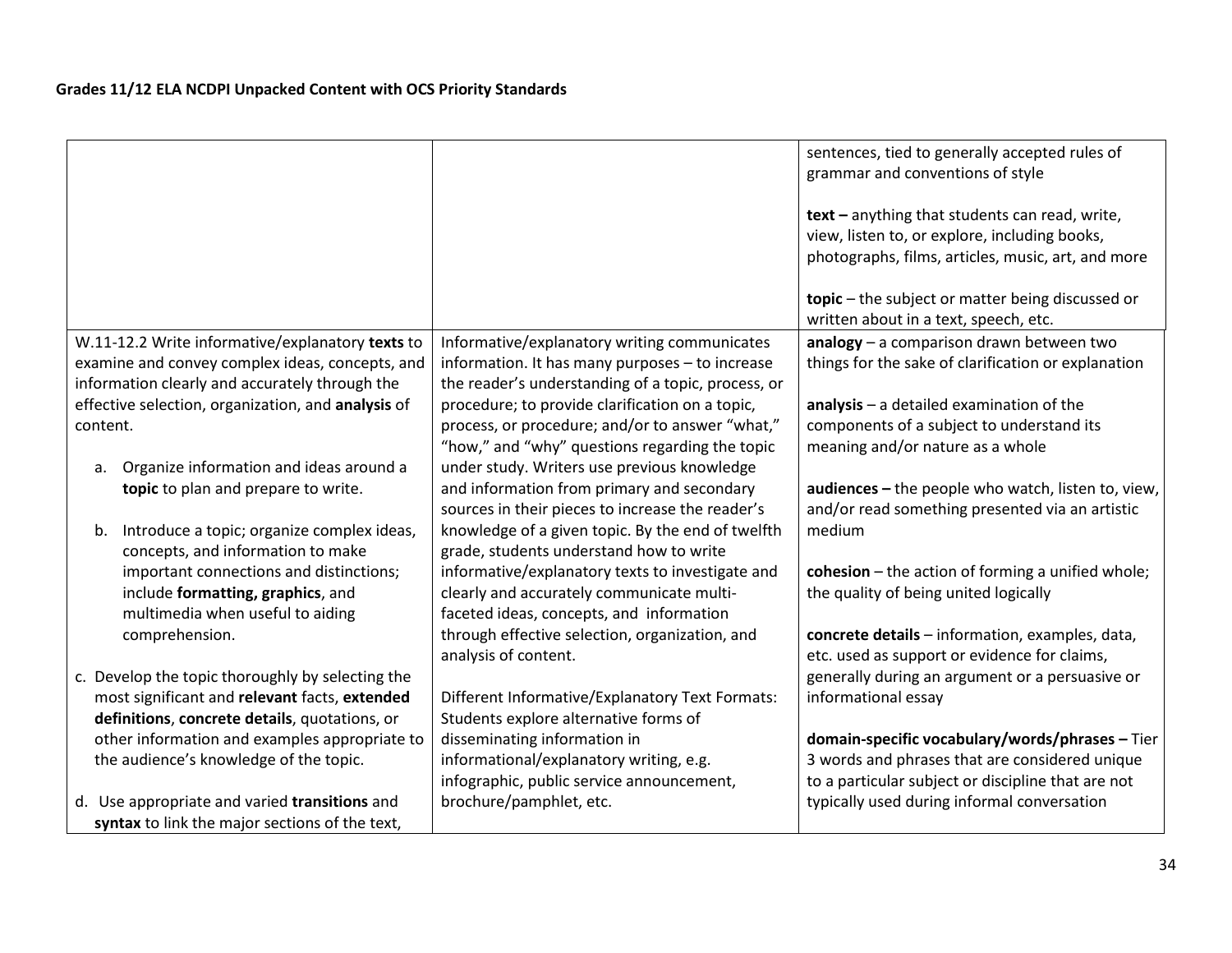| create cohesion, and clarify the relationships<br>among complex ideas and concepts.                                                                            | Using Graphics and Multimedia: The teacher<br>provides students with mentor texts that                                                                                                             | editing - the process by which an author improves<br>a text by correcting errors in grammar and/or                                                                                                         |
|----------------------------------------------------------------------------------------------------------------------------------------------------------------|----------------------------------------------------------------------------------------------------------------------------------------------------------------------------------------------------|------------------------------------------------------------------------------------------------------------------------------------------------------------------------------------------------------------|
| e. Use precise language and domain-specific<br>vocabulary, vocabulary, and techniques such as<br>metaphor, simile, and analogy to manage the                   | effectively utilize graphics and multimedia to aid<br>readers' comprehension of the topic. Students try<br>these approaches in their own pieces.                                                   | conventions, (e.g., grammatical, structural, etc.),<br>verifying precision of language, eliminating<br>redundancy, and more                                                                                |
| complexity of the topic.                                                                                                                                       | Managing the Complexity of the Topic: The<br>teacher gives a mini-lesson on creating                                                                                                               | extended definitions - definitions that move<br>beyond basic dictionary definitions to deepen                                                                                                              |
| f. Establish and maintain a formal style and<br>objective tone while attending to the norms<br>and conventions of the discipline in which they<br>are writing. | metaphors, similes, and analogies. Students<br>practice creating metaphors, similes, and<br>analogies with increasingly complex topics, ideas,<br>and concepts. Students then try this approach in | understanding through the use of description,<br>classification, synonyms and antonyms, etymology<br>and history, etc.                                                                                     |
| g. Provide a concluding statement or section that                                                                                                              | their own writing pieces.                                                                                                                                                                          | formal English, style, task, and use of - English<br>language usage that adheres to grammar and style                                                                                                      |
| follows from and supports the information or<br>explanation presented.                                                                                         |                                                                                                                                                                                                    | conventions, is appropriate to task, purpose, and<br>audience, and is objective and free of bias. When<br>spoken, formal usage also generally consists of                                                  |
| h. Develop and strengthen writing as needed by<br>revising, editing, rewriting, or trying a new<br>approach, focusing on addressing what is most               |                                                                                                                                                                                                    | clear enunciation, consistent eye contact, and<br>appropriate vocabulary. When written, formal<br>usage also generally consists of coherent                                                                |
| significant for a specific purpose and audience.                                                                                                               |                                                                                                                                                                                                    | organization, complex grammatical and syntactic<br>structures, and domain-specific vocabulary                                                                                                              |
|                                                                                                                                                                |                                                                                                                                                                                                    | formatting - the physical presentation of written<br>work used to highlight organization, categories,<br>and topics and to provide consistency to the look<br>of the work (e.g., font size, headers, etc.) |
|                                                                                                                                                                |                                                                                                                                                                                                    | graphics - pictures, graphs, etc. (i.e.,<br>visualizations), generally used to illustrate or<br>further explain a topic                                                                                    |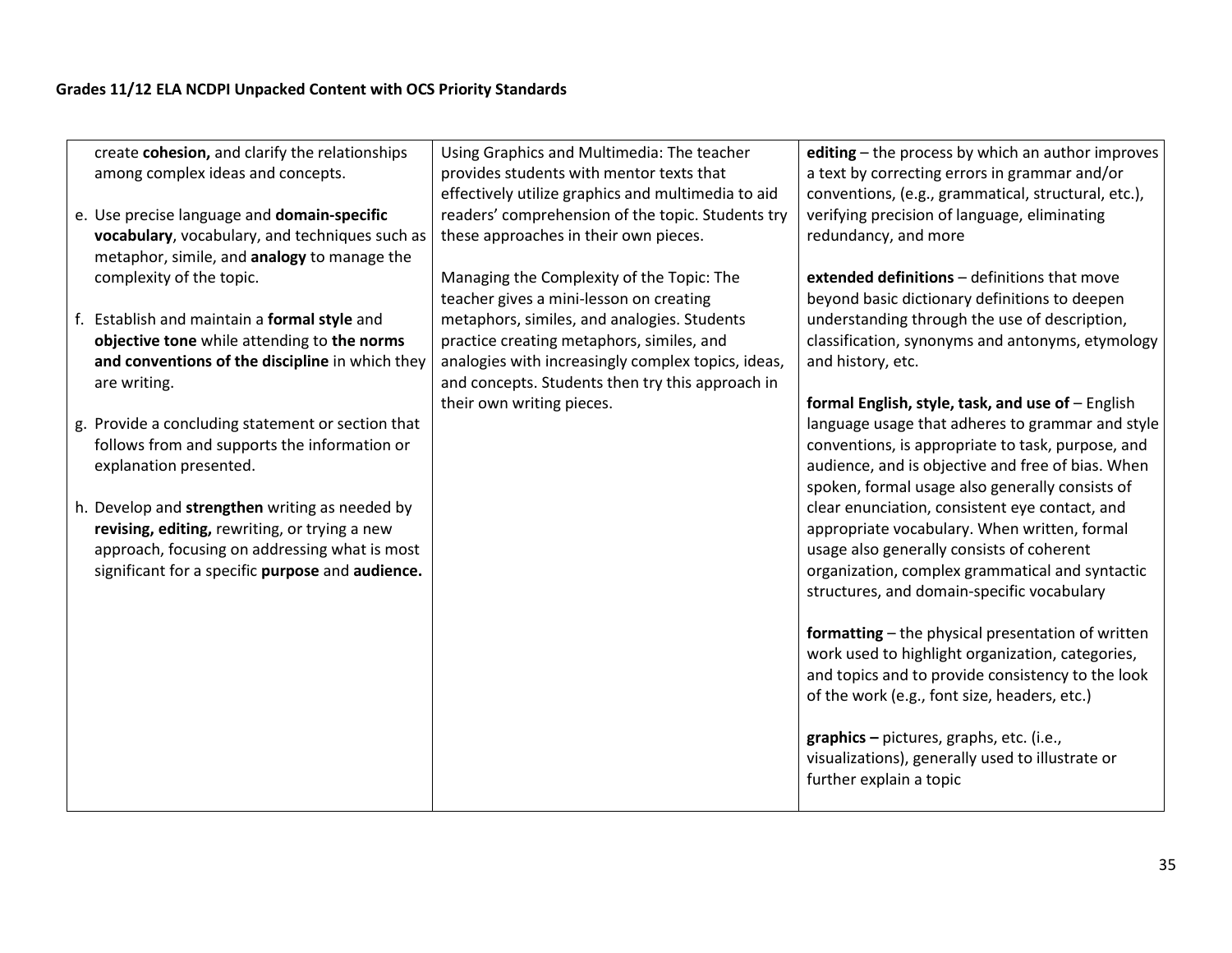| norms and conventions of the discipline - refers<br>to the generally accepted rules and practices<br>regarding style, format, publication, etc. of<br>particular disciplines or fields of study which are<br>distinct from (and often in addition to) the<br>conventions of standard English (e.g., academic<br>theses generally have prescribed chapters) |
|------------------------------------------------------------------------------------------------------------------------------------------------------------------------------------------------------------------------------------------------------------------------------------------------------------------------------------------------------------|
| objective tone $-$ a neutral tone an author adopts<br>that maintains distance from the topic under<br>consideration so it is of bias, prejudice, and<br>personal opinion (i.e., such a tone is generally<br>adopted during informational writing, the purpose<br>of which is to explain or inform, not persuade)                                           |
| <b>purpose</b> – the reason for a particular action or<br>creation (e.g., literary work or speech); the reason<br>for which something exists (e.g., to persuade, to<br>inform, to express, and/or to entertain)                                                                                                                                            |
| relevant evidence, observations, ideas,<br>descriptive details - details and other elements<br>that are closely connected and appropriate to that<br>which is being considered, argued, or explained;<br>when making claims, authors choose evidence,<br>details, etc. that are closely related to the idea<br>being expressed by the claim                |
| revision/revising $-$ the process of rereading<br>something that has been produced and making<br>changes in order to clarify meaning, improve<br>cohesion, evaluate the effectiveness of                                                                                                                                                                   |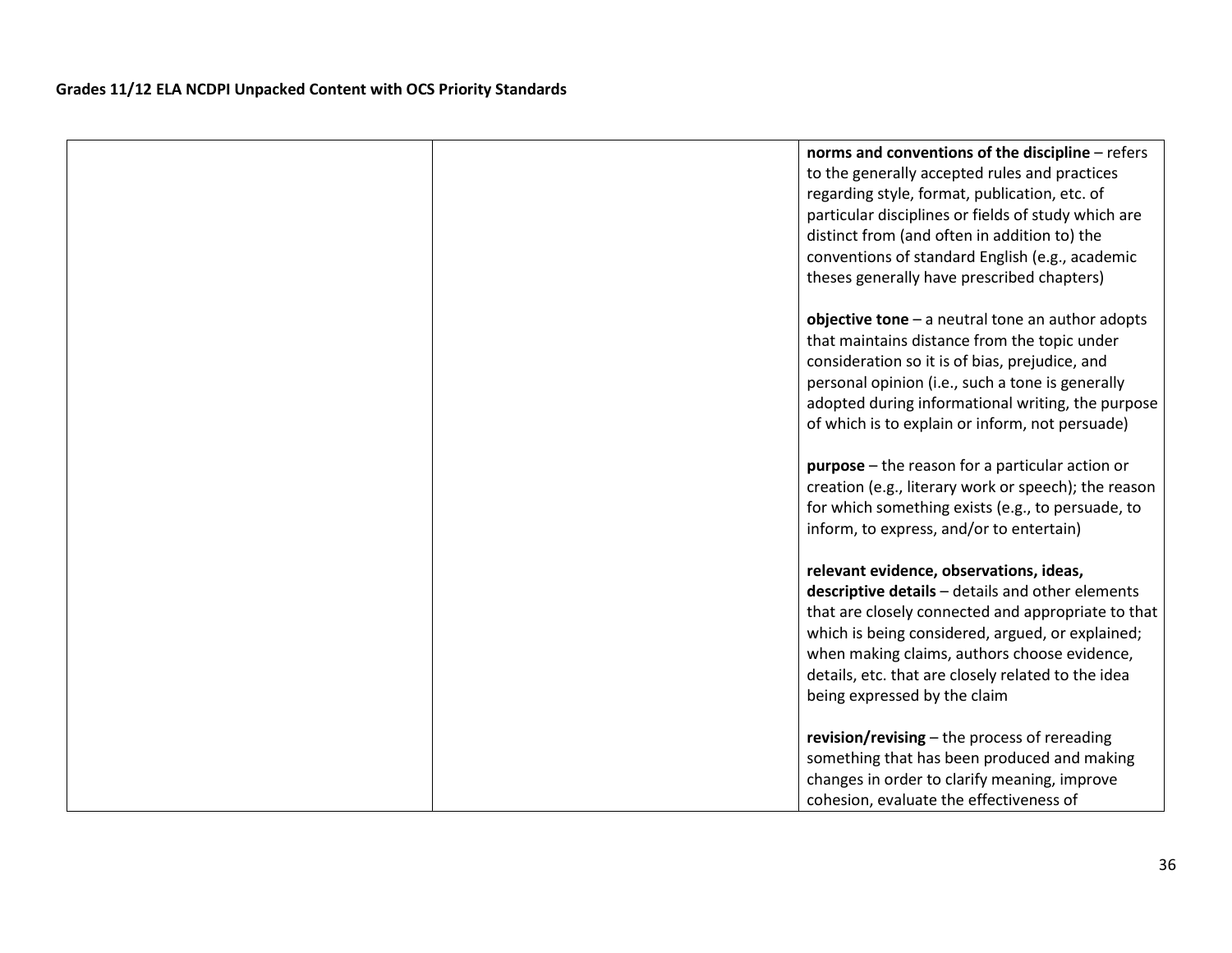|                                                                                                                                                                             |                                                                                                  | information and evidence, etc.; distinguished from                                                                                                                                                                                                                                                                                                     |
|-----------------------------------------------------------------------------------------------------------------------------------------------------------------------------|--------------------------------------------------------------------------------------------------|--------------------------------------------------------------------------------------------------------------------------------------------------------------------------------------------------------------------------------------------------------------------------------------------------------------------------------------------------------|
|                                                                                                                                                                             |                                                                                                  | editing which is largely related to correcting errors                                                                                                                                                                                                                                                                                                  |
|                                                                                                                                                                             |                                                                                                  | strengthen - to increase the rhetorical and/or<br>argumentative impact of a written or spoken work<br>by revising for concision, clarity, and cohesion;<br>providing better and/or more evidence as support<br>for claims and value statements; eliminating<br>wordiness, redundancy, and confusion; etc.                                              |
|                                                                                                                                                                             |                                                                                                  | syntax/syntactic - relating to the arrangement of<br>words and phrases in order to create well-formed<br>sentences, tied to generally accepted rules of<br>grammar and conventions of style                                                                                                                                                            |
|                                                                                                                                                                             |                                                                                                  | text - anything that students can read, write,<br>view, listen to, or explore, including books,<br>photographs, films, articles, music, art, and more                                                                                                                                                                                                  |
|                                                                                                                                                                             |                                                                                                  | topic - the subject or matter being discussed or<br>written about in a text, speech, etc.                                                                                                                                                                                                                                                              |
|                                                                                                                                                                             |                                                                                                  | transition(s)/transitional words - words and<br>phrases that are used to indicate a shift from one<br>topic, idea, point, step, etc. to another; words that<br>connect one element (e.g., sentence, paragraph,<br>section, idea, etc.) to another, allowing an author<br>to highlight the nature of the relationship and/or<br>connection between them |
| W.11-12.3 Write narratives to develop real or<br>imagined experiences or events using effective<br>technique, well-chosen details, and well-<br>structured event sequences. | See Writing Guide<br>ttps://drive.google.com/file/d/187kYoCuuYXCKJ5<br>alKwAB6P9FyZnH3 z4/viewts | audiences - the people who watch, listen to, view,<br>and/or read something presented via an artistic<br>medium                                                                                                                                                                                                                                        |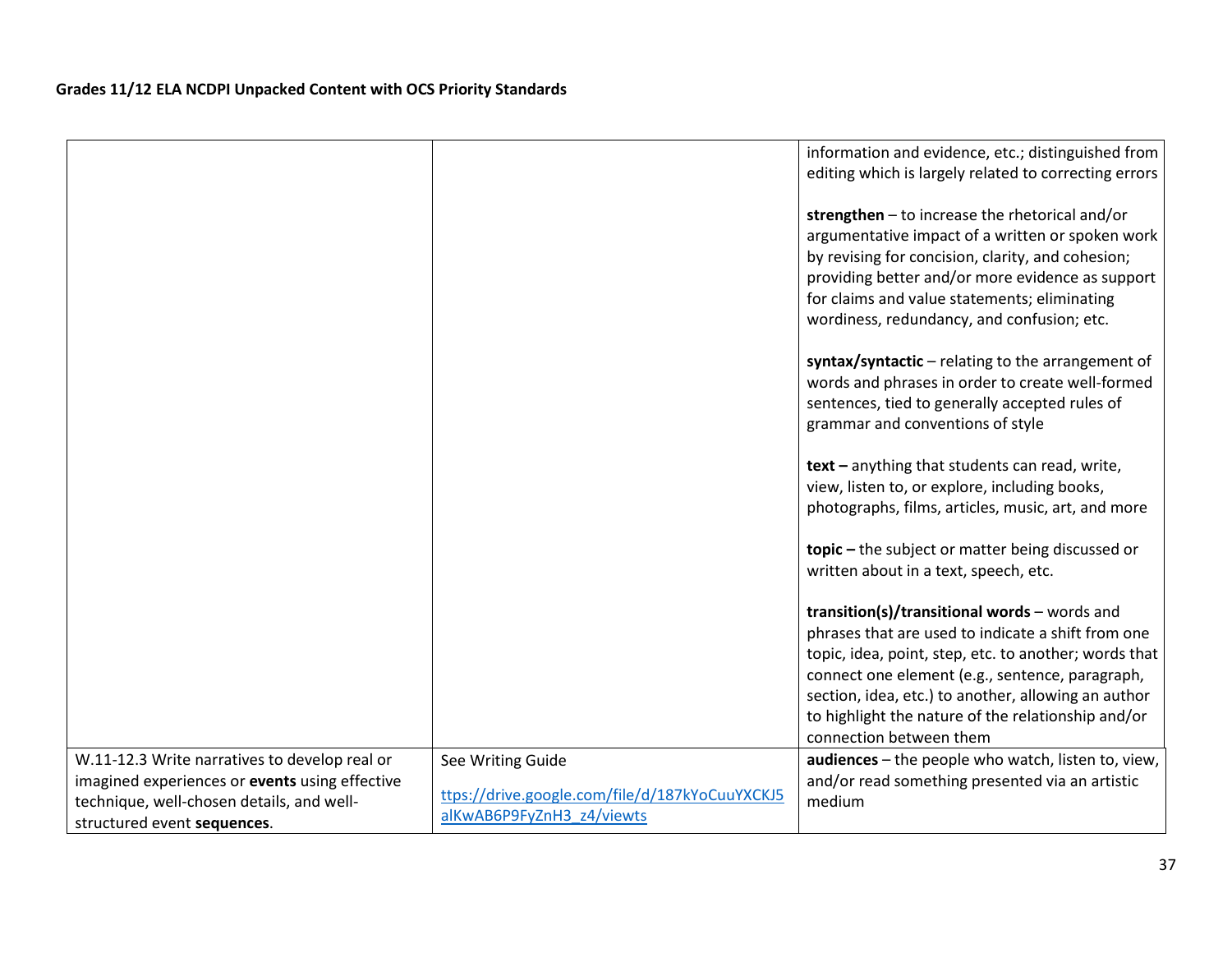| a. Organize information and ideas around a topic    | coherent - presented as a unified whole; being        |
|-----------------------------------------------------|-------------------------------------------------------|
| to plan and prepare to write.                       | consistently and logically connected; more broadly    |
|                                                     | speaking, things which make sense when                |
| b. Engage and orient the reader by setting out a    | presented together                                    |
| problem, situation, or observation and its          |                                                       |
| significance, establishing one or multiple point(s) | describe, description, descriptive details - to       |
| of view, and introducing a narrator and/or          | explain something in words; the details necessary     |
| characters; create a smooth progression of          | to give a full and precise account                    |
|                                                     |                                                       |
| experiences or events.                              |                                                       |
|                                                     | editing – the process by which an author improves     |
| c. Use narrative techniques, such as dialogue,      | a text by correcting errors in grammar and/or         |
| pacing, description, reflection, and multiple plot  | conventions, (e.g., grammatical, structural, etc.),   |
| lines, to develop experiences, events, and/or       | verifying precision of language, eliminating          |
| characters.                                         | redundancy, and more                                  |
|                                                     |                                                       |
| d. Use a variety of techniques to sequence events   | event $-$ a thing that happens; an occurrence         |
| so that they build on one another to create a       |                                                       |
| coherent whole and build toward a particular        | observation - a statement or comment based on         |
| tone and outcome.                                   | something one has seen, heard, or noticed; the        |
|                                                     | acquisition of information and/or knowledge           |
| e. Use precise words and phrases, telling details,  | based on something one has seen, heard, or            |
| and sensory language to convey a vivid picture of   | noticed                                               |
| the experiences, events, setting, and/or            |                                                       |
| characters.                                         | pacing – the speed at which a story progresses,       |
|                                                     | evidence is presented, and/or information is          |
| f. Provide a conclusion that follows from and       | delineated, affecting the overall tone of a literary  |
| reflects on what is experienced, observed, or       | work (e.g., a rapid, clipped pace inspires a sense of |
| resolved over the course of the narrative.          | urgency)                                              |
|                                                     |                                                       |
| g. Develop and strengthen writing as needed by      | $phrase(s)$ – a small group of words representing a   |
| revising, editing, rewriting, or trying a new       | conceptual unit, containing either a subject or a     |
|                                                     |                                                       |
| approach, focusing on addressing what is most       | verb, but not both. Both a subject and a verb         |
| significant for a specific purpose and audience.    |                                                       |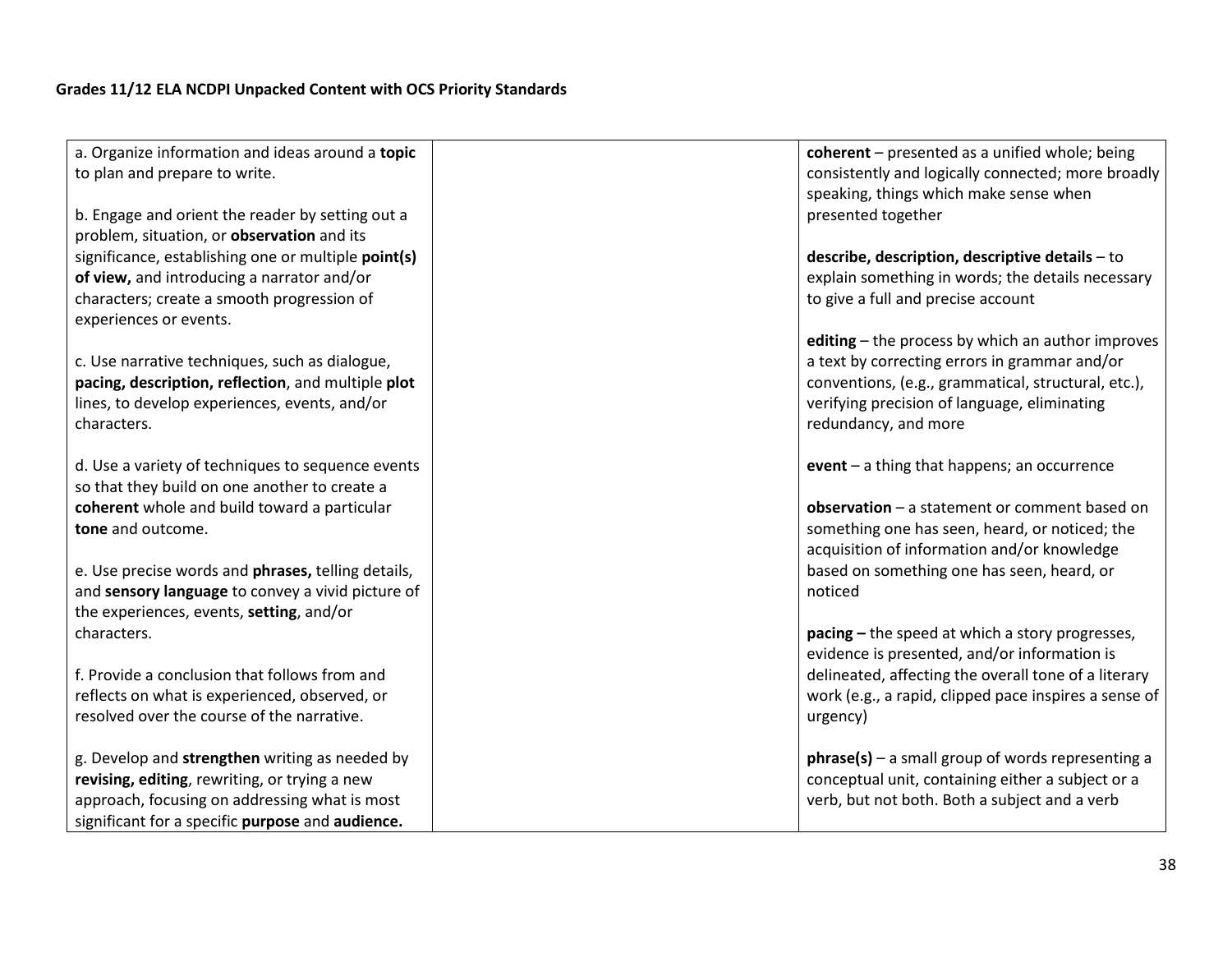|  | would constitute a clause (e.g., "Running through<br>the forest, she breathed in the fresh, crisp air.")                                                                                                                                                                                                                                 |
|--|------------------------------------------------------------------------------------------------------------------------------------------------------------------------------------------------------------------------------------------------------------------------------------------------------------------------------------------|
|  | $plot$ – the sequence of events in a story, play,<br>movie, etc.                                                                                                                                                                                                                                                                         |
|  | point of view - a narrator's, writer's, or speaker's<br>position with regard to the events of a narrative;<br>one's stance on events or information given<br>his/her orientation (physically and/or mentally) to<br>the events or information; the vantage point from<br>which one relates the events of a story or makes<br>an argument |
|  | <b>purpose</b> – the reason for a particular action or<br>creation (e.g., literary work or speech); the reason<br>for which something exists (e.g., to persuade, to<br>inform, to express, and/or to entertain)                                                                                                                          |
|  | reflection - lengthy consideration and thought<br>given to some topic or idea based on what is<br>known or has been learned about it                                                                                                                                                                                                     |
|  | revision/revising - the process of rereading<br>something that has been produced and making<br>changes in order to clarify meaning, improve<br>cohesion, evaluate the effectiveness of<br>information and evidence, etc.; distinguished from<br>editing which is largely related to correcting errors                                    |
|  | sensory language/details - words or details (e.g.,<br>descriptions) in a literary work that relate to the<br>way things are perceived by the senses                                                                                                                                                                                      |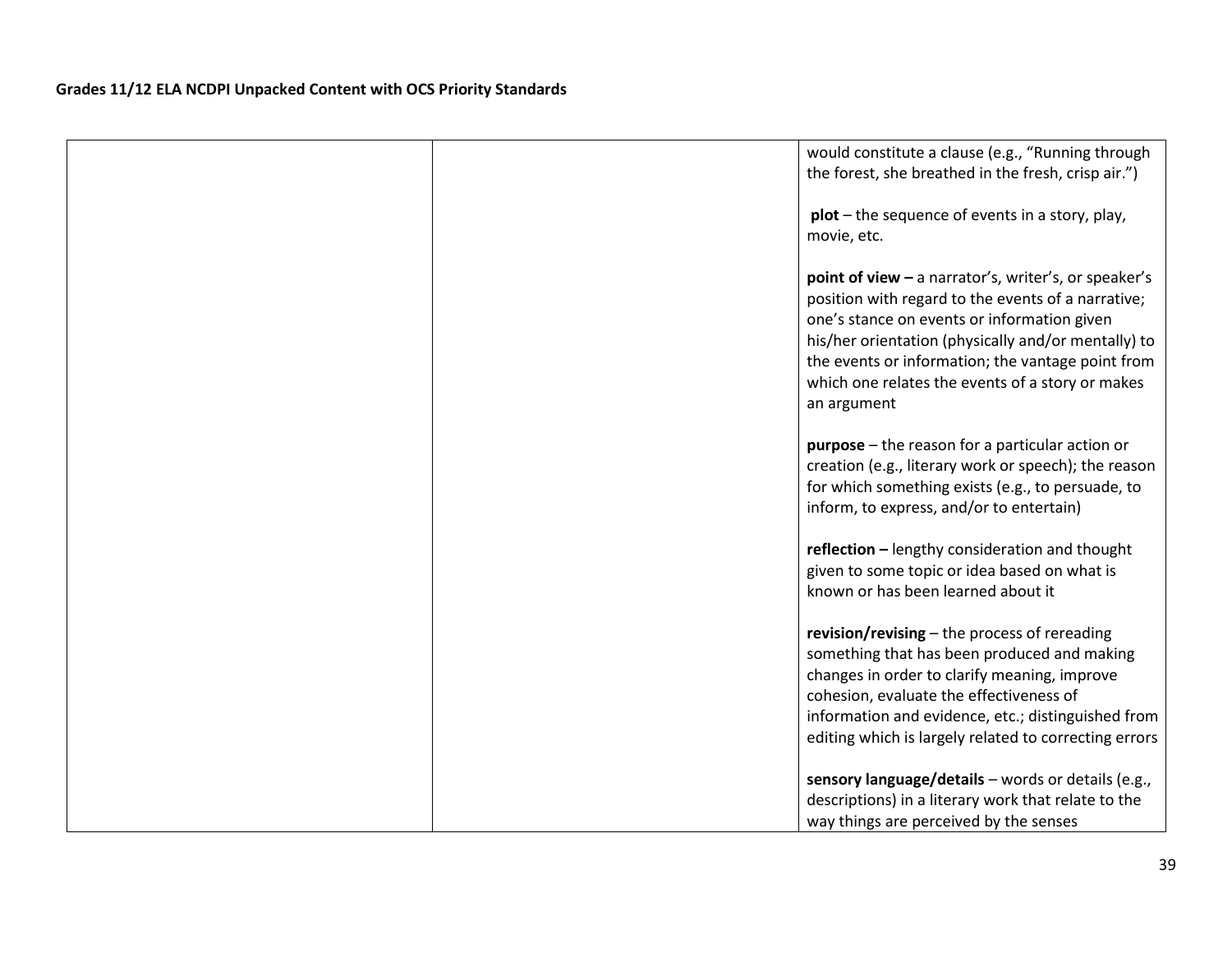|                                                                                                                                                                                                   |                                                                                                                                                                                                                                                                                                                                                                              | sequence/sequence of events $-$ a particular (e.g.,<br>chronological, logical, etc.) way in which events,<br>ideas, etc. follow each other                                                                                                                                                                                                                                                                                                                              |
|---------------------------------------------------------------------------------------------------------------------------------------------------------------------------------------------------|------------------------------------------------------------------------------------------------------------------------------------------------------------------------------------------------------------------------------------------------------------------------------------------------------------------------------------------------------------------------------|-------------------------------------------------------------------------------------------------------------------------------------------------------------------------------------------------------------------------------------------------------------------------------------------------------------------------------------------------------------------------------------------------------------------------------------------------------------------------|
|                                                                                                                                                                                                   |                                                                                                                                                                                                                                                                                                                                                                              | setting $-$ the time and place of the action in a<br>book, play, story, etc.                                                                                                                                                                                                                                                                                                                                                                                            |
|                                                                                                                                                                                                   |                                                                                                                                                                                                                                                                                                                                                                              | strengthen $-$ to increase the rhetorical and/or<br>argumentative impact of a written or spoken work<br>by revising for concision, clarity, and cohesion;<br>providing better and/or more evidence as support<br>for claims and value statements; eliminating<br>wordiness, redundancy, and confusion; etc.<br>$tone – the attitude an author takes toward the$<br>subject or topic of a text, generally revealed<br>through word choice, perspective, or point of view |
|                                                                                                                                                                                                   |                                                                                                                                                                                                                                                                                                                                                                              | topic - the subject or matter being discussed or<br>written about in a text, speech, etc                                                                                                                                                                                                                                                                                                                                                                                |
| W.11-12.4 Use digital tools and resources to<br>produce, publish, and update individual or shared<br>writing products in response to ongoing feedback,<br>including new arguments or information. | Students use digital tools and resources, such as<br>word processing tools, applications, and sites, to<br>create, share, and improve individual or<br>collaborative writing pieces. Using digital tools<br>and resources to respond to real-time feedback<br>from the teacher and/or peers, students offer<br>new arguments or additional information for<br>consideration. | $argument - value statement(s) supported by$<br>evidence whose purpose is to persuade or explain<br>digital tools - tools which are often web-based<br>through which students can dynamically create,<br>share, and collaborate, including tablets, websites,<br>video recording and editing software, cloud-based<br>applications, etc.                                                                                                                                |
|                                                                                                                                                                                                   | In the Classroom:<br>Students use a collaborative writing site or<br>application for peer conferences. To provide                                                                                                                                                                                                                                                            | <b>publish</b> – to prepare and distribute for<br>consumption (i.e., reading, viewing, listening, etc.)<br>by the public; to print, either physically or digitally                                                                                                                                                                                                                                                                                                      |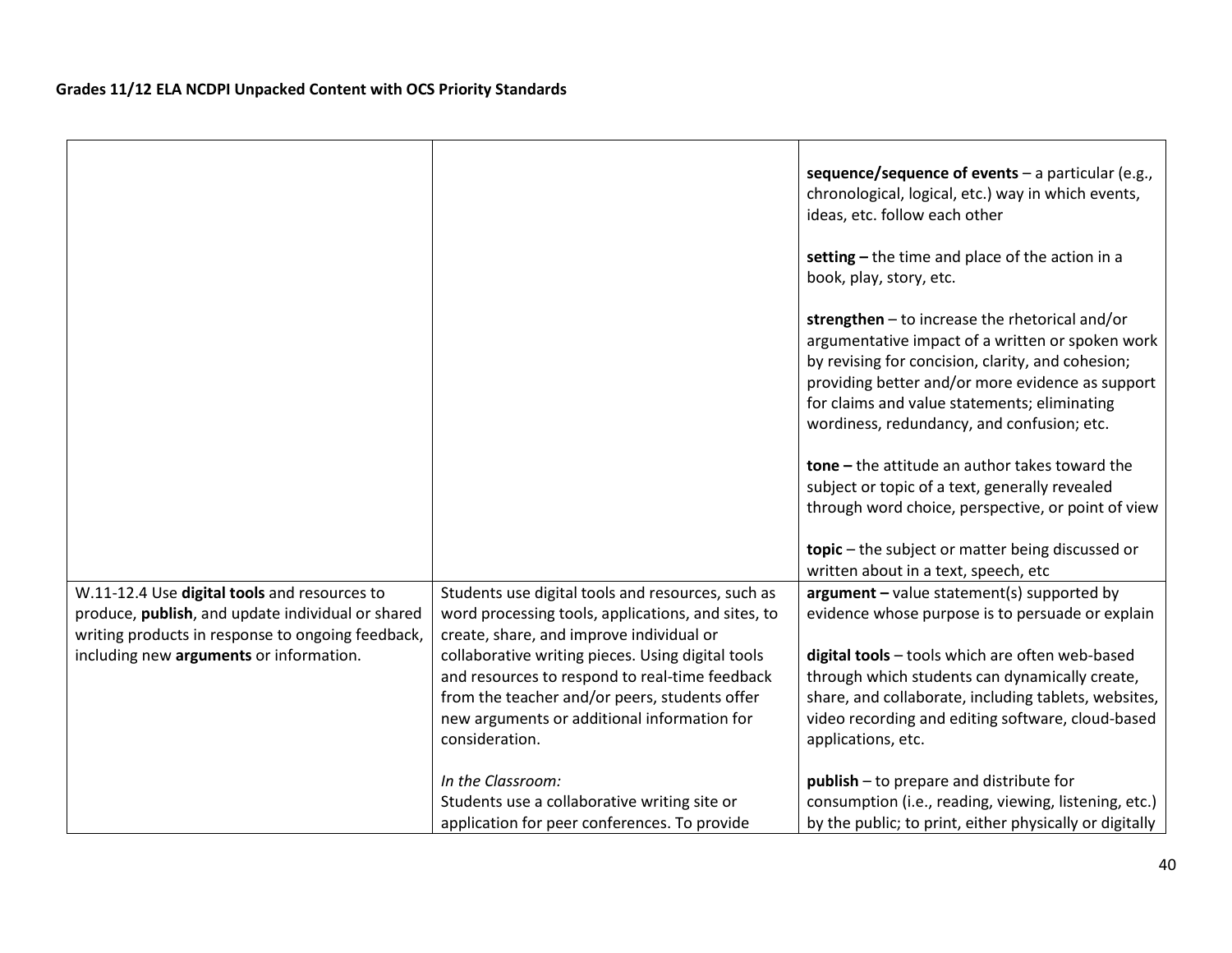|                                                                                                                                                                                                                                                                                                                                  | feedback, students add comments to digital<br>documents and highlight areas for improvement.<br>In response to feedback, students revise their<br>work using digital tools that track changes as they<br>update their drafts.<br>The teacher establishes an online space, such as<br>a class blog or site, to provide opportunities for<br>students to publish their work. Students use<br>these online spaces to share compositions with<br>the teacher and peers.                                                                                                                                                                                                                                                                                                                                                                                                                                       | in order to make something generally known or<br>available                                                                                                                                                                                                                                                                                                                                                                                                                                                                                                                                                                                                                               |
|----------------------------------------------------------------------------------------------------------------------------------------------------------------------------------------------------------------------------------------------------------------------------------------------------------------------------------|-----------------------------------------------------------------------------------------------------------------------------------------------------------------------------------------------------------------------------------------------------------------------------------------------------------------------------------------------------------------------------------------------------------------------------------------------------------------------------------------------------------------------------------------------------------------------------------------------------------------------------------------------------------------------------------------------------------------------------------------------------------------------------------------------------------------------------------------------------------------------------------------------------------|------------------------------------------------------------------------------------------------------------------------------------------------------------------------------------------------------------------------------------------------------------------------------------------------------------------------------------------------------------------------------------------------------------------------------------------------------------------------------------------------------------------------------------------------------------------------------------------------------------------------------------------------------------------------------------------|
|                                                                                                                                                                                                                                                                                                                                  | <b>Cluster: Research</b>                                                                                                                                                                                                                                                                                                                                                                                                                                                                                                                                                                                                                                                                                                                                                                                                                                                                                  |                                                                                                                                                                                                                                                                                                                                                                                                                                                                                                                                                                                                                                                                                          |
| W.11-12.5 Conduct short as well as more<br>sustained research projects to answer a question<br>(including a self-generated question) or solve a<br>problem; narrow or broaden the inquiry when<br>appropriate; synthesize multiple sources on the<br>subject, demonstrating understanding of the<br>subject under investigation. | Students organize and carry out short and<br>extended research projects that provide an<br>answer to a teacher or student-created question<br>or offer a solution to a real-world problem.<br>Students select and combine multiple sources<br>into a valid study that shows their understanding<br>of the topic under study. When researching their<br>topics, students limit or widen the scope of their<br>information searches as needed.<br>In the Classroom:<br>After collecting multiple sources, students use<br>colored highlighters to color code the<br>connections and links between sources. Students<br>create an outline for their research project that<br>organizes the synthesis of information showing<br>how the sources overlap.<br>To help students brainstorm research ideas,<br>teachers can prepare a chalk talk by posting a<br>research question or problem on a large piece of | research (short or more sustained) - an<br>investigation into and study of relevant materials<br>and resources for the purpose of identifying<br>information, establishing facts, drawing<br>conclusions, finding connections, etc.; students<br>conduct short research investigations (e.g.,<br>reading a biography of a historical figure) in order<br>to create context and foundations for learning;<br>students conduct more sustained research (e.g.,<br>consulting a variety of sources on the ethics<br>surrounding growth hormones) in order to gather<br>and synthesize (either as evidence for claims or<br>data to present/explain) information from a<br>variety of sources |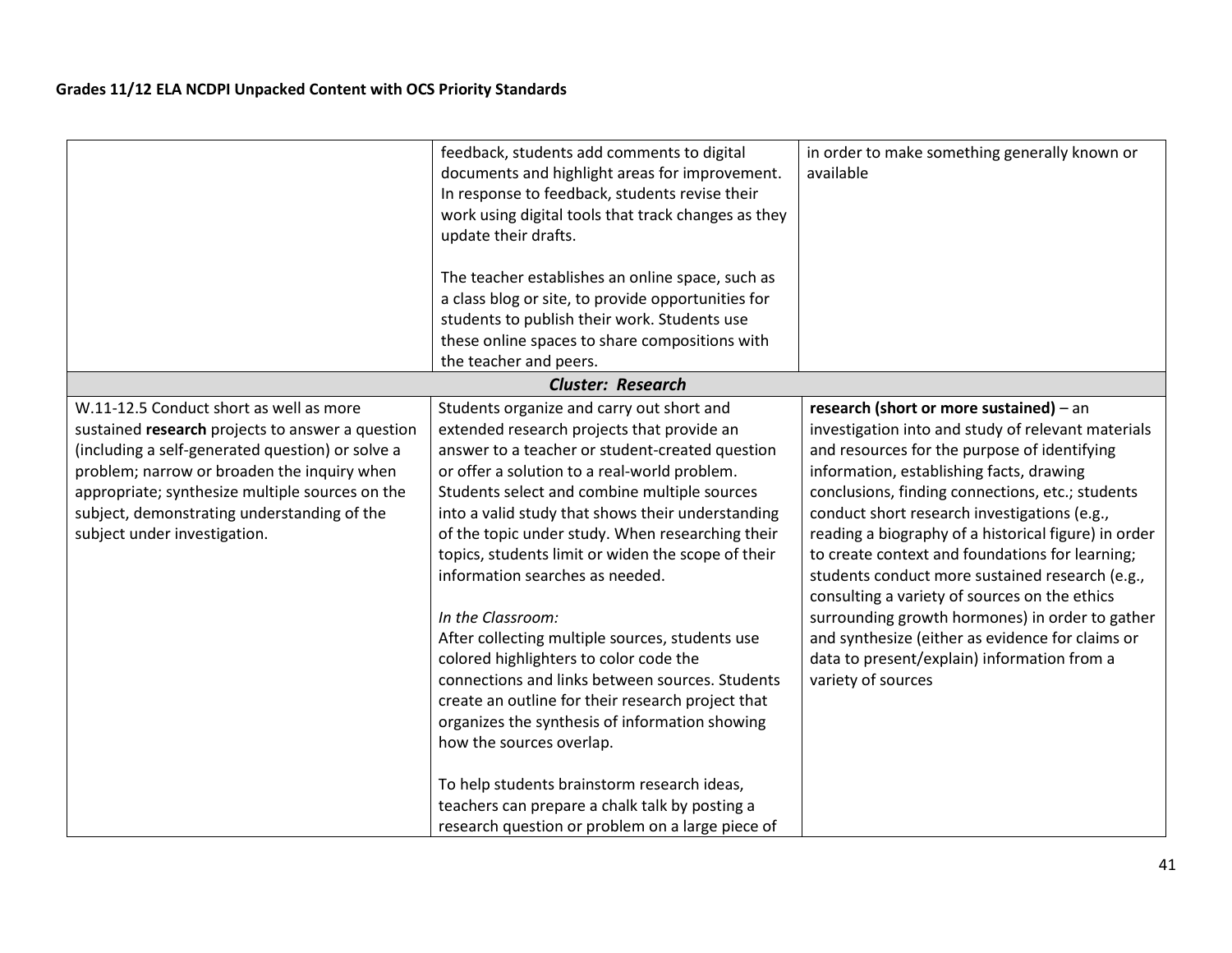|                                                                                                                                                                                                                                                                                                                                                                                                                                                                                    | paper. Students silently record ideas for<br>investigation that would narrow or broaden the<br>inquiry of the topic. As a class, students circle key<br>issues or questions for research. Students use the<br>circled ideas to guide their information search.                                                                                                                                                                                                                                                                                                                                                                                                                                                                    |                                                                                                                                                                                                                                                                                                                                                                                                                                                                                                                                                                                                                                              |
|------------------------------------------------------------------------------------------------------------------------------------------------------------------------------------------------------------------------------------------------------------------------------------------------------------------------------------------------------------------------------------------------------------------------------------------------------------------------------------|-----------------------------------------------------------------------------------------------------------------------------------------------------------------------------------------------------------------------------------------------------------------------------------------------------------------------------------------------------------------------------------------------------------------------------------------------------------------------------------------------------------------------------------------------------------------------------------------------------------------------------------------------------------------------------------------------------------------------------------|----------------------------------------------------------------------------------------------------------------------------------------------------------------------------------------------------------------------------------------------------------------------------------------------------------------------------------------------------------------------------------------------------------------------------------------------------------------------------------------------------------------------------------------------------------------------------------------------------------------------------------------------|
| <b>Priority Standard (11/12)</b><br>W.11-12.6 Gather relevant information from<br>multiple authoritative print and digital sources,<br>using advanced searches effectively; assess the<br>strengths and limitations of each source in terms<br>of the task, purpose, and audience; integrate<br>information into the text selectively to maintain<br>the flow of ideas, avoiding plagiarism and<br>overreliance on any one source and following a<br>standard format for citation. | Students collect pertinent information from<br>several scholarly print and digital sources by<br>proficiently using search options and tools, such<br>as keywords in library catalogues and advanced<br>search filters in search engines and databases. As<br>they examine each source, students judge the<br>source's strengths and limitations in terms of<br>format, purpose, and audience. Students<br>purposefully choose where to incorporate pieces<br>of information into their writing to ensure ideas<br>move easily from one to another and to avoid<br>overuse of a single source. Using MLA, APA, or<br>another style manual, students reference the<br>sources of the information they used to avoid<br>plagiarism. | audiences - the people who watch, listen to,<br>view, and/or read something presented via an<br>artistic medium<br>digital sources - refers to sources that present<br>information through digital media, such as digital<br>databases, online articles, websites, etc. Digital<br>sources are cited with a date of access as the<br>information may be dynamically changeable,<br>unlike print and other non-digital formats.<br>$purpose$ – the reason for a particular action or<br>creation (e.g., literary work or speech); the reason<br>for which something exists (e.g., to persuade, to<br>inform, to express, and/or to entertain) |
|                                                                                                                                                                                                                                                                                                                                                                                                                                                                                    | In the Classroom:<br>After gathering information from a variety of<br>scholarly print and digital sources about a<br>particular topic, students use a two-column,<br>three-row matrix. One column is labeled<br>"Strengths" and the other is labeled<br>"Limitations." The first row is labeled "Task," the<br>second is "Purpose," and the third is "Audience."<br>Students use the matrix to record their<br>assessments of the strengths and limitations of<br>each source's task, purpose, and audience.                                                                                                                                                                                                                      | relevant evidence, observations, ideas,<br>descriptive details - details and other elements<br>that are closely connected and appropriate to<br>that which is being considered, argued, or<br>explained; when making claims, authors choose<br>evidence, details, etc. that are closely related to<br>the idea being expressed by the claim<br>task - (as part of the task, purpose, and audience<br>relationship) - the specific product or type of<br>product one is completing (e.g., editorial article,<br>friendly letter, etc.), which greatly influences the                                                                          |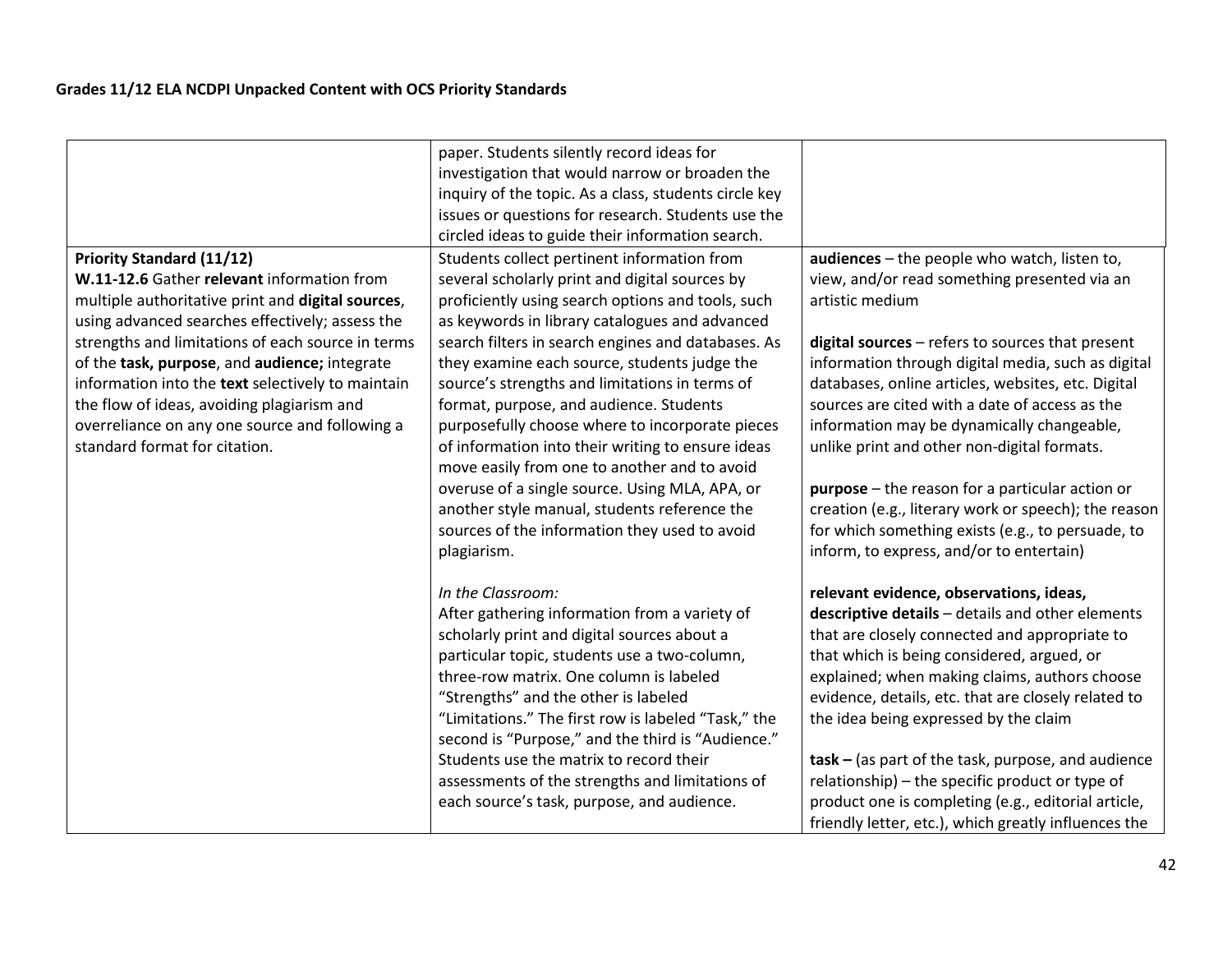| Students use highlighters to color code the          | choices an author makes (e.g., one would likely    |
|------------------------------------------------------|----------------------------------------------------|
| sources used in their written drafts: one color per  | adopt an informal register when writing a friendly |
| source. Students review the drafts to determine if   | letter)                                            |
| there is a balance of color, or if some color(s) are |                                                    |
| more prevalent than others. Students use these       | text - anything that students can read, write,     |
| color codes to determine whether or not they         | view, listen to, or explore, including books,      |
| have relied too much on one source.                  | photographs, films, articles, music, art, and more |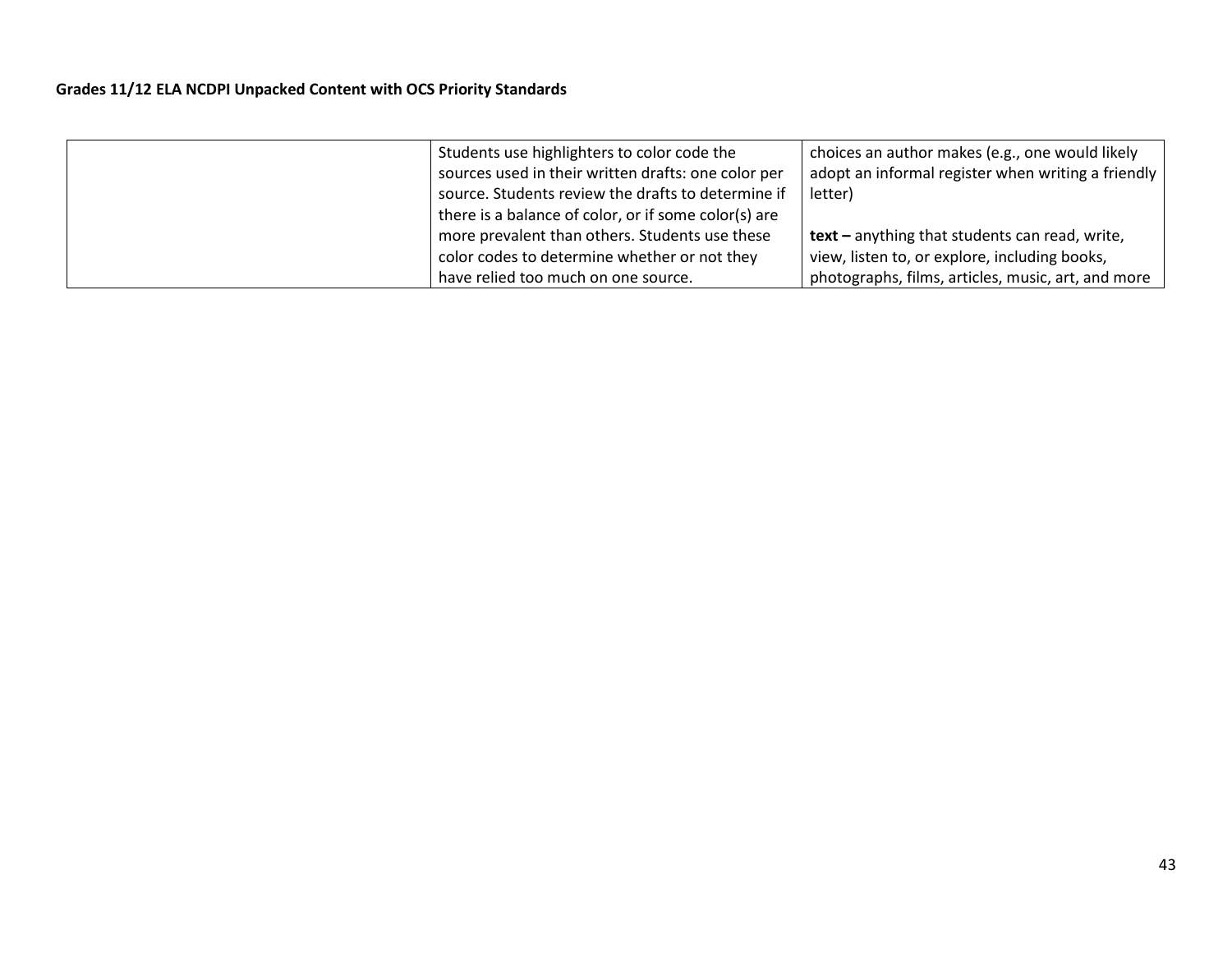| <b>Standard</b>                                                                                     | <b>Clarification</b>                                                                             | Glossary                                                                                                        |
|-----------------------------------------------------------------------------------------------------|--------------------------------------------------------------------------------------------------|-----------------------------------------------------------------------------------------------------------------|
|                                                                                                     | <b>Cluster- Collaboration and Communication</b>                                                  |                                                                                                                 |
| <b>Priority Standard (11/12)</b>                                                                    | Students lead and contribute to small group,                                                     | $claim(s)$ – an assertion(s) of the truth of something,                                                         |
| SL.11-12.1 Initiate and participate effectively in<br>a range of collaborative discussions (one-on- | whole group, and teacher-led collaborative<br>discussions with different peers on topics, texts, | often a value statement; generally, an author uses<br>evidence to support the assertion of truth.               |
| one, in groups, and teacher-led) with diverse                                                       | and issues appropriate for grades 11-12. To lead                                                 |                                                                                                                 |
| partners on grades 11-12 topics, texts, and                                                         | and contribute to these collaborative                                                            | evidence - facts and/or information (quotes, statistics,                                                        |
| issues, building on others' ideas and expressing                                                    | discussions, students clearly and convincingly                                                   | graphs, etc.) presented together as a body of support                                                           |
| their own clearly and persuasively.                                                                 | communicate their own ideas as well as add on                                                    | for a claim or value statement.                                                                                 |
| a. Come to discussions prepared, having                                                             | to other ideas by:                                                                               |                                                                                                                 |
| read and researched material under                                                                  | • Reading texts and researching information on                                                   | explicit, explicitly - stated clearly and directly, leaving                                                     |
| study; explicitly draw on that<br>preparation by referring to evidence                              | the topic under study prior to and in<br>preparation for discussion. Students draw on            | no room for confusion or interpretation                                                                         |
| from texts and other research on the                                                                | this preparation by referencing relevant textual                                                 | perspective - an attitude toward or outlook on                                                                  |
| topic or issue to stimulate a                                                                       | evidence and information in order to provoke                                                     | something                                                                                                       |
| thoughtful, well-reasoned exchange of                                                               | reflective and logical discourse.                                                                |                                                                                                                 |
| ideas.                                                                                              | • Working with peers to encourage respectful                                                     | range/range of tasks, purposes, and audiences - the                                                             |
| b. Work with peers to promote civil,                                                                | discussion and shared decision-making that                                                       | production of written and spoken works covers a                                                                 |
| democratic discussions and decision-                                                                | includes every voice; outlining clear goals, due                                                 | variety tasks (including, but not limited to, speaking,                                                         |
| making, set clear goals and deadlines,<br>and establish individual roles as                         | dates, and individual responsibilities as needed.<br>• Moving discussions forward by asking and  | presenting, and writing), purposes (e.g., to persuade,<br>to inform, to express, and/or to entertain), and      |
| needed.                                                                                             | answering questions that explore and                                                             | audiences (which requires shifts in register)                                                                   |
| Propel conversations by posing and<br>c.                                                            | challenge logic and evidence; guaranteeing all                                                   |                                                                                                                 |
| responding to questions that probe                                                                  | perspectives have been voiced; clarifying,                                                       | reasons/reasoning - an explanation or justification for                                                         |
| reasoning and evidence; ensure a                                                                    | confirming, or questioning ideas and                                                             | a claim, action, or value statement; the process of                                                             |
| hearing for a full range of positions on                                                            | conclusions; and encouraging differing and                                                       | thinking through an argument, forming judgments,                                                                |
| a topic or issue; clarify, verify, or                                                               | innovative views.                                                                                | and drawing conclusions using a process of logic                                                                |
| challenge ideas and conclusions; and                                                                | • Responding, in a considerate manner, to                                                        |                                                                                                                 |
| promote divergent and creative<br>perspectives.                                                     | others with differing opinions; connecting<br>comments, claims and evidence made from all        | research (short or more sustained) - an investigation<br>into and study of relevant materials and resources for |
|                                                                                                     | perspectives of an issue; clearing up                                                            | the purpose of identifying information, establishing                                                            |

# **Speaking and Listening Standards**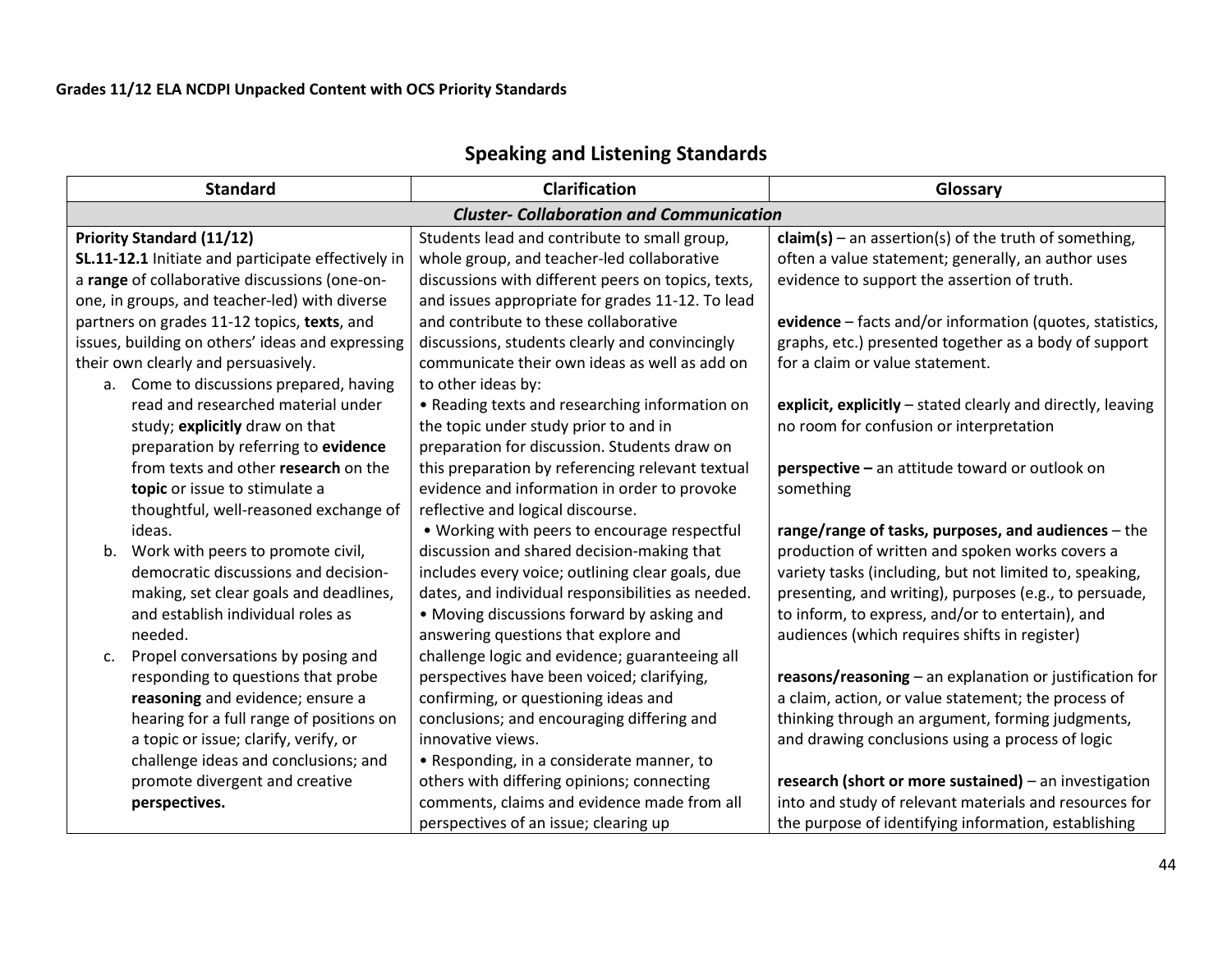| Respond thoughtfully to diverse<br>d.          | discrepancies when possible; and discerning       | facts, drawing conclusions, finding connections, etc.;       |
|------------------------------------------------|---------------------------------------------------|--------------------------------------------------------------|
| perspectives; synthesize comments,             | what information or research is needed to fully   | students conduct short research investigations (e.g.,        |
| claims, and evidence made on all sides         | investigate the topic under study or              | reading a biography of a historical figure) in order to      |
| of an issue; resolve contradictions            | accomplish the task at hand.                      | create context and foundations for learning; students        |
| when possible; and determine what              |                                                   | conduct more sustained research (e.g., consulting a          |
| additional information or research is          | In the Classroom:                                 | variety of sources on the ethics surrounding growth          |
| required to deepen the investigation or        | The teacher and students brainstorm a list of     | hormones) in order to gather and synthesize (either as       |
| complete the task.                             | criteria for civil, democratic discussions and    | evidence for claims or data to present/explain)              |
|                                                | decision-making. In small groups, students use    | information from a variety of sources                        |
|                                                | the list of criteria to create a group contract   |                                                              |
|                                                | outlining the rules they will follow, the group's | respond - to say, show, and/or act in response to a          |
|                                                | goal, the work each group member agrees to        | prompt which may be a question, an action or event, a        |
|                                                | complete, and the deadlines each group member     | claim or counterclaim, etc.                                  |
|                                                | agrees to meet.                                   |                                                              |
|                                                |                                                   | task – (as part of the task, purpose, and audience           |
|                                                | The students create sentence starters and         | relationship) – the specific product or type of product      |
|                                                | question stems that ask students to reference     | one is completing (e.g., editorial article, friendly letter, |
|                                                | the text and their research; synthesize           | etc.), which greatly influences the choices an author        |
|                                                | comments, claims, and evidence from all sides     | makes (e.g., one would likely adopt an informal              |
|                                                | of an issue; and determine what additional        | register when writing a friendly letter)                     |
|                                                | information or research is required. Students     |                                                              |
|                                                | use these sentence starters during discussion to  | text - anything that students can read, write, view,         |
|                                                | respond to classmates.                            | listen to, or explore, including books, photographs,         |
|                                                |                                                   | films, articles, music, art, and more                        |
|                                                |                                                   |                                                              |
|                                                |                                                   | topic - the subject or matter being discussed or             |
|                                                |                                                   | written about in a text, speech, etc.                        |
|                                                |                                                   |                                                              |
| SL.11-12.2 Integrate multiple sources of       | Students combine multiple sources of              | evaluate - to determine quality or value after careful       |
| information presented in diverse formats and   | information in various forms (charts, graphs,     | analysis or investigation                                    |
| media in order to make informed decisions and  | images, etc.) and ways (visuals, texts with       |                                                              |
| solve problems, evaluating the credibility and | numbers or measures, oral presentations,          |                                                              |
| accuracy of each source and noting any         | mixed-media, etc.) to make educated decisions     |                                                              |
| discrepancies among the data.                  | and offer plausible solutions                     |                                                              |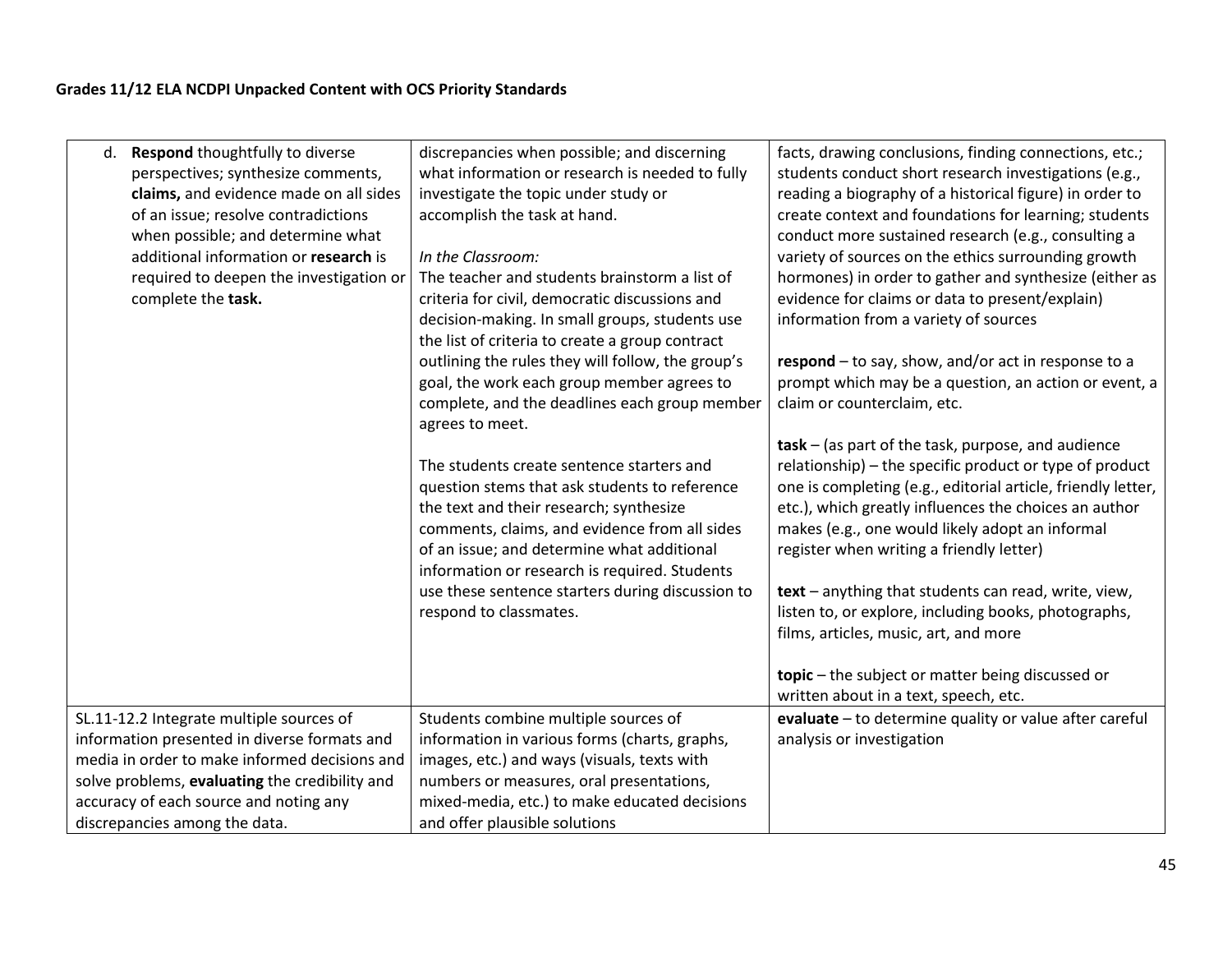|                                                | to problems. To select the most relevant            |                                                          |
|------------------------------------------------|-----------------------------------------------------|----------------------------------------------------------|
|                                                | sources, students assess the reliability and        |                                                          |
|                                                | validity of each source and recognize when the      |                                                          |
|                                                | information in a source contains inconsistent or    |                                                          |
|                                                | conflicting data.                                   |                                                          |
|                                                |                                                     |                                                          |
|                                                | In the Classroom:                                   |                                                          |
|                                                | The teacher and students brainstorm a list of       |                                                          |
|                                                | criteria for credible and accurate sources. The     |                                                          |
|                                                | teacher then presents a problem to the class        |                                                          |
|                                                | where students must provide a plausible             |                                                          |
|                                                | solution. The teacher provides students with        |                                                          |
|                                                | several different sources on the issue in a variety |                                                          |
|                                                | of formats and media. Using the established         |                                                          |
|                                                | criteria, students rank and discuss each source on  |                                                          |
|                                                | its credibility, accuracy, and relevancy to the     |                                                          |
|                                                | problem.                                            |                                                          |
|                                                |                                                     |                                                          |
|                                                | The teacher provides students a source with         |                                                          |
|                                                | inconsistent or conflicting data. The teacher asks  |                                                          |
|                                                | students to examine the source using questions      |                                                          |
|                                                | such as: "What do you see in the data?" "What       |                                                          |
|                                                | data is missing?" "Are there any                    |                                                          |
|                                                | uncertainties present in the data?" "Is there any   |                                                          |
|                                                | conflicting data?"                                  |                                                          |
| <b>Priority Standard (11/12)</b>               | Students assess a speaker's point of view,          | evidence - facts and/or information (quotes, statistics, |
| SL.11-12.3 Evaluate a speaker's point of view, | reasoning, and use of evidence and rhetoric by      | graphs, etc.) presented together as a body of support    |
| reasoning, and use of evidence and rhetoric,   | inspecting his/her position on the topic, the basis | for a claim or value statement.                          |
| assessing the stance, premises, links among    | for his/her point of view, the connection           |                                                          |
| ideas, word choice, points of emphasis, and    | between his/her ideas, the points he/she            | point of view - a narrator's, writer's, or speaker's     |
| tone used.                                     | emphasized, and his/her diction and tone.           | position with regard to the events of a narrative; one's |
|                                                |                                                     | stance on events or information given his/her            |
|                                                |                                                     | orientation (physically and/or mentally) to the events   |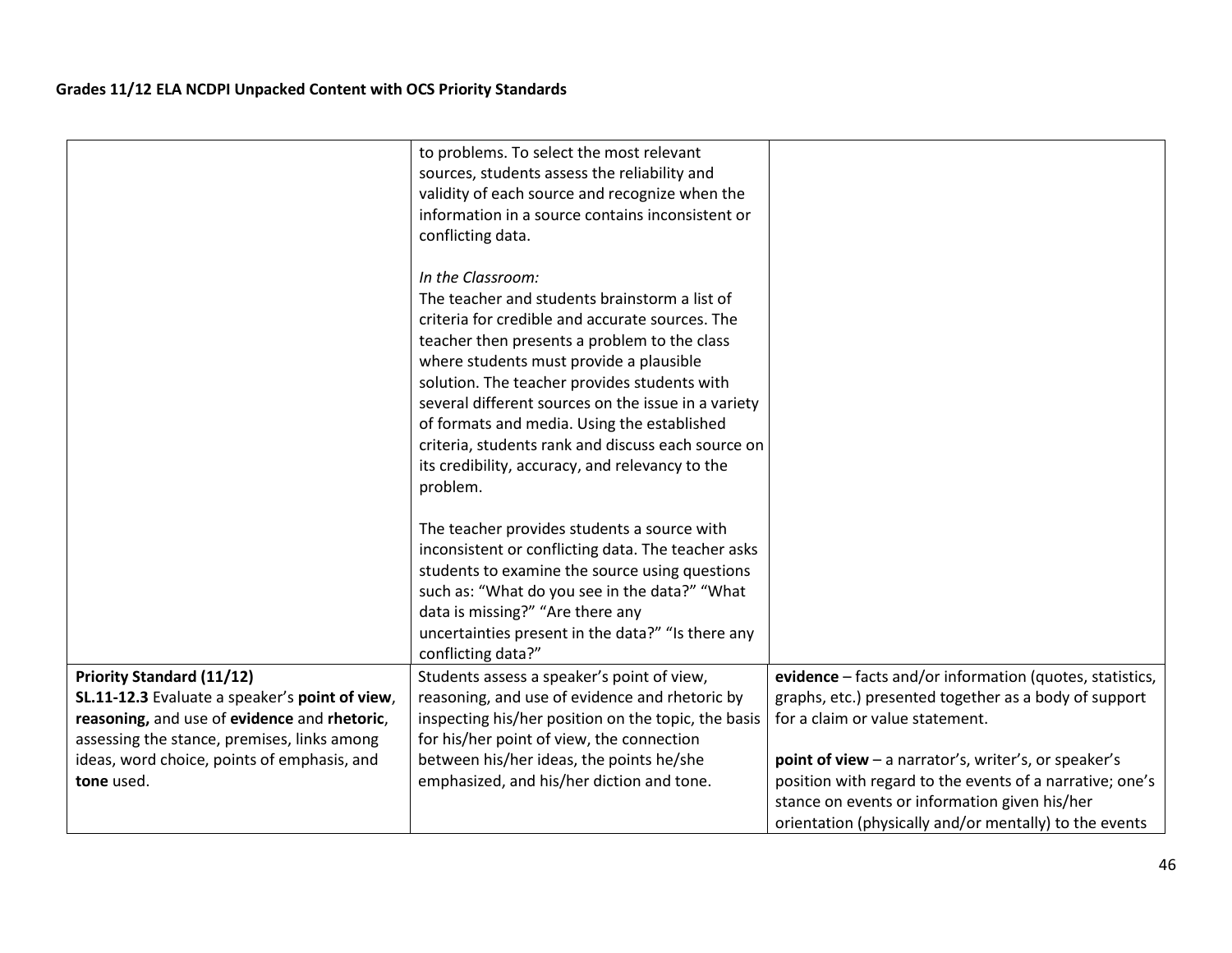|                                               | In the Classroom:                                   | or information; the vantage point from which one         |
|-----------------------------------------------|-----------------------------------------------------|----------------------------------------------------------|
|                                               | While listening to a speaker, students use the      | relates the events of a story or makes an argument       |
|                                               | RED strategy: Recognize, Explore, and Decide.       |                                                          |
|                                               | Students recognize and note the speaker's           | reasons/reasoning - an explanation or justification for  |
|                                               | stance, premises, links among ideas, word           | a claim, action, or value statement; the process of      |
|                                               | choice, points of emphasis, and tone. Students      | thinking through an argument, forming judgments, and     |
|                                               | then explore these elements closely to evaluate     | drawing conclusions using a process of logic             |
|                                               | the effectiveness of each. Based on these           |                                                          |
|                                               | findings, students decide the overall               | rhetoric/rhetorical feature - language (or the art of    |
|                                               | effectiveness of the speaker's point of view,       | using language) designed to be persuasive or effective   |
|                                               | reasoning, and use of evidence and rhetoric.        | in supporting a claim such that readers or listeners     |
|                                               |                                                     | come to agree with the claim, often making use of        |
|                                               | The teacher plays a video or audio recording of a   | figurative, sensory, and evocative language; an          |
|                                               | speech. The teacher pauses the recording, when      | element of a large literary work that is particularly    |
|                                               | appropriate, to ask students questions such as:     | designed to have a persuasive or emotional impact        |
|                                               | "Do you agree with the speaker's stance?"           |                                                          |
|                                               | "What justifies the speaker's premises?" "Is        | tone - the attitude an author takes toward the subject   |
|                                               | there a better way to link ideas?" "What do you     | or topic of a text, generally revealed through word      |
|                                               | think of the speaker's word choice and tone?        | choice, perspective, or point of view                    |
|                                               | Was it effective?" "What points were                |                                                          |
|                                               |                                                     |                                                          |
|                                               | emphasized the most? What points would you          |                                                          |
|                                               | have emphasized?"                                   |                                                          |
| <b>Standard</b>                               | Clarification                                       | Glossary                                                 |
|                                               | <b>Cluster: Presentation of Knowledge and Ideas</b> |                                                          |
| SL.11-12.4 Present information, findings, and | Students deliver presentations that                 | evidence - facts and/or information (quotes, statistics, |
| supporting evidence, conveying a clear and    | communicate information, conclusions, and           | graphs, etc.) presented together as a body of support    |
| distinct perspective, such that listeners can | supporting evidence in a way that clearly defines   | for a claim or value statement                           |
| follow the line of reasoning, alternative or  | their stance on a given topic and allows an         |                                                          |
| opposing perspectives are addressed, and the  | audience to easily follow the logic and order in    | formal English, style, task, and use of - English        |
| organization, development, substance, and     | which the material is presented. Students also      | language usage that adheres to grammar and style         |
| style are appropriate to purpose, audience,   | include other stances on the topic that are         | conventions, is appropriate to task, purpose, and        |
| and a range of formal and informal tasks.     | different from or contrary to their own. Students   | audience, and is objective and free of bias. When        |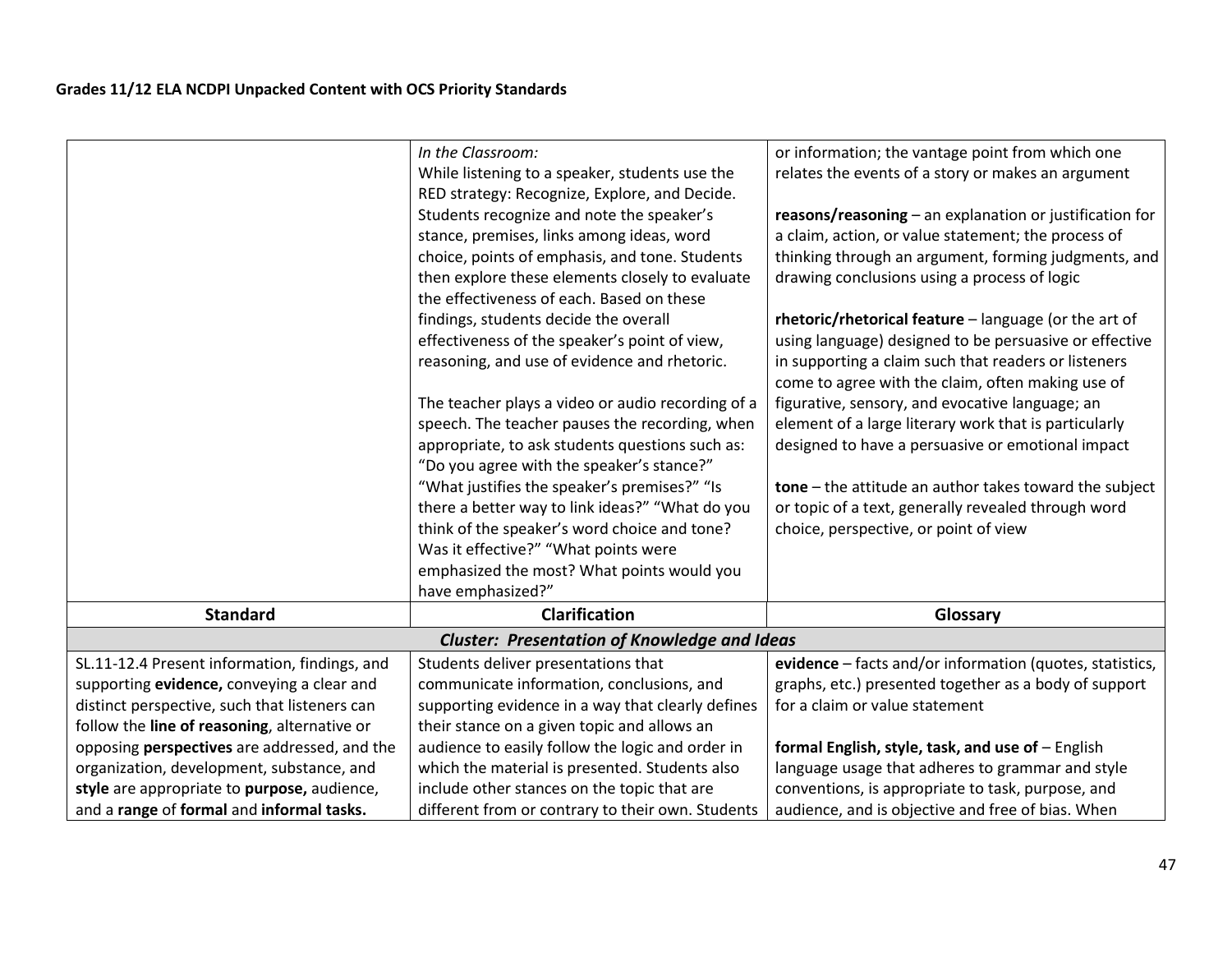| tailor their presentations' structure,              | spoken, formal usage also generally consists of clear           |
|-----------------------------------------------------|-----------------------------------------------------------------|
| development, content, and style to their            | enunciation, consistent eye contact, and appropriate            |
| purpose, audience, and task. Tasks range from       | vocabulary. When written, formal usage also generally           |
| formal presentations to informal discussions.       | consists of coherent organization, complex                      |
|                                                     | grammatical and syntactic structures, and domain-               |
| In the Classroom:                                   | specific vocabulary.                                            |
| The teacher and students brainstorm a list of       |                                                                 |
| criteria for presenting a clear and distinct        | informal English, style, task, and use of - English             |
| perspective and addressing alternative or           | language usage that is not generally held to grammar            |
| opposing perspectives. Students use this criteria   | and style conventions and may not have a logical                |
| as a checklist or rubric to assess and revise their | structure (e.g., dialogue may jump from one topic to            |
| presentations.                                      | another without transition). When spoken, informal              |
|                                                     | usage may consist of slang terms and idioms; when               |
| The teacher provides students with an exemplar      | written, informal usage may lack organization and               |
| presentation for a formal task. In small groups,    | ignore grammatical rules.                                       |
| students discuss how the presentation would be      |                                                                 |
| adapted or changed to fit an informal task. As a    | line of reasoning $-$ a series of claims, points, and           |
| class, students share their findings noting the     | supporting pieces of evidence, each related to one              |
| differences in organization, development,           | another, delineated in such a manner as to show a               |
| substance, and style between the formal and         | connection between a claim or argument and the                  |
| informal presentations.                             | conclusion being drawn                                          |
|                                                     |                                                                 |
|                                                     | perspective - an attitude toward or outlook on                  |
|                                                     | something                                                       |
|                                                     |                                                                 |
|                                                     | <b>purpose</b> – the reason for a particular action or creation |
|                                                     | (e.g., literary work or speech); the reason for which           |
|                                                     | something exists (e.g., to persuade, to inform, to              |
|                                                     | express, and/or to entertain)                                   |
|                                                     |                                                                 |
|                                                     | range/range of tasks, purposes, and audiences - the             |
|                                                     | production of written and spoken works covers a                 |
|                                                     | variety tasks (including, but not limited to, speaking,         |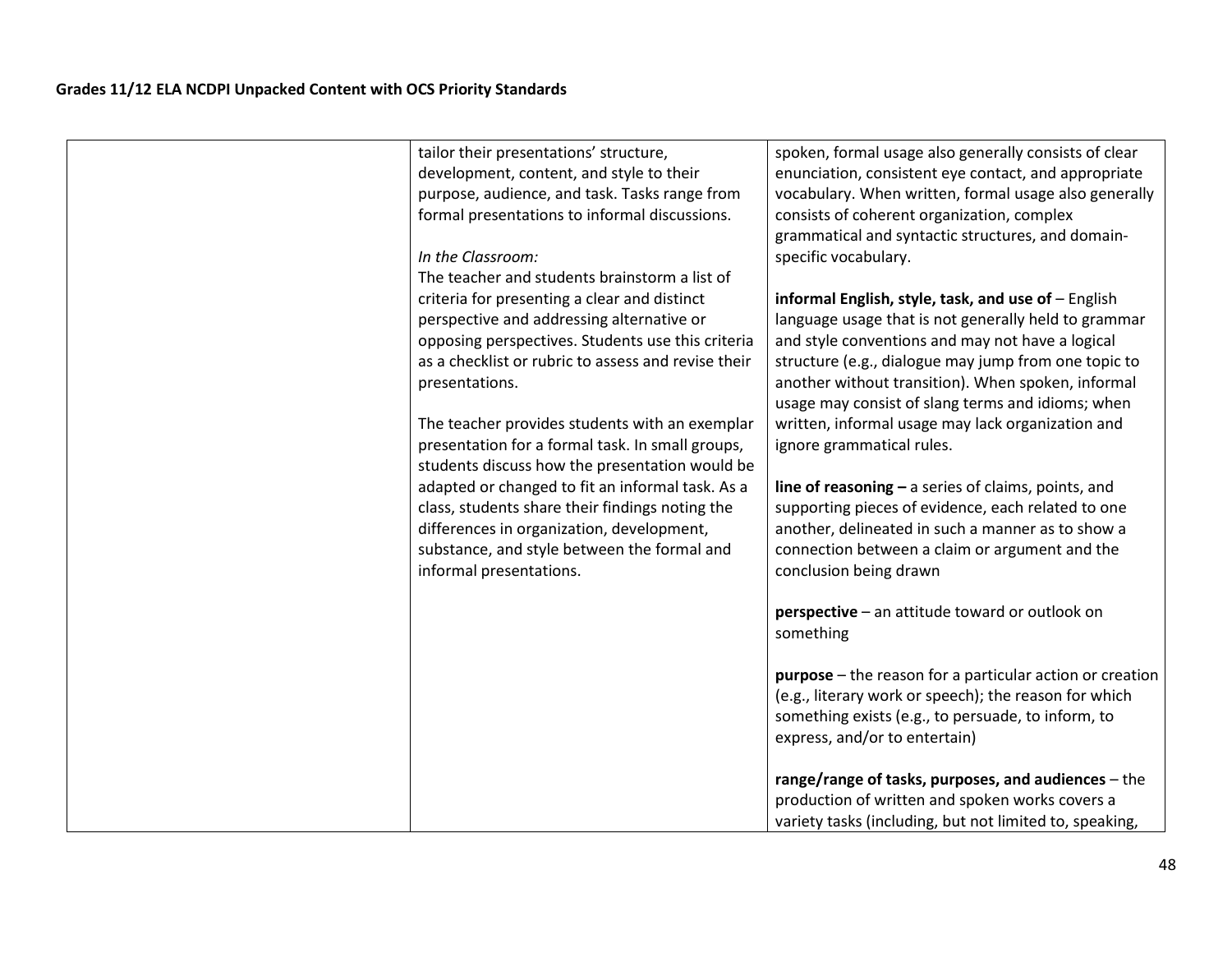|                                                                                                                                                                                              |                                                                                                                                                                                                                                                                                                                                                                                                                                                                                                                                                                                                                                                                                                                                                                                                                                                                                                                                             | presenting, and writing), purposes (e.g., to persuade,<br>to inform, to express, and/or to entertain), and<br>audiences (which requires shifts in register)<br>style – a particular manner of doing something (e.g.,<br>writing, painting, speaking, etc.) characteristic to an<br>individual (e.g., author, singer, etc.), region, time,<br>artistic/literary movement, etc.; in writing, style<br>includes word choice, fluency, voice, sentence<br>structure, figurative language, and syntax                                                                           |
|----------------------------------------------------------------------------------------------------------------------------------------------------------------------------------------------|---------------------------------------------------------------------------------------------------------------------------------------------------------------------------------------------------------------------------------------------------------------------------------------------------------------------------------------------------------------------------------------------------------------------------------------------------------------------------------------------------------------------------------------------------------------------------------------------------------------------------------------------------------------------------------------------------------------------------------------------------------------------------------------------------------------------------------------------------------------------------------------------------------------------------------------------|----------------------------------------------------------------------------------------------------------------------------------------------------------------------------------------------------------------------------------------------------------------------------------------------------------------------------------------------------------------------------------------------------------------------------------------------------------------------------------------------------------------------------------------------------------------------------|
| <b>Priority Standard (12)</b><br>SL.11-12.5 Make strategic use of digital media<br>in presentations to enhance understanding of<br>findings, reasoning, and evidence and to add<br>interest. | Students carefully choose and purposefully<br>incorporate digital media into their<br>presentations to effectively communicate their<br>conclusions, logic, and evidence and to make<br>their presentations more engaging. Digital<br>media includes, but is not limited to: textual,<br>graphical, audio, visual, and interactive<br>elements.<br>In the Classroom:<br>Students use storyboards to map how digital<br>media will be used in their presentations.<br>Students annotate their storyboards, briefly<br>explaining how each media they use enhances<br>the understanding of findings, reasoning, and<br>evidence and engages the audience.<br>The teacher and students create a rubric for<br>effective use of digital media in presentations<br>to enhance understanding of findings,<br>reasoning, and evidence and add interest.<br>Students share their presentations with<br>partners. Students use the rubric to provide | digital media - formats through which information is<br>encoded in a machine-readable format, including, but<br>not limited to, digital images, screen capture videos,<br>and audio files<br>evidence - facts and/or information (quotes, statistics,<br>graphs, etc.) presented together as a body of support<br>for a claim or value statement<br>reasons/reasoning - an explanation or justification for<br>a claim, action, or value statement; the process of<br>thinking through an argument, forming judgments, and<br>drawing conclusions using a process of logic |